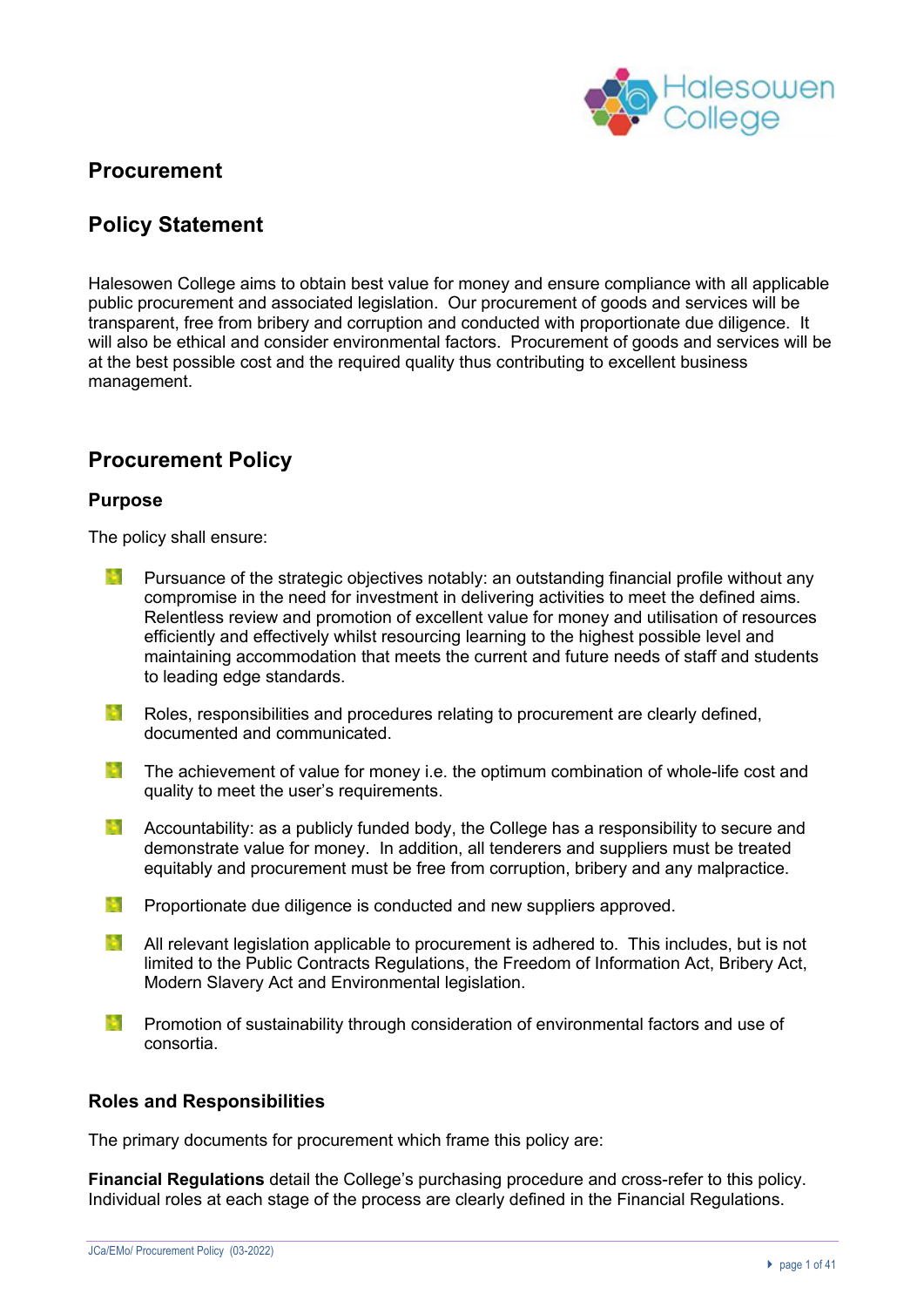**Standing Orders Relating to Contracts** provide a comprehensible framework for procurement and state the limits of an individual's authority and their responsibilities.

All College staff must comply with the requirements of Financial Regulations, Standing Orders Relating to Contracts and associated policies.

The College's Internal Audit function is tasked with ensuring compliance with regulations as part of its remit to provide assurance on key financial controls. Budget holders have a responsibility for ensuring the effective and efficient use of resources under their stewardship. The Commercial and Procurement Manager works with budget holders and maintains an approved list of suppliers. Tenders must always be conducted in association with the Vice Principal/Chief Operating Officer or their representative.

The College is a member of several purchasing consortia and hence has access to professionally procured 'framework agreements' under which the College can procure goods and services under 'call-off contracts'. Use of framework agreements through purchasing consortia is encouraged to ensure that the most competitive price and best value are always achieved. Protocols are in place regarding becoming a member of a consortium (see Protocol for joining a Purchasing Consortium). The Commercial and Procurement Manager is responsible for procurement via frameworks and/or via consortia.

The Financial Regulations state that the Vice Principal/Chief Operating Officer shall be responsible for the arrangement of all official purchase orders issued for supplies and services required by the College. All purchase orders are subject to the College's contractual terms and conditions of trade which are reviewed as necessary by the College's solicitors and considered annually as part of the Standing Orders Relating to Contracts review. It is the responsibility of the Vice Principal/Chief Operating Officer to ensure that the standard terms and conditions of trade are available to all suppliers. Every official College purchase order must provide clear instructions.

A copy of the College's terms and conditions of trade are attached in **Halesowen College Terms and Conditions of Contract.**

The Vice Principal/Chief Operating Officer is also responsible for the issue of College procurement/credit cards to budget holders to procure goods/services in this manner. When utilising alternative purchasing arrangements, budget holders must observe all applicable regulations and continue to seek best value.

Complex and frequently changing legislation regulates procurement. If the College's officers or budget holders experience any queries or problems with any aspect of contract law or other law relating to the procurement of goods and services, Vice Principal/Chief Operating Officer shall refer the matter to solicitors with public procurement expertise.

# **Legal and Regulatory Framework**

The College has to comply with all relevant legislation. The primary source of legislation is The Public Contracts Regulations 2015. Details of the legal framework is contained in Appendix A – Public Contracts Regulations 2015

#### **Value for Money**

The College has a Value for Money policy which defines objectives and states roles and responsibilities.

Value for Money is the optimum combination of whole-life cost and quality to meet the user's requirements.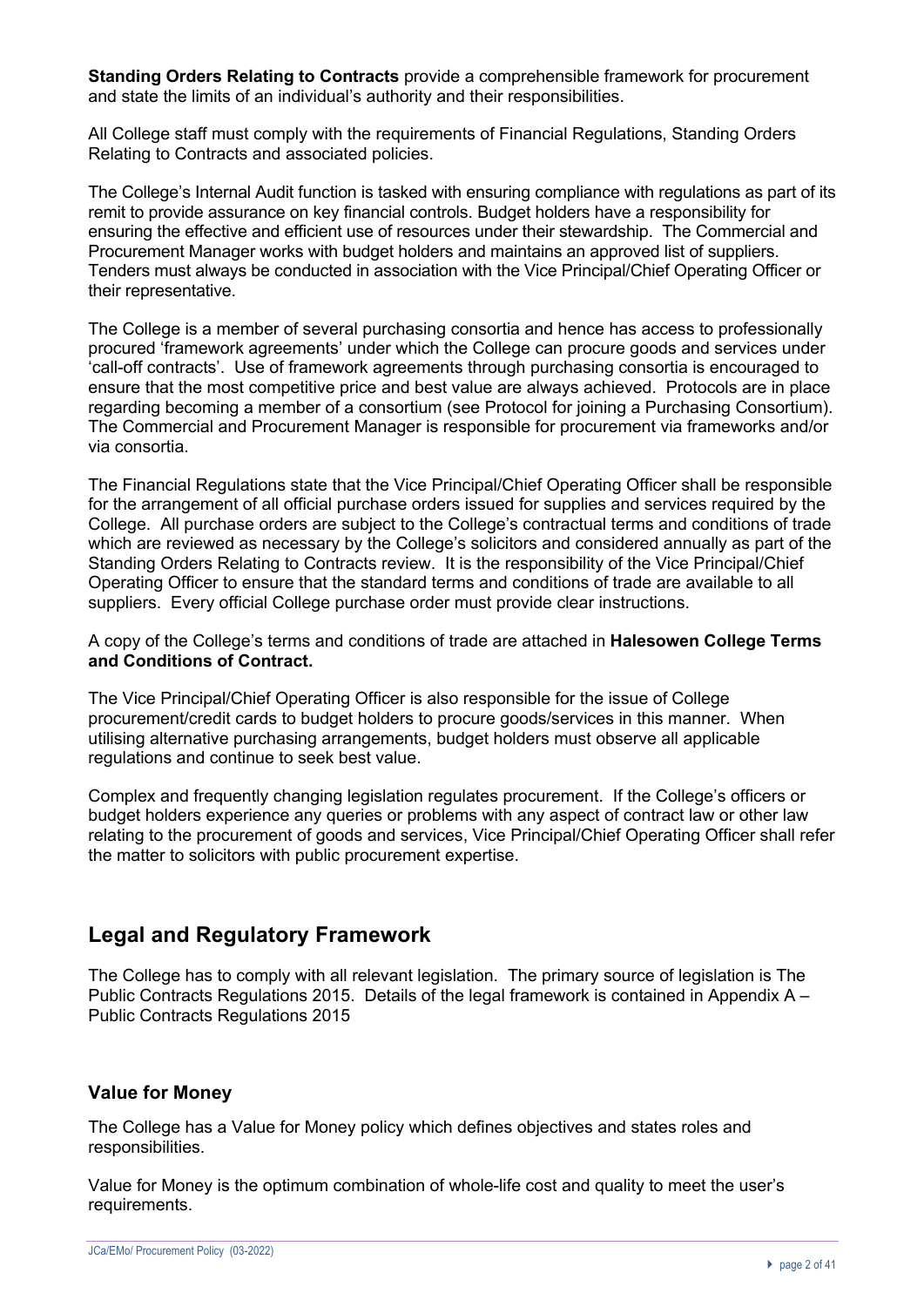Achieving value for money includes a recognition that the lowest price is not necessarily best value for money and being expensive does not guarantee quality. Key, best value, factors to be considered in purchasing decisions other than price include:

- capacity of provider and experience of key personnel:
- quality of output:
- $\blacksquare$  responsiveness:
- $\blacksquare$  reliability, which may include an assessment of design-life and cost of maintenance;
- **Compatibility of College values e.g. equality and diversity;**
- $\blacksquare$  environmental and sustainability factors;
- ethical procurement.

Financial Regulations state that it is the budget holder's responsibility to obtain value for money. Indeed, requirements of the Standing Orders provide robust parameters to ensure this is achieved. Standing Orders detail the minimum requirements, but even relatively minor purchase costs may be reduced if challenged.

The budget holder must balance the cost of the time required to make the enquiry against the likelihood of achieving price savings. Budget holders may engage in preliminary market consultations with a supplier, consultant or independent expert in order plan the conduct of the procurement process. This type of soft market testing can lead to more effective purchasing, but the information must be available to all participants in the procurement process and must not distort competition. Discussions must be documented to demonstrate that actions taken do not result in an advantage for a supplier. A clear rationale must also be documented to ensure that any incumbent supplier does not have an unfair advantage.

It is accepted that from time to time a waiver may be required and the usual procedures for demonstrating best value cannot be adhered to. This may be:

- (a) where there is no competition in the market for technical reasons,
- (b) when procurement is urgent, brought about by unforeseeable events and it would not be possible to comply with the time limits for a procurement exercise,
- (c) where a company is supporting a continuous process for example software maintenance or a capital project, provided that the value of such additional services or works does not exceed more than 50% of the original contract value; or
- (d) when there is a sole supplier in the market, for example, a specific examination board.

If the procurement exercise leads to a formal tender, then the soft market testing must be included in the Regulation 84 report which documents the procurement process. This report cannot remain confidential and is available to participants throughout the process. A pro forma to record this information has been distributed to all budget holders.

When seeking quotations, the budget holder should record in detail all telephone calls and retain all written correspondence for audit purposes.

**Protocol for Approving New Suppliers** provides details procedures for approving new suppliers.

The achievement of value for money is not necessarily achieving the cheapest price but the right quality and quantity of goods at the most competitive price. It is therefore imperative that any product or service the College intends to procure is described accurately by the budget holder so that the supplier can respond to the purchase order without ambiguity. The tender specification must be clear and accurately describe the goods and/or services required. The specification should be sufficiently detailed yet still generic so as not to preclude any participants nor give others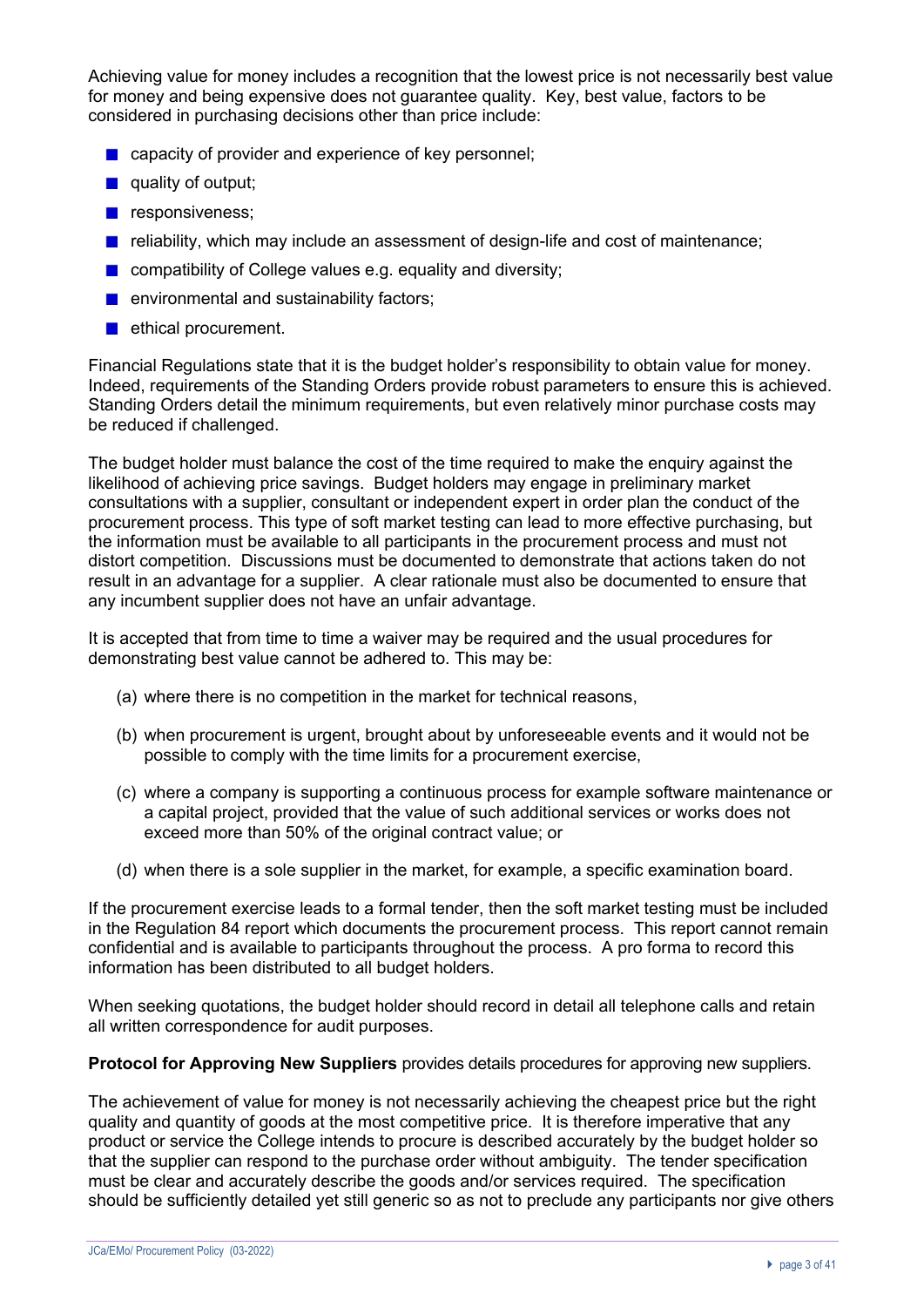unfair advantage hence cannot specify branded or bespoke products. Any variation or addition will have to be tendered for separately to ensure the contract is not challenged as an illegal award.

When tenders are required, any clarification and amendments to the tender submission must be conducted by the Vice Principal/Chief Operating Officer or their representative, and always in accordance with Financial Regulations and Standing Orders Relating to Contracts. This should not be used as a short cut to a full tendering process or re-tender. The quotation/ tender remits limits are detailed in Standing Orders Relating to Contracts.

### **Environmental and Sustainability Issues**

When procuring goods, budget holders should give due consideration to environmental and sustainability issues. Wherever possible and practical to do so, budget holders should reduce the level of procurement by cutting down on waste and repairing or re-using existing goods and use environmentally friendly goods whenever practical, taking into account best value for money. Budget holders must balance environmental and social factors alongside economic consideration to achieve value for money on a whole-life basis **(see Sustainable Procurement).**

### **Ethical Procurement**

The College has an Anti-Slavery Statement and Policy which includes ensuring a transparent supply chain and that contractors and suppliers are not engaging in any form of slavery, human trafficking or violation of human rights.

When producing goods and services outside of the United Kingdom the College will seek advice on any risk factors which should be considered in ensuring statutory and moral obligations are discharged in relation to the 2015 Modern Slavery Act.

Tenderers tendering to supply goods and services to Halesowen College will be asked to provide their policies and statements. Where the College is purchasing goods, the supplier will be asked about the first layer of their supply chain. When procuring services, the supplier will be asked to supply relevant HR policies. Risks will be assessed on a case by case basis.

### **Accountability**

The College is funded by public money and as such is accountable to the Education and Skills Funding Agency (ESFA) and ultimately the public, and subject to audit by the National Audit Office. The purchasing process must be free from any form of corruption, bribery and irregularity, hence be completely transparent.

The College has an Anti-Bribery Policy and Financial Regulations state the College's position on gifts and hospitality.It is an offence for a supplier to attempt to bribe a procurement officer by the offer of gifts or money. College staff must never accept corrupt gifts or payments and shall report any incidents in accordance with the policy. Where College staff have business links which may cause a conflict of interest, they must declare this and withdraw from the procurement process as appropriate. All tender opening will be conducted at a predetermined time/location by a panel of three people, one of whom will be totally independent from the tender process. The College has a corporate responsibility to prevent bribery.

#### **Appendices**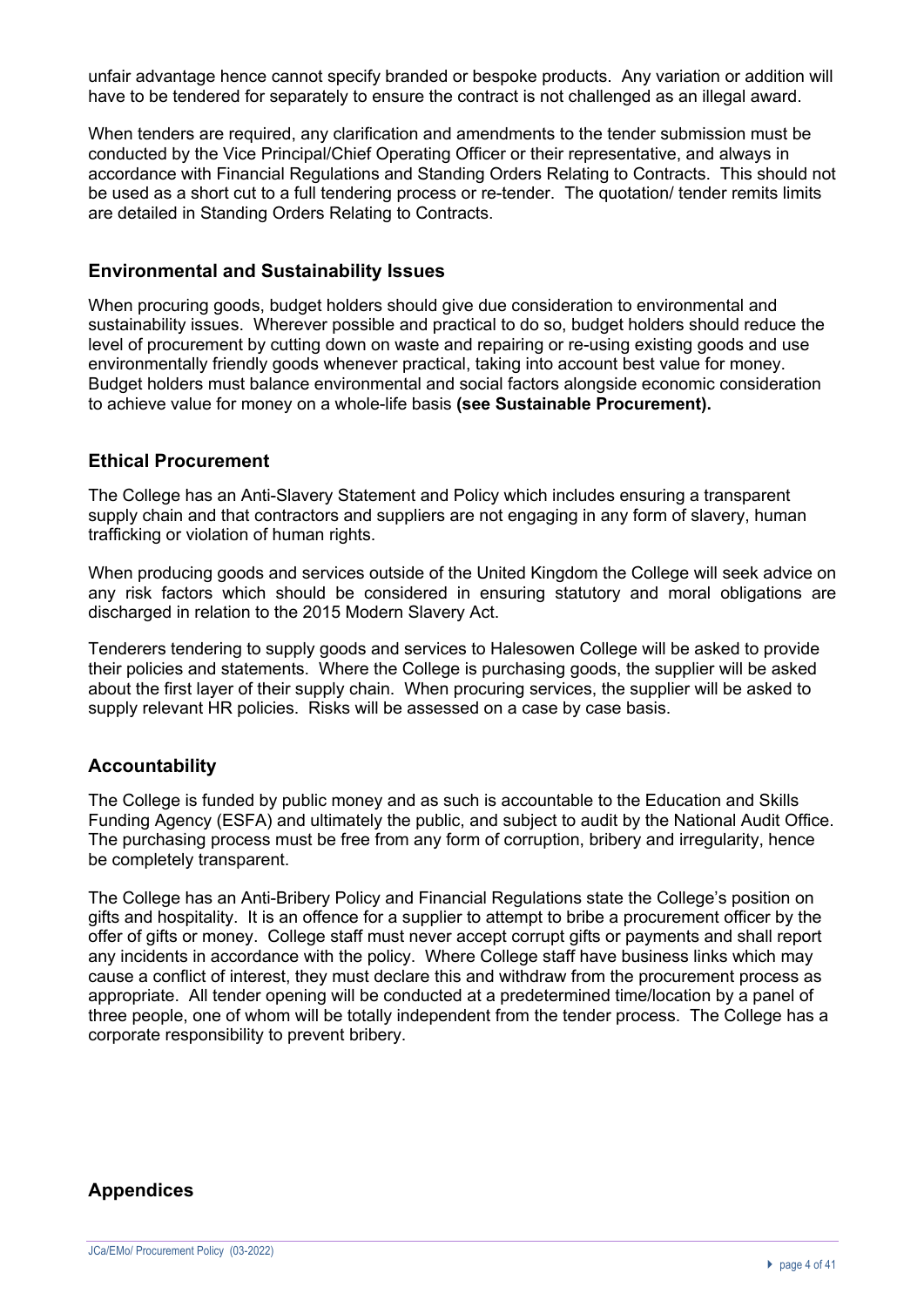Appendix A – Public Contracts Regulations and Procedures

- Appendix B Halesowen College Terms and Conditions of Contract
- Appendix C Sustainable Procurement
- Appendix D Purchasing Consortium
- Appendix E Monitoring Form
- Appendix F New Suppliers

### **Review**

The Procurement Policy will be reviewed at least annually and re-affirmed by the Corporation should there be any significant changes.

#### **Review**

| <b>Reviewed/Approved</b> | By                                         | <b>Date</b>  |
|--------------------------|--------------------------------------------|--------------|
| Updated by               | Jacquie Carman                             | 24.02.2022   |
| Approved at              | <b>College Executive</b>                   | 14.03.2022   |
|                          | Corporation – Fine and Resources Committee | 16.03.2022   |
| <b>Next Review</b>       |                                            | 1 March 2023 |
| Website                  | Yes / No                                   | Yes          |

# **Appendix A**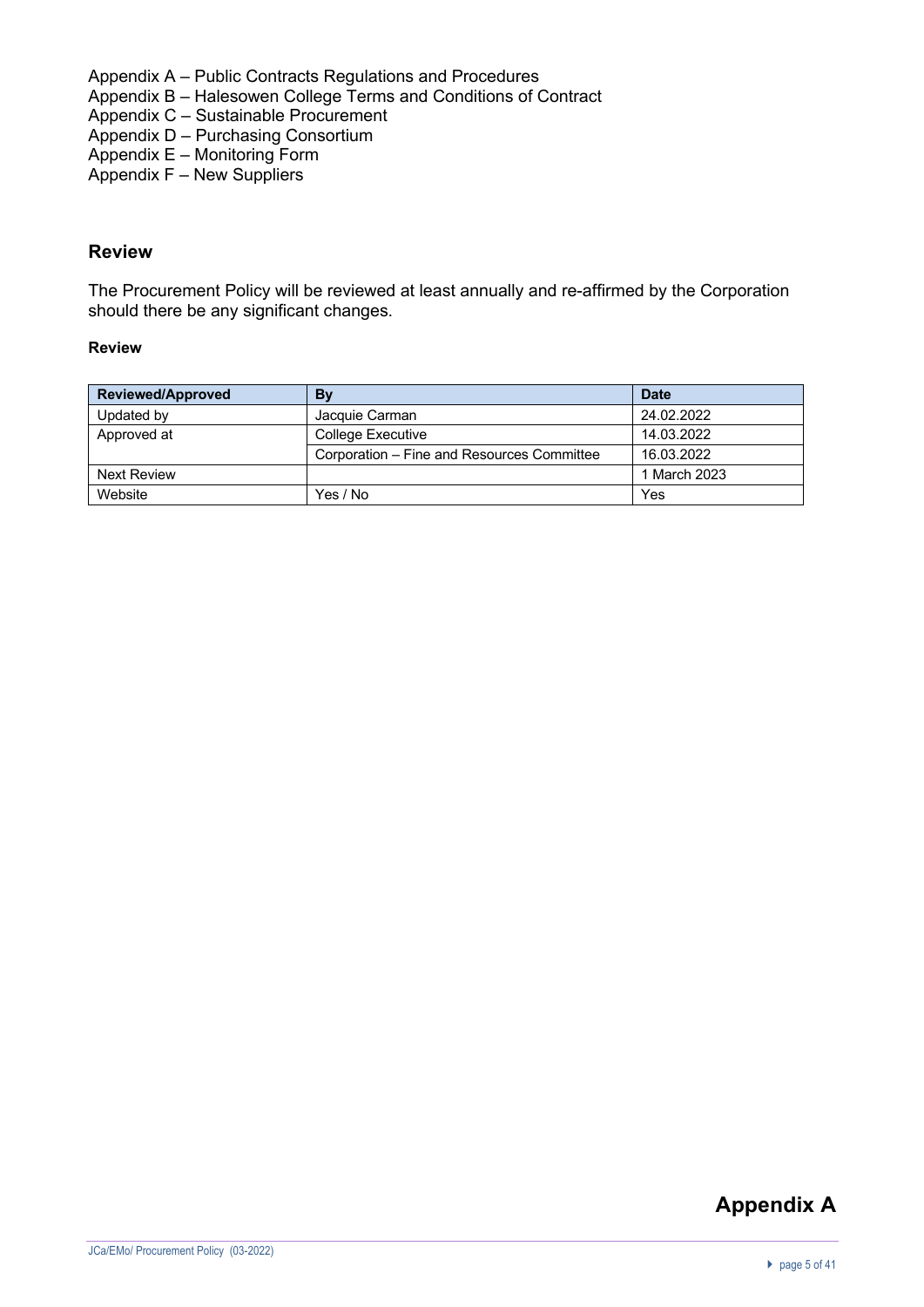# **The Public Contracts Regulations 2015**

Procurement of goods and services by public bodies (which include central government, local government as well as non-commercial organisations which are predominantly state-funded) is regulated in the UK under the Public Contracts Regulations, SI 2015/102, as amended (PCR 2015).

The PCR 2015 requires that the College lets contracts by publishing tenders on the UK Government's Find A Tender Service (FATS) when the contract value is above their designated threshold limits, which are currently:

| • Supply Contracts                                  | £189,330   |
|-----------------------------------------------------|------------|
| ■ Works Contracts                                   | £4,733,252 |
| • Service Contracts                                 | £189,330   |
| • Service Contracts under the 'light touch' regime' | £663,540   |

The estimated value of the contract is calculated net of VAT.

Standing Orders relating to contracts state that all procurement procedures and tenders must comply with the PCR 2015.

The PCR 2015 also applies to extensions, renewals or amendments of existing contracts where the relevant thresholds are breached. A supplier spend analysis will be carried out annually by the Commercial and Procurement Manager. Where a supplier's band (as defined in the criteria for approved suppliers) has changed, the Commercial and Procurement Manager will ensure that all necessary documentation is in place. The Vice Principal/Chief Operating Officer is responsible for ensuring that procedures for advertisement in the FATS is complied with whenever required and appropriate notices placed. The College must comply with the PCR 2015.

The PCR 2015 also requires that all contracts with an estimated value of between £25,000 and the FATS value threshold (net of VAT) are published on the Contracts Finder website, 24 hours from publication elsewhere.

In addition, to aid small and medium sized enterprises (SMEs) to participate in the procurement process, tenders must be split into lots wherever possible.

FATS procurement procedures and associated processes are contained in Procedures for Tender via FATS and Compliance with Lord Young's Reforms.

The College should deal with suppliers fairly and in a transparent and impartial manner. In accordance with College policies, equality and diversity shall be promoted in the contracting/tender process.

As part of the tender process the candidate's Equality and Diversity statement/policy is requested and this forms part of the scoring matrix.

For contracts above the FATS value threshold, Section 7 of the mandatory Standard Selection Questionnaire (SQQ) allows candidates to self-assess compliance with equality legislation.

Following an invitation to tender stage, additional documentation may be requested, and the tenderer may be required to provide evidence of their self-assessment if they are successful at contract award stage.

A similar approach will be taken for environmental and health and safety compliance.

All requests made for quotations/tenders should be based on a serious intention to buy.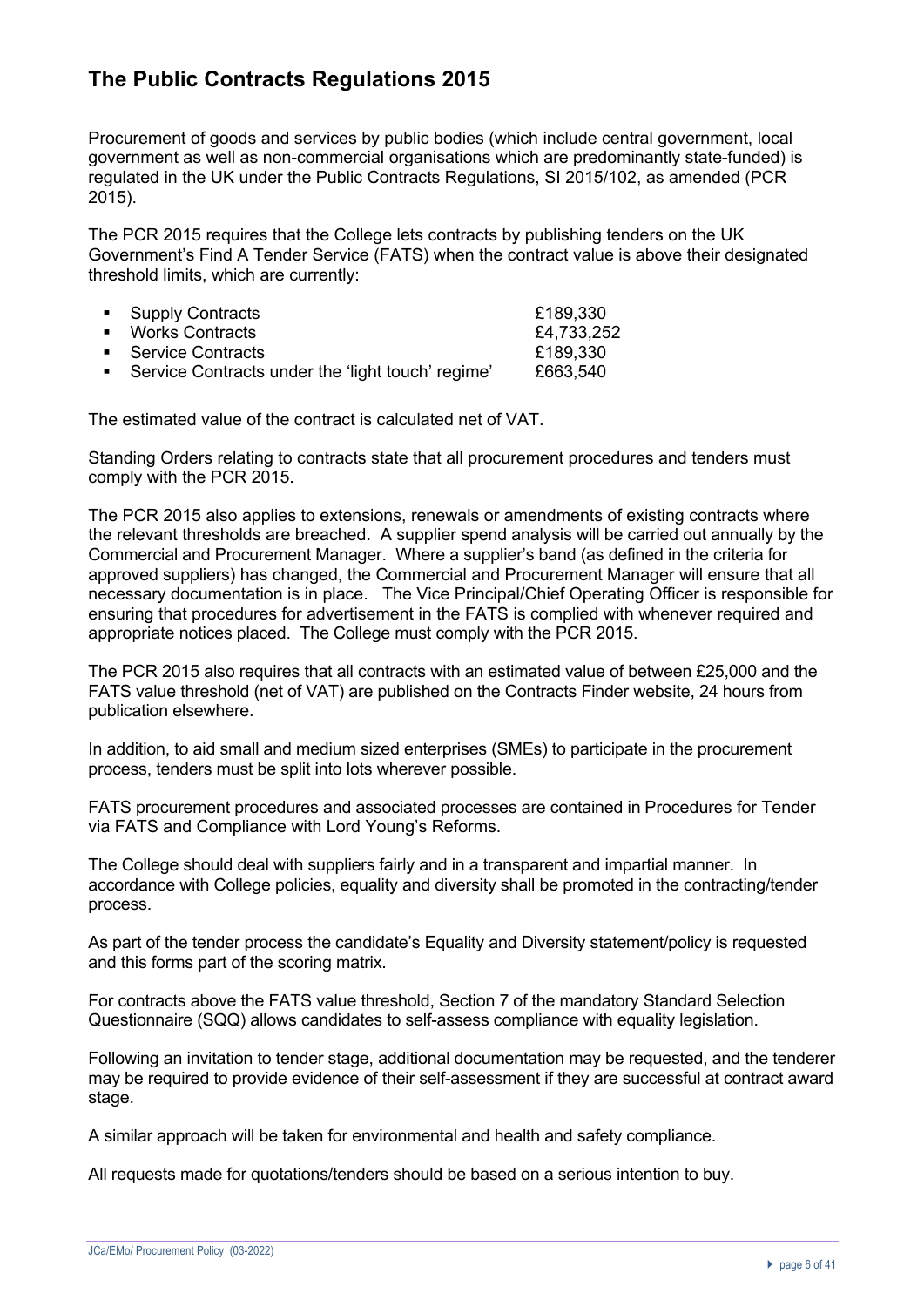When evaluating tenders, the evaluation criteria must be established, weighted and made known to tenderers prior to requests for quotations/tenders and a tender evaluation panel must be appointed prior to tenders being opened.

Documentation relating to tender evaluation shall be retained by Vice Principal/Chief Operating Officer for a period of [six] years. Unsuccessful tenderers must be provided with feedback on the tender exercise within 15 days of receiving the request.

Note, for FATSS tenders a standstill period will apply between notification of the intention to award the tender and entering into the contract. The standstill period is a minimum of 10 calendar days.

### **Procedures for Tender via FATS and Compliance with Lord Young's Reforms**

#### $\mathbf{1}$ **OVERVIEW OF THE RULES**

There are five standard procurement procedures for procurements which are regulated under the PCR 2015 and must be advertised on FATS:

- **Den**
- **Restricted**
- $\blacksquare$  Competitive with negotiation
- **Competitive dialogue**
- **Innovation partnership**

In addition to FATS publication, the Lord Young reforms which are set out in the PCR 2015 now require all tenders opportunities between £25,000 and the PCR 2015 financial threshold to be advertised on Contracts Finder: www.gov.uk/contracts-finder. This should be published 24 hours after the College first advertises the opportunity in any other way.

#### $\overline{2}$ **THRESHOLDS**

The financial thresholds applicable to Halesowen College (inclusive of VAT) for

The estimated value of the contract is calculated net of VAT.

The thresholds are for the total value for the life of the contract. Failure to aggregate may lead to the College making an illegal award. Failure to advertise in FATS as required will lead to an ineffectiveness breach. If the contract is below the threshold there is still an obligation as a matter of general legal principle to advertise the opportunity appropriately.

#### $3.$ **PRE-PROCUREMENT**

Under the terms of the Public Services (Social Value) Act 2012 the College must give consideration to the economic, environmental and social benefits to its approach to procuring services and how these may improve the well-being of the local area.

The College may undertake preliminary market consultation in order to identify the likely cost and availability of the goods and services to tender and to assist in drawing up a specification. Care must be taken to ensure that any advice used in the process does not have the effect of distorting competition or result in a violation of the principles of non-discrimination and transparency.

#### $\overline{4}$ **PURPOSE OF THE NOTICE**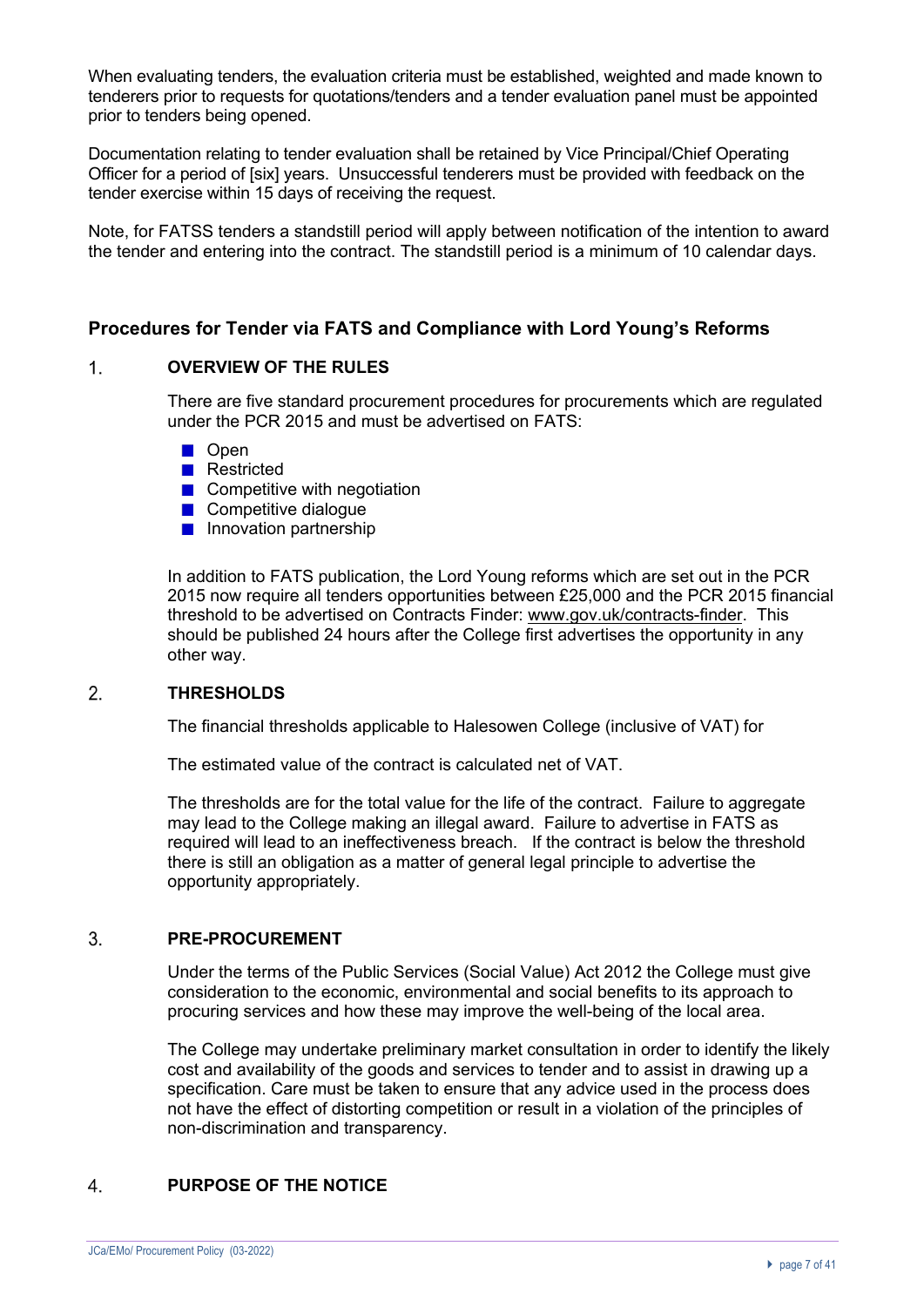To advertise in FATS a contract notice in the appropriate must be completed. The purpose of the contract notice is:

- $\blacksquare$  to convey clear and comprehensive information
- $\blacksquare$  to allow suppliers to express an interest
- $\blacksquare$  to seek information from suppliers

In accordance with the Public Contracts Regulations 2015 (PCR 2015), at the point the FATS contract notice is published, all contract documentation must be made available. This must include:

- **a** any pre-qualification tests including exclusion grounds, selection criteria and scoring (note SSQ format is prescribed)
- $\blacksquare$  the specification
- $\blacksquare$  the invitation to tender
- $\blacksquare$  the evaluation criteria, process and scoring methodology
- $\blacksquare$  the contract documentation

The FATS contract notice must avoid burdensome/disproportionate questions. In order to help SMEs participate in procurement, tenders will be split into lots wherever possible. If the contract opportunity is not split into lots then the rationale must be recorded on the Regulation 84 report.

At this stage the College must determine how it will assess the most economically advantageous tender (MEAT) and this must be communicated to potential suppliers in the notice together with, if the MEAT criteria are to be used, the relative weighting of each criteria.

#### $5<sub>1</sub>$ **INFORMATION FROM SUPPLIERS**

When procuring goods and services it is necessary to request certain information from candidates which is relevant to the contract. All information must be on a common basis and all suppliers must be treated equally. The SSQ is a prescribed document. Requests for information must be relevant and proportionate.

Information requested by the public sector is under the following headings:

- legal status if the company has ever been insolvent or if an individual has any convictions etc
- **financial capacity how financial robust a candidate is**
- $\blacksquare$  technical ability whether the candidate has the resources and knowledge to complete the contract

It is not permissible to include a pre-qualification stage in a procurement in respect of a contract with a financial value between £25,000 and the PCR 2015 value threshold.

#### 6. **CONTRACT PROCEDURES**

The College may routinely use both open and restricted procedures for above the PCR 2015 value threshold procurements. Use of competitive dialogue/negotiation or innovation partnership may only be used on the advice of the Vice Principal/Chief Operating Officer and supported by a procurement legal expert.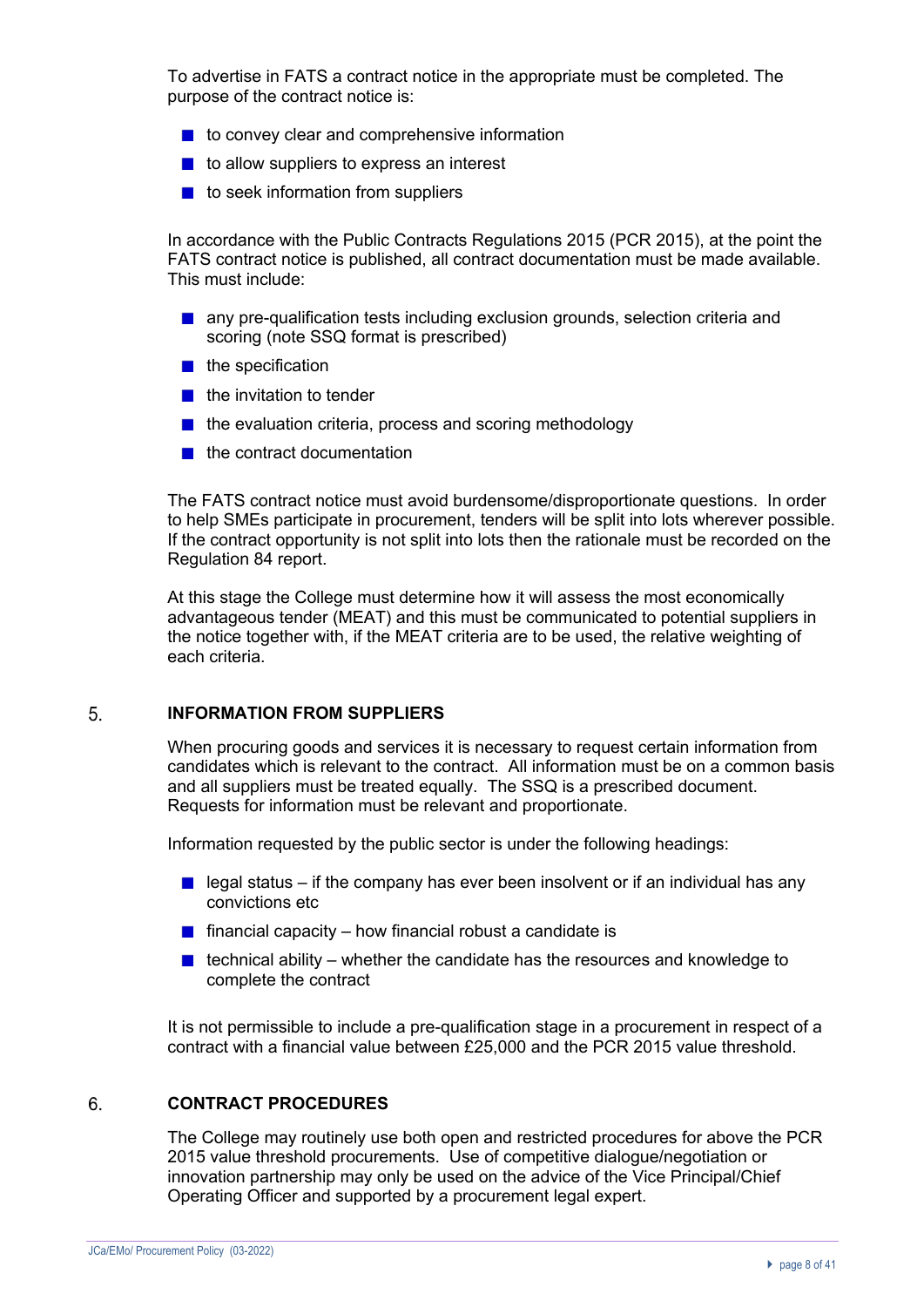- $\blacksquare$  The open procedure allows all interested parties to tender.
- The restricted procedure allows the College to select a number of candidates who have expressed an interest to submit a tender.

#### $\overline{7}$ . **COMMON PROCUREMENT VOCABULARY (CPV)**

The College uses the CPV which is mandatory. When completing a notice up to date CPV codes must be used to indicate the nature of the contract. If these are omitted then this may lead to inaccuracies.

#### 8. **TENDER TIMESCALES (STANDARD NOTICES)**

The timescales that apply to Halesowen College for restricted and negotiated tenders are:

#### *Open Tender (minimum timescales)*

| ■ Contract notice to receipt of tenders | 30 days |
|-----------------------------------------|---------|
| <b>■</b> Standstill                     | 10 days |

### *Restricted Tender (minimum timescales)*

| $\blacksquare$ Request to participate | 30 days |
|---------------------------------------|---------|
| $\blacksquare$ Receipt of tenders     | 25 days |
| <b>■</b> Standstill                   | 10 days |

Shortlisting criteria for use of the Restricted Procedure must be predetermined and published. Usual College procedures for tenders are always applicable. Halesowen College usually completes a restricted tender which allows the College to invite a minimum of 5 and maximum of 20 tenderers, from the list of those who expressed an interest to tender.

The College must observe a standstill period of at least 10 days between notification of intention to award and contract award. This provides an opportunity for both the College and bidder to deal with any compliance issues before a contract is signed. Any legal challenge of the contract award decision during this period automatically triggers suspension of the contract award. This remains in force until either the Court terminates the suspension or proceedings are closed. In the event of any legal challenge the Vice Principal/Chief Operating Officer will inform the Principal and refer the matter to the solicitors.

#### 9. **URGENT/AMENDING AND CANCELLATION NOTICES**

If a contract needs to be completed urgently then an accelerated notice may be allowable. The timescales are:

- 15 days for requests to tender/participate
- $\blacksquare$  10 days to receive tenders

Justification for urgent notices must be provided and then this will be considered before publication on the FATS. The College will seek to avoid placing any urgent notices. If a notice needs to be amended there is no official format.

If there are changes to the specification or timescales then the notice should be cancelled and started again.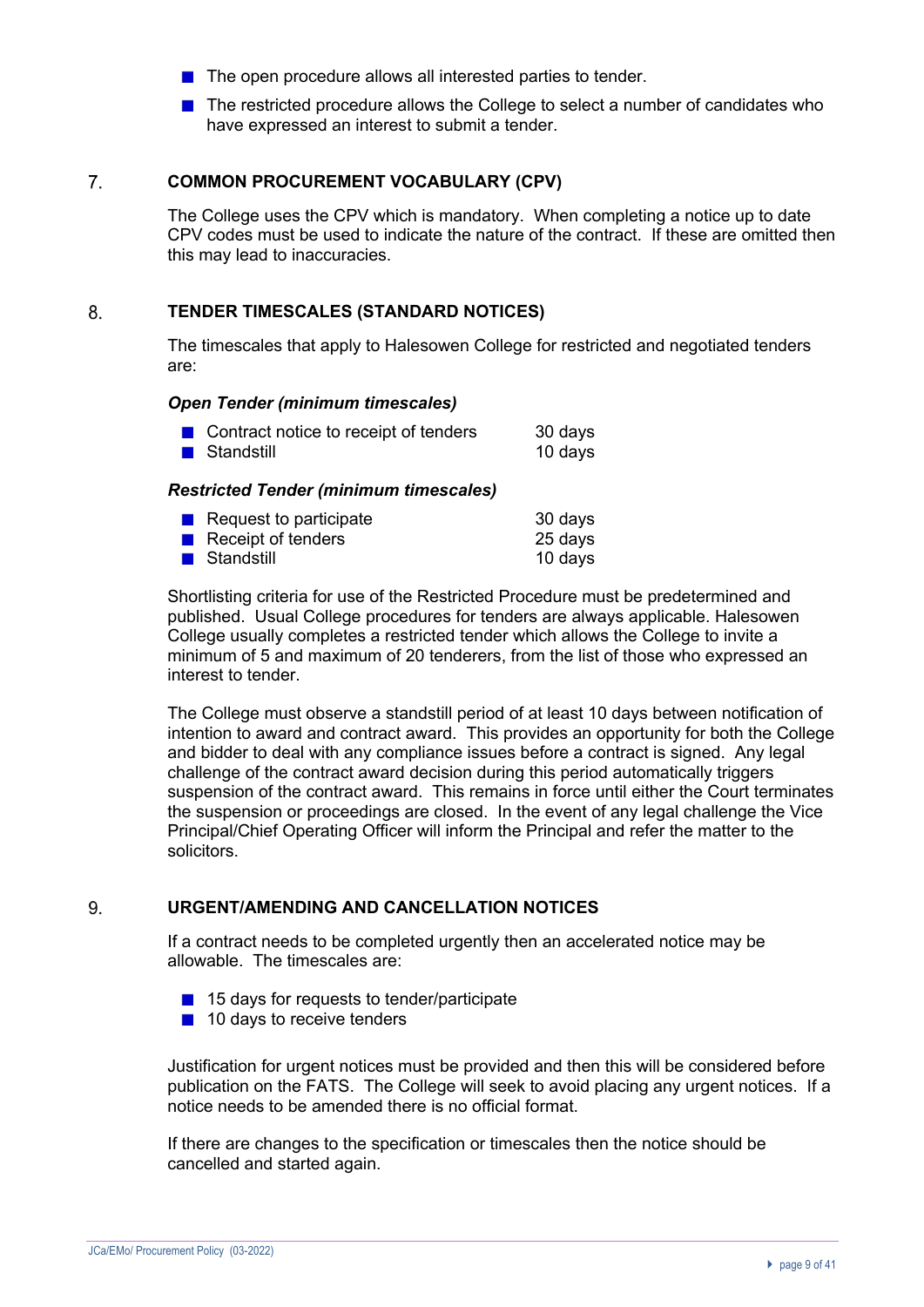There is no official format for cancellation notices but all contract notices require either an award or cancellation notice, reasons must be given for not awarding a notice.

#### $10<sub>1</sub>$ **TENDERER SELECTION AND TENDER EVALUATION**

It is important to maintain a clear distinction between the two-stages of selection of the tenderer and evaluation of the tender. It is not permissible to apply selection criteria to the evaluation of the tender.

The first stage is to assess each candidate who request to participate (restricted procedure) or submits a tender (open procedure) via a set of predetermined closed questions and collection of generic information. Certain questions are mandatory and should the candidate fail to meet one or more of these criteria will automatically be excluded from the procurement process.

Under the Restricted Procedure, candidates will be invited to submit a Standard Selection Questionnaire (SSQ). The format of the SSQ is prescribed. In order to select bidders to submit a tender the SSQ will be evaluated using predetermined weighted selection criteria determined by the College at the point the FATS contract notice is published in advance of the SSQ submission deadline. Any query raised by a candidate regarding the SSQ must be forwarded together with the appropriate information to all companies who expressed an interest. The College will supply reasonable feedback to unsuccessful companies on request. The College will also contact in writing (including email) all companies who were successful at SSQ stage.

Prior to posting a FATS contract notice the College must determine weighted criteria on which the tender will be evaluated. A tender panel must also now be in place. Note that all previous scores/evaluation form no part of this stage. At this point the College must inform **all** tendering companies whether there will be a presentation/practical demonstration stage at the point of publication of the FATS contract notice and ideally the dates of these presentations should they be successful. Moreover the College may request that the companies commit to adhering with all relevant policies of Halesowen College.

The tender criteria will differ for each type of service/goods but must include as a minimum:

- $\blacksquare$  quality
- $\blacksquare$  financial evaluation of the price<sup>1</sup> (including additional running costs/maintenance, etc)
- $\blacksquare$  technical merit
- **n** environmental impact
- **E** evaluation of equality and diversity aspects provided they are tied to the subject matter of the contract
- **after sales service/relationship**
- $\blacksquare$  other statutory requirements e.g. health and safety

#### **Quality Scoring**

 $1$  The College may exclude abnormally low price tenders and if the company cannot satisfactorily explain the offer the tender may be rejected.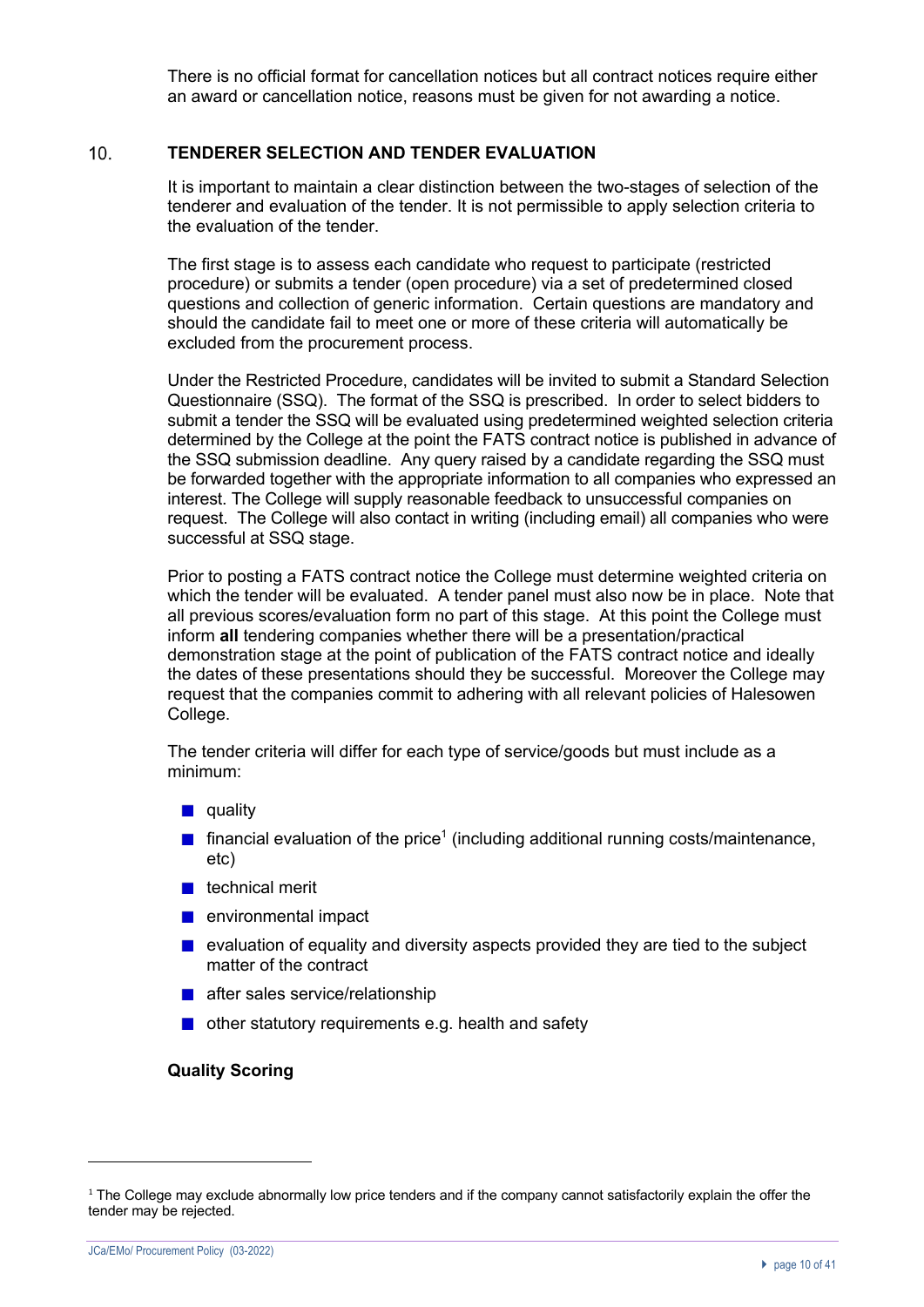All tenderers participating in the procurement will be informed of the weighted selection criteria and scoring matrix at the point of the FATS contract notice.

The scoring method is a four point scale:

- 1 Major non-compliance
- 2 Does not meet requirements but may be adaptable
- 3 Meets requirements except for minor aspects
- 4 Meets requirements

A score of 5 may be awarded in exceptional circumstance to reflect innovation and when the specification is exceeded. All bidders must be made aware that points may be awarded for innovation prior to documentation being submitted.

### **Price Scoring**

The College will inform companies of the tender outcome as soon as is practically possible (observing the standstill period as defined in section 7). This correspondence must include the name of the successful tenderer and the relevant scores of the tenderer and the successful tender and the characteristics and relative advantages of the successful tender.

Any tenderer requiring a debrief must contact the College in writing and this must be fulfilled within 10 days of the notice. Should this be in the form of a meeting, the Vice Principal/Chief Operating Officer will nominate at least two members of staff to be present. This meeting will be minuted.

All participating companies can request a copy of the Section 84 report.

#### $11$ **CONTRACT AWARD**

The preferred supplier will be informed through CPC Multiquote and required to sign a contract prior to the delivery of goods/commencement of the service.

All unsuccessful tenderers will be informed throughout the tender process when they have been de-selected. This complies with the current guidance on standstill periods. At tender stage, the College will issue a notice of de-selection comprising the following information:

- $\blacksquare$  criteria for award
- $\blacksquare$  reason for decision (including characteristics and relative advantages of the successful tender)
- scores of recipient and successful tender
- name of successful tenderer
- $\blacksquare$  date that standstill period will end

as soon as possible after the decision has been made. The PCR 2015 demand that unsuccessful bidders have to receive bespoke feedback which is sufficiently detailed for them to determine whether or not a decision is well founded. This must be balanced against the need to not compromise confidentiality or intellectual property of the successful tenderer. The Vice Principal/Chief Operating Officer will approve all correspondence. If bidders have further questions and demand additional information the College may consider restarting a standstill period.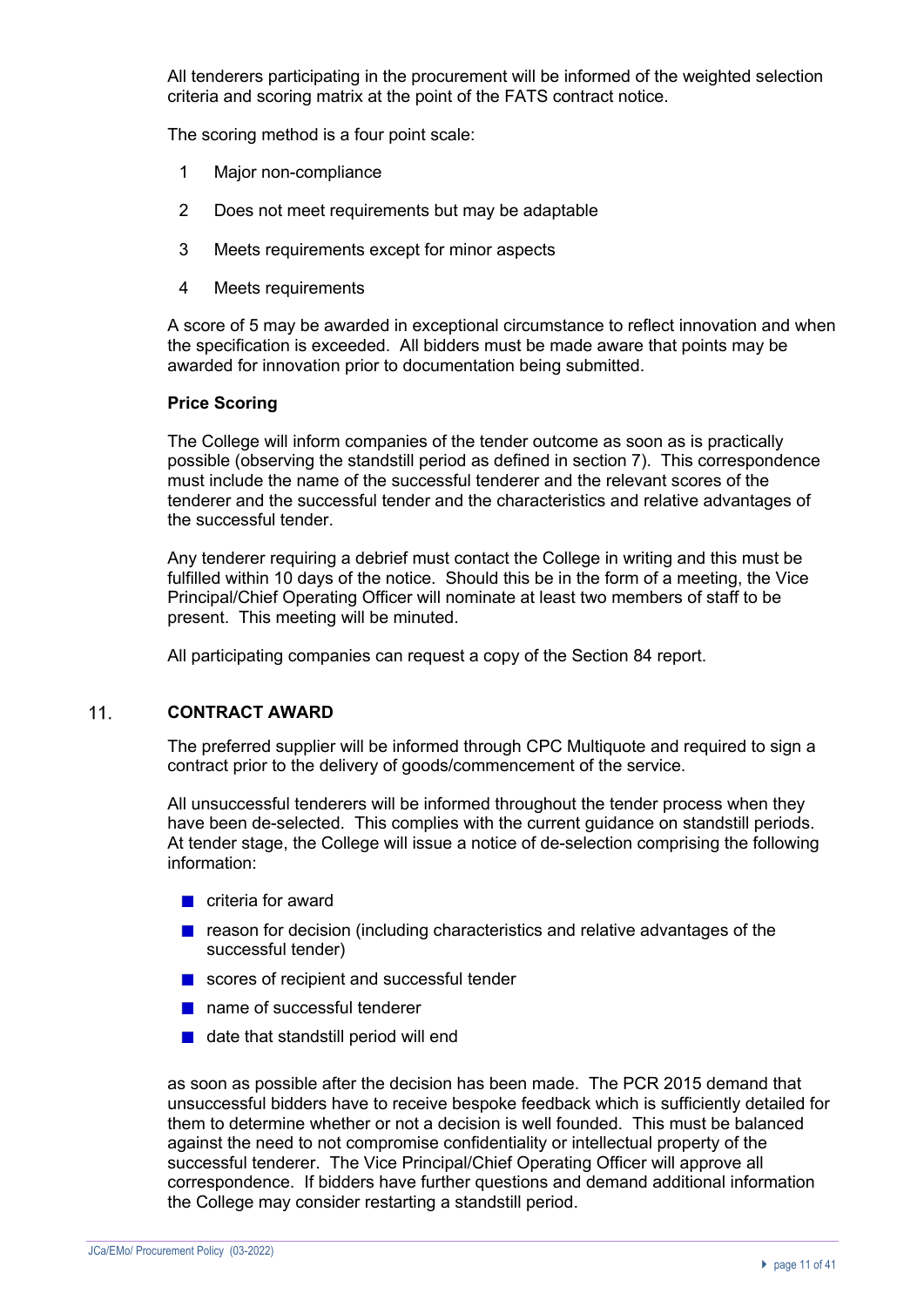#### $12.$ **KEEPING RECORDS**

Records must be retained at each stage of the process in case of challenge in the Courts or for reporting to the European Commission. This is particularly important in view of the Remedies Directive and the Section 84 report.

Retention of documentation must be accordance with the College's Financial Regulations.

# **Appendix B**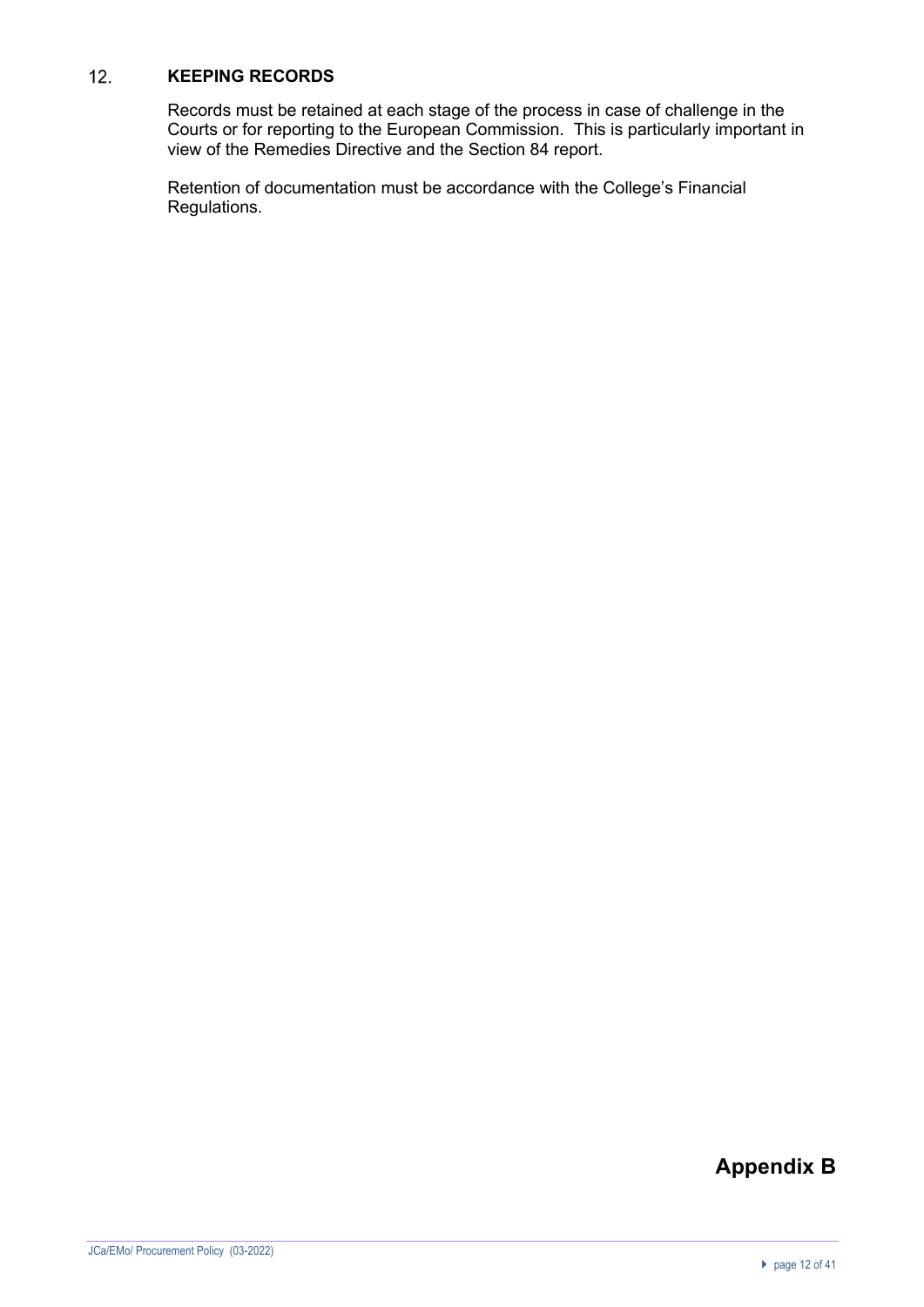# **Halesowen College Terms and Conditions of Contract**

# **Procurement Policy**

# 1. **DEFINITIONS**

1.1 In these conditions:

| <b>Adequate Procedures</b>      | shall be determined in accordance with section 7(2) of the<br>Bribery Act 2010 (and any guidance issues under section 9<br>of that Act).                                                                                                                                                                                                                                                           |
|---------------------------------|----------------------------------------------------------------------------------------------------------------------------------------------------------------------------------------------------------------------------------------------------------------------------------------------------------------------------------------------------------------------------------------------------|
| <b>Anti-Slavery Policy</b>      | the College's Anti-Slavery Policy is available on request<br>from the Vice Principal/Chief Operating Officer and as<br>amended by notification to the Supplier from time to time.                                                                                                                                                                                                                  |
| <b>Associated Persons</b>       | shall have the meaning ascribed to it in section 8 of the<br>Bribery Act and shall include but is not limited to any<br>employees, agents and/or subcontractors of the Agent.                                                                                                                                                                                                                      |
| <b>Authorised officer</b>       | is a member of staff designated by the Principal.                                                                                                                                                                                                                                                                                                                                                  |
| <b>Bribery Act</b>              | means the Bribery Act 2010 (and any amendment thereto).                                                                                                                                                                                                                                                                                                                                            |
| <b>College</b>                  | means Halesowen College of Whittingham Road,<br>Halesowen, West Midlands, B63 3NA                                                                                                                                                                                                                                                                                                                  |
| <b>College Materials</b>        | means materials, equipment and tools, drawings,<br>Specifications, and data which is provided by the College to<br>the Supplier for the purposes of the Contract.                                                                                                                                                                                                                                  |
| <b>Conditions</b>               | means the standard terms and conditions of purchase set<br>out in this document and (unless the context otherwise<br>requires) includes any special terms and conditions agreed<br>in Writing between the College and the Supplier.                                                                                                                                                                |
| <b>Confidential Information</b> | means all information designated as such by either party in<br>writing and all other information which relates to the<br>business affairs, properties, assets, trading practices,<br>goods, services, developments, trade secrets, know-who,<br>personnel, customers and suppliers of either party which<br>may reasonably be regarded as the confidential information<br>of the disclosing party. |
| <b>Contract</b>                 | means the contract for the purchase and sale of the Goods<br>and/or the Service; the agreement between the College and<br>the supplier consisting of these conditions where<br>appropriate, the specification, invitation to tender, the<br>suppliers tender and any other documents (or parts thereof)<br>specified by the College.                                                               |
| <b>Contract Period</b>          | means the period of duration of the contract.                                                                                                                                                                                                                                                                                                                                                      |
| <b>Contract Price</b>           | means the price exclusive of any applicable tax payable to<br>the supplier by the College.                                                                                                                                                                                                                                                                                                         |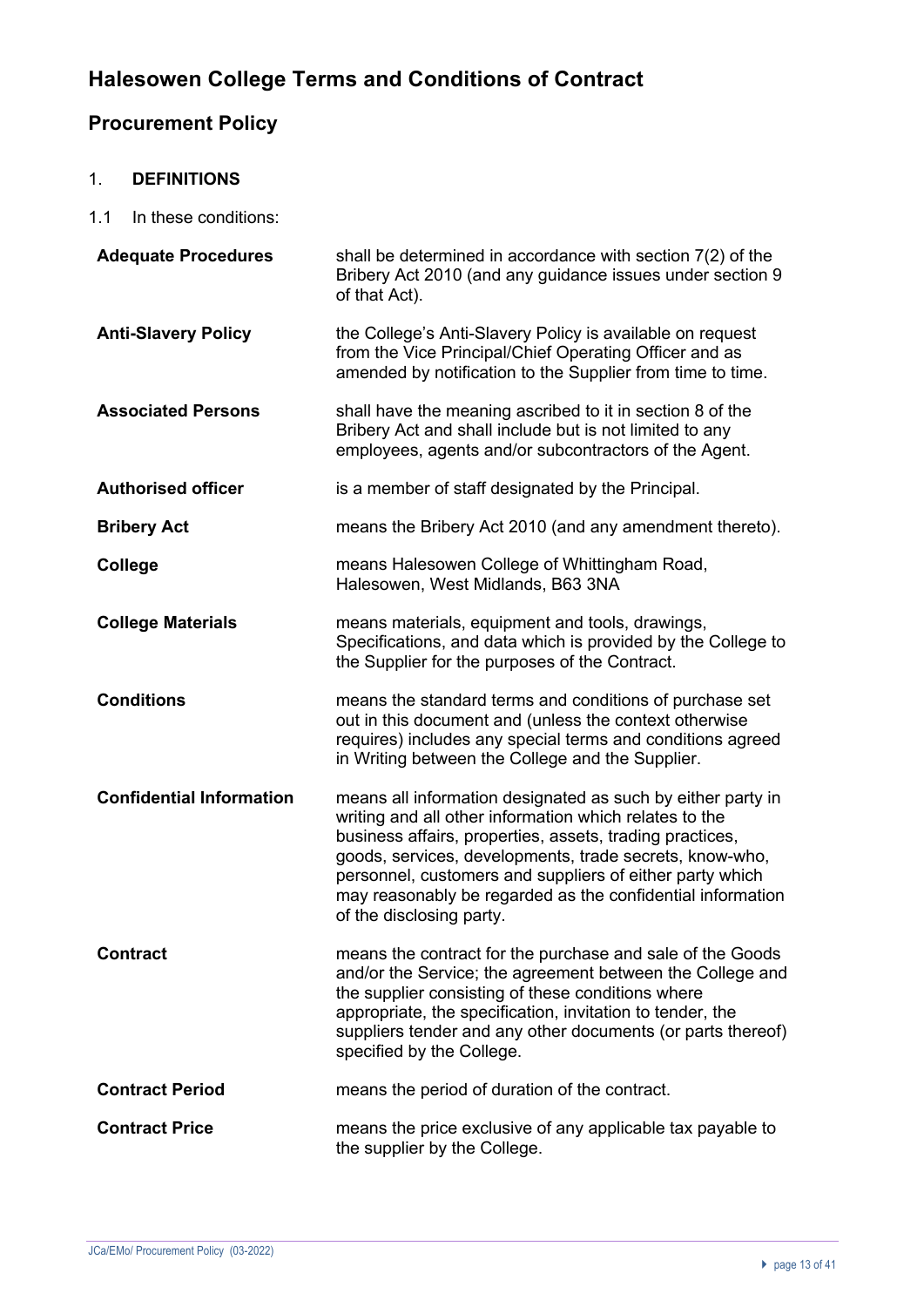| <b>Data Protection Act</b>                  | means the General Data Protection Regulation (the GDPR)<br>and all applicable laws and regulations relating to<br>processing of personal data and privacy, including where<br>applicable the guidance and codes of practice issued by the<br>Information Commissioner.                                                                                    |
|---------------------------------------------|-----------------------------------------------------------------------------------------------------------------------------------------------------------------------------------------------------------------------------------------------------------------------------------------------------------------------------------------------------------|
| <b>Data Protection</b><br><b>Principles</b> | means the data protection principles under the General<br>Data Protection Regulation (the GDPR).                                                                                                                                                                                                                                                          |
| <b>Deliverables</b>                         | all documents, products and materials developed by the<br>Supplier or its agents, contractors and employees as part of<br>or in relation to the Goods and Services in any form or<br>media, including without limitation drawings, maps, plans,<br>diagrams, designs, pictures, computer programs, data<br>specifications and reports (including drafts). |
| <b>Exempt Information</b>                   | means any information or class of information (including but<br>not limited to any document, report, contract or other<br>material containing information) relating to this Contract or<br>otherwise relating to the Supplier which potentially falls<br>within an exemption to FOIA (as set out therein).                                                |
| <b>FOIA</b>                                 | means the Freedom of Information Act 2000 and all<br>regulations made thereunder from time to time or any<br>superseding or amending enactment and regulations, and<br>words and expressions defined in the FOIA shall have the<br>same meaning in this clause 19; and                                                                                    |
| <b>FOIA Notice</b>                          | means a decision notice enforcement notice and/or an                                                                                                                                                                                                                                                                                                      |
|                                             | information notice.                                                                                                                                                                                                                                                                                                                                       |
| <b>Foreign Official</b>                     | shall be determined in accordance with section 6(5) of the<br>Bribery Act 2010 (and any guidance issues under section 9<br>of that Act).                                                                                                                                                                                                                  |
| Goods                                       | means the goods (including any instalment of the Goods or<br>any parts for them) which the Supplier is to supply in<br>accordance with these Conditions.                                                                                                                                                                                                  |
| <b>Invitation to Tender</b>                 | means an invitation for suppliers to bid for the goods or<br>services required by the College.                                                                                                                                                                                                                                                            |
| Order                                       | means the College's purchase order set out overleaf.                                                                                                                                                                                                                                                                                                      |
| Quotation                                   | means an offer which may be written or verbal unless<br>otherwise stated.                                                                                                                                                                                                                                                                                 |
| <b>Service</b>                              | means any service which the Supplier is to supply in<br>accordance with these Conditions.                                                                                                                                                                                                                                                                 |
| <b>Supplier</b>                             | means the person, firm or company with whom the College<br>contracts, subject to these Conditions.                                                                                                                                                                                                                                                        |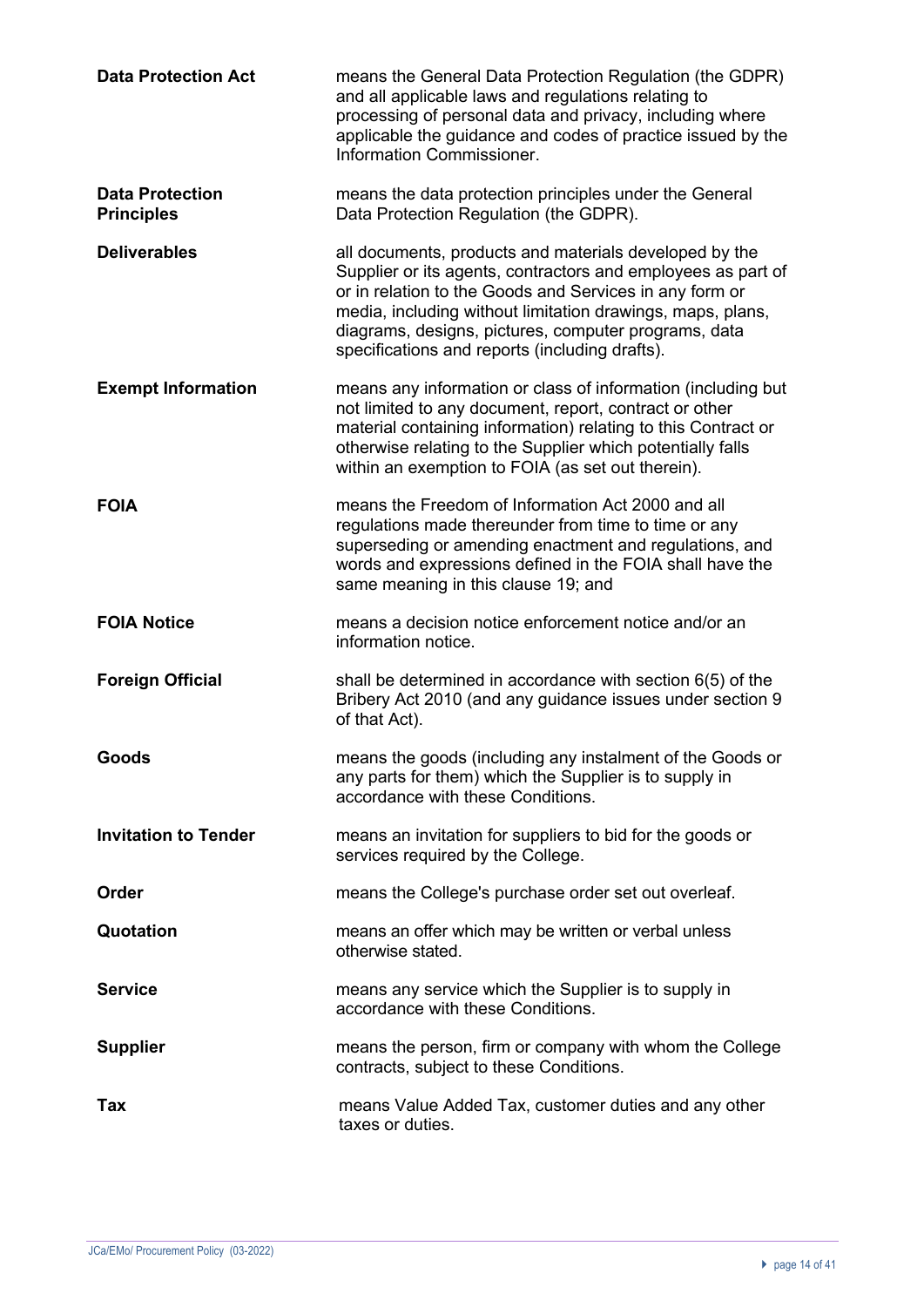| Tender  | means a written offer to execute works or supply goods or<br>materials or services for a stated sum of money; the<br>supplier's response to the invitation to tender. |
|---------|-----------------------------------------------------------------------------------------------------------------------------------------------------------------------|
| Writing | includes telex, cable, facsimile transmission, email and<br>comparable means of communication.                                                                        |

- 1.2 In these terms and conditions, unless the context otherwise requires:
- 1.2.1 references to numbered clauses are references to the relevant clause in these terms and conditions;
- 1.2.2 any obligation on any Party not to do or omit to do anything shall include an obligation not to allow that thing to be done or omitted to be done;
- 1.2.3 the headings to the clauses of these terms and conditions are for information only and do not affect the interpretation of the Agreement;
- 1.2.4 any reference to an enactment includes reference to that enactment as amended or replaced from time to time and to any subordinate legislation or byelaw made under that enactment; and
- 1.2.5 the word 'including' shall be understood as meaning 'including without limitation'.

# 2. **PLACING AND ACCEPTANCE OF ORDERS**

- 2.1 The College appoints the Supplier on a non-exclusive basis to provide the Goods and / or Services.
- 2.2 The acceptance (whether in Writing or by the commencement of any work relating to the College's order) by or on behalf of the Supplier of the College's Order includes the acceptance of these Conditions. No other terms or conditions (including, but without limitation any terms or conditions put forward by the Supplier and/or by the Supplier's agents which are in conflict with these Conditions) shall be incorporated into the Contract unless expressly agreed in Writing by the College and signed by an authorised officer of the College.
- 2.3 Without prejudice to the provisions of the above paragraph no variation of or addition to these Conditions, whether written or oral, shall have effect unless and until agreed in Writing by the College and signed by an authorised officer of the College.
- 2.4 The Supplier shall in connection with the sale of Goods and/or provision of any Service comply with:
- 2.4.1 all and any College standing orders (copies of which are available on request) unless an authorised officer of the College has given prior approval in Writing for non-compliance in respect of a particular matter;
- 2.4.2 all and any directives, requirements and guidance issued by the Skills Funding Agency or Education Funding Agency;
- 2.4.3 all and any applicable financial regulations (copies of which are available on request);
- 2.4.4 all applicable laws.

# 3. **SPECIFICATION**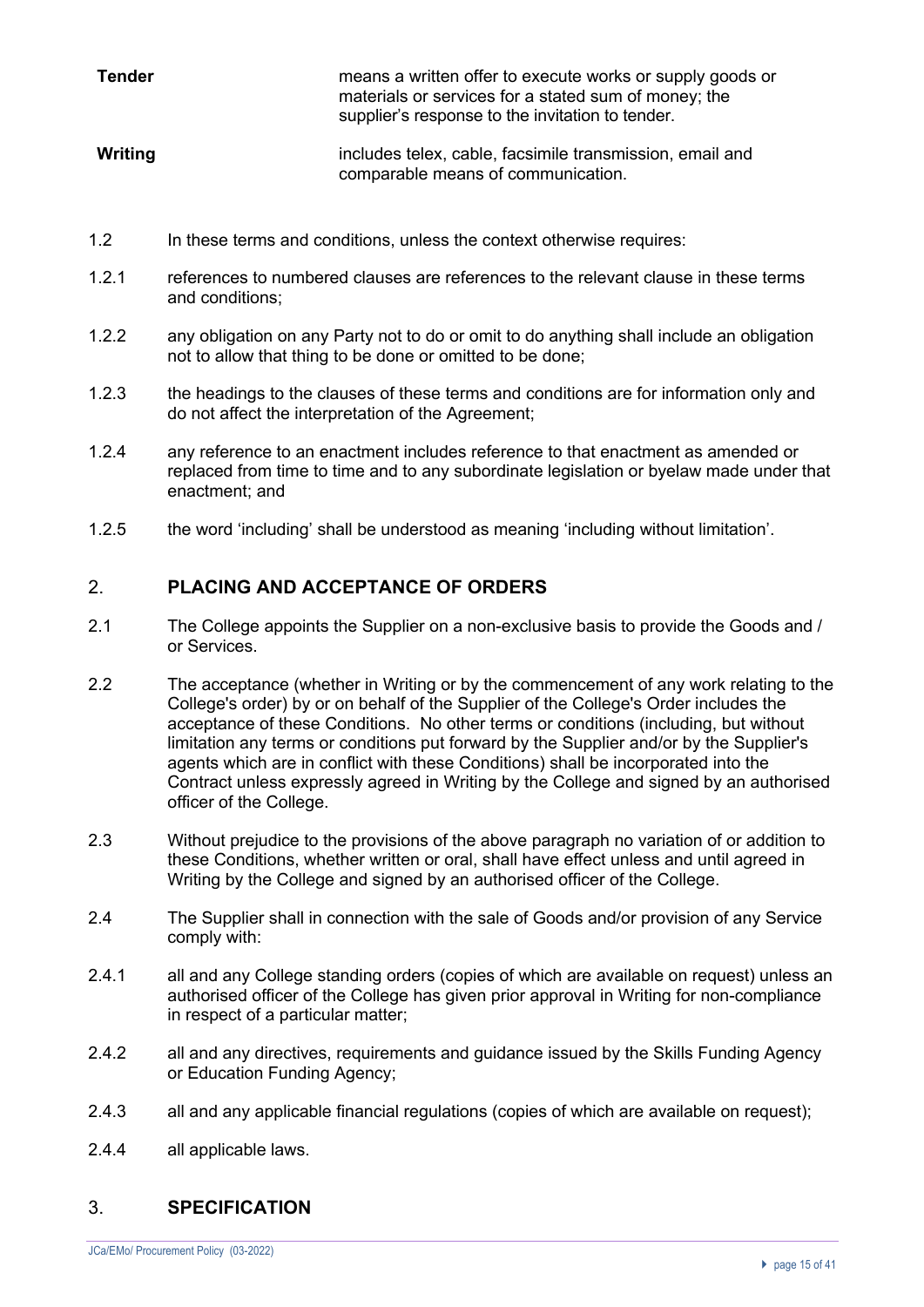- 3.1.1 The Goods and/or Services shall, subject as provided in these Conditions, be of the best quality, material and workmanship, be without fault and conform in all respects with the Order and specification supplied or advised by the College to the Supplier.
- 3.2 The Supplier shall ensure that all activities carried out pursuant to the Contract shall be documented in accordance with the requirements of the College and shall provide such documentation to the College as the College shall request from time to time.
- 3.3 The Supplier shall keep in place a system for dealing with any failure to provide the Goods and/or Services at the level and to the standard required by the College and shall carry out a review of such system and report the results to the College at such times as the College shall reasonably require.
- 3.4 The Supplier shall make available for the purposes of the provision of the Goods and/or Services any individuals named in the specification as key personnel. The Supplier shall provide the College with a list of names and addresses of all others regarded by the Supplier as key personnel and, if instructed by the College, any other persons who may be at any time concerned with the provision of the Goods and/or Service or any part of them, specifying in each case the capacities in which they are so concerned and giving such other particulars and evidence of identity and other supporting evidence as the College may reasonably require. The College may at any time by notice to the Supplier designate any person concerned with the supply of the Goods and/or Service or any part of them as a key person. The Supplier shall not without the prior written approval of the College make any changes in the key personnel referred to in this paragraph.
- 3.5 The Supplier shall take any steps reasonably required by the College to prevent unauthorised persons being admitted to College premises. If the College gives the Supplier notice that any person is not to be admitted to or is to be removed from College premises or is not to become involved in or is to be removed from involvement in the Contract, the Supplier shall take all reasonable steps to comply with such notice. The Supplier shall bear the cost of any notice, instruction or decision of the College under this condition.
- 3.6 The College's rights under these Conditions are in addition to the statutory conditions implied in favour of the College by the Sale of Goods Act 1979 and the Supply of Goods and Services Act 1982.

# 4. **INTELLECTUAL PROPERTY**

- 4.1 The Supplier hereby assigns to the College with full title guarantee free from all third party rights all right, title and interest in and to any intellectual property made, originated or developed during the course of or otherwise related to the provision of the Goods and/or Service including the Deliverables. Intellectual property includes all copyright, design rights or any other intellectual property rights in all designs, drawings, data and specifications including, without limitation, all readable or computer or other machine readable data or material and any other material submitted to the College under the terms of the Contract. All intellectual property rights in all materials submitted under the terms of this Contract by the College shall remain with the College at all times. Such material shall not be reproduced or disseminated for any other purpose by the Supplier without the written permission of the College.
- 4.2 The Supplier shall obtain waivers of all moral rights in the products, including for the avoidance of doubt the Deliverables, of the Services to which any individual is now or may be at any future time entitled under Chapter IV of Part I of the Copyright Designs and Patents Act 1988 or any similar provisions of law in any jurisdiction.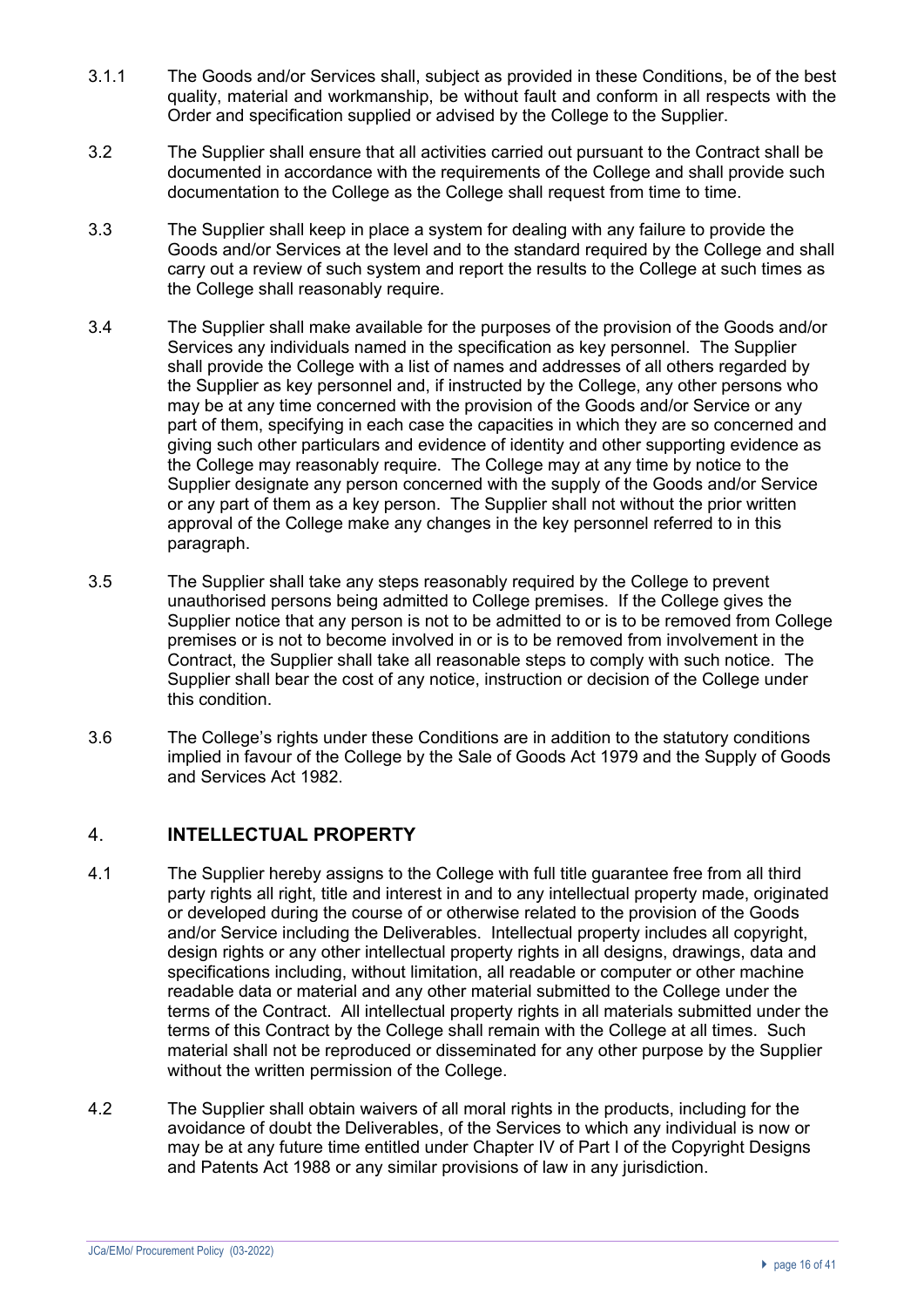- 4.3 The Supplier shall, promptly at the College's request, do (or procure to be done) all such further acts and things and the execution of all such other documents as the College may from time to time require for the purpose of securing the College the full benefit of the Contract, including all right, title and interest in and to the Intellectual Property Rights assigned to the College in accordance with clause 4.1.
- 4.4 All College Materials are the College's exclusive property. The Supplier shall keep the College Materials in safe custody at its own risk, maintain them in good condition until returned to the College and not dispose or use the same other than in accordance with the College's written instructions or authorisation.

# 5. **PRICE AND PAYMENT TERMS**

- 5.1 The price shall be as stated in the Order and, unless otherwise so stated, shall be exclusive of any applicable value added tax (which shall be payable by the College subject to receipt of a VAT invoice) and inclusive of all charges for packaging, packing, shipping, carriage, insurance and delivery and any duties, costs, imposts or levies other than value added tax.
- 5.2 No increase in the price may be made (whether on account of increased material, labour or transport costs, fluctuation in rates of exchange or otherwise) and no extra charges shall be made without the prior consent of the College in writing.
- 5.3 The Supplier shall be entitled to invoice the College on or at any time after delivery of the Goods or performance of the Services, whichever shall be the later and each invoice shall quote the number of the Order. Unless otherwise stated in the Order, the College shall pay the price of the Goods within 30 days from the date of receipt of a proper invoice or receipt of the Goods whichever is later and the College shall be entitled to set off against the price any sums owed to the College by the Supplier by means of a credit note. The College aims to satisfy the terms of the Public Sector Prompt Payment Policy but time for payment shall not be of the essence of the Contract.
- 5.4 Where a cash discount is to be allowed to the College by the Supplier the cash discount period shall commence from delivery of the Goods, performance of the Service or the date of the Supplier's invoice, whichever shall be the later.

# 6. **OWNERSHIP OF GOODS**

- 6.1 The property in the Goods shall pass to the College at the time of delivery unless payment for the Goods is made prior to delivery, when property shall pass to the College once payment has been made and the Goods have been appropriated to the Contract. The acceptance of the ownership of the Goods under this clause is without prejudice to any right of rejection which the College may have or which may become available to the College. Risk in any Goods shall pass to the College at the time of delivery.
- 6.2 If the College supplies goods to the Supplier for the Supplier to perform any Service upon those goods, the property in those goods shall remain with the College at all times and the Supplier hereby waives any implied lien which the Supplier may have in respect of the same. Risk of loss of or damage to such goods shall be with the Supplier from the time of receipt until redelivery in accordance with the College's instructions.

# 7. **DELIVERY**

7.1 The Supplier shall deliver the Goods to the address specified in the College's Order; unless otherwise stipulated by the College in the order, delivery must be made between the hours of 8.30am and 4.30pm Monday to Friday inclusive and delivery shall take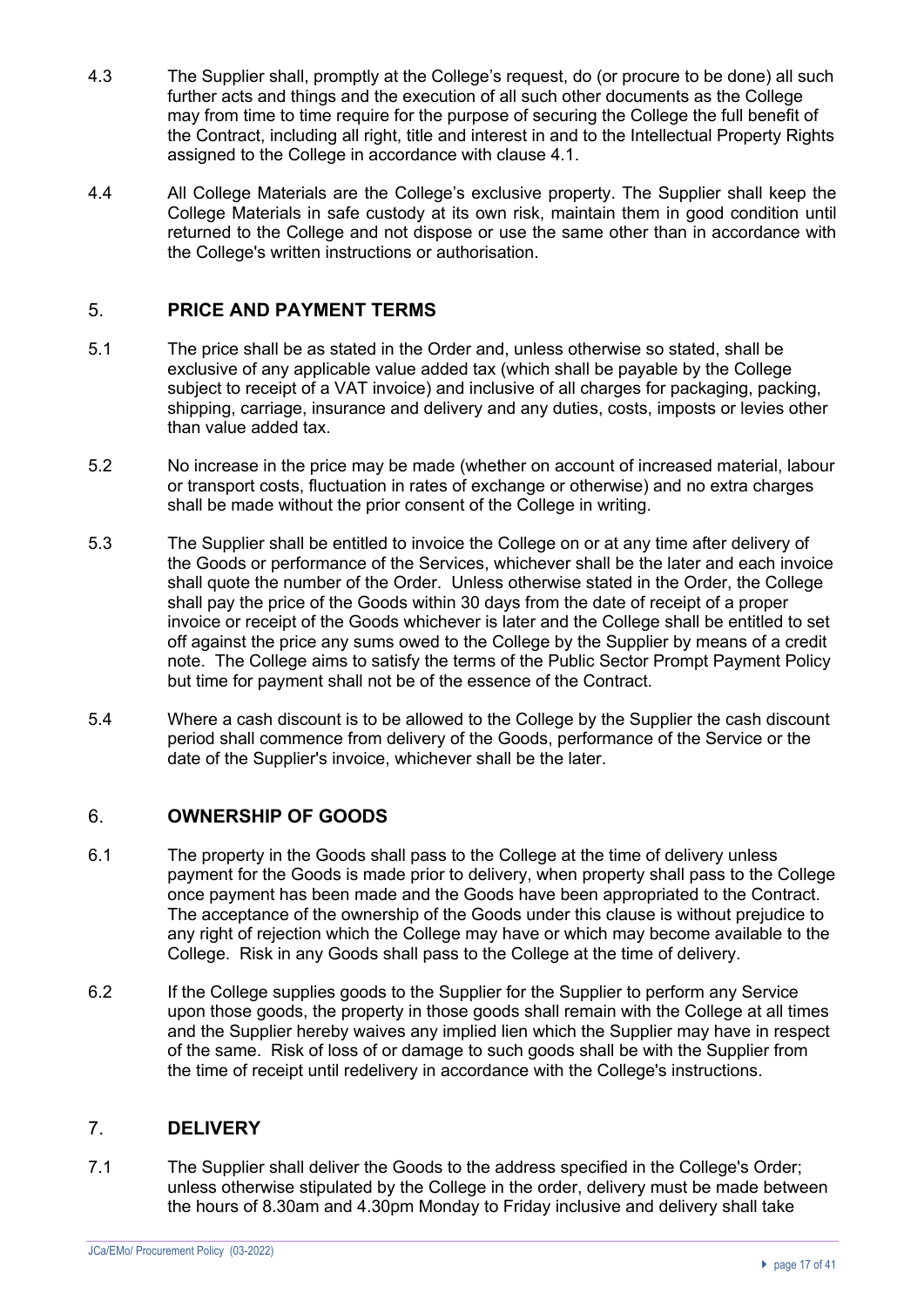place when the Goods have been unloaded by the Supplier. Where the date of delivery of the Goods is to be specified after the placing of the Order, the Supplier shall give the College reasonable notice of the specified date and shall deliver the Goods on that date in accordance with these Conditions. The time of delivery of the Goods is of the essence of the Contract. If the Goods are to be delivered by instalments, the Contract will be treated as a single contract and not severable. Any delivery note accompanying the Goods shall quote the College's Order number.

- 7.2 Delivery of the Goods shall be completed on the completion of unloading of the Goods at the delivery location.
- 7.3 If the Supplier:
- 7.3.1 delivers less than [95] per cent of the quantity of Goods ordered, the College may reject the Goods; or
- 7.3.2 delivers more than [105] per cent of the quantity of Goods ordered, the College may at its sole discretion reject the Goods or the excess Goods.
- 7.4 The Supplier shall perform the Service at the address specified in the College's Order. Unless otherwise stipulated by the College in the order, performance must be made between the hours of 8.30am to 4.30pm inclusive. Where the date of performance is to be specified after the placing of the Order, the Supplier shall give the College reasonable notice of the specified date and shall perform the Service on that date in accordance with these Conditions. The time of performance of the Service is of the essence of the Contract. If the Service is to be performed in stages, the Contract will be treated as a single contract and not severable.
- 7.5 The Supplier shall not deliver the Goods in instalments without the College's prior written consent. Where it is agreed that the Goods are delivered by instalments, they may be invoiced and paid for separately. However, failure by the Supplier to deliver any one instalment on time or at all or any defect in an instalment shall entitle the College to the remedies set out in these terms and conditions.

# 8. **LATE DELIVERY**

- 8.1 The College shall be entitled to reject the Goods or any part thereof and to treat the Supplier as in breach of contract if the Supplier fails to make delivery in accordance with these Conditions. Non-delivery of the Goods shall also be grounds for rejection. If, as a result of the late or non-delivery of the Goods, the College has to obtain the Goods elsewhere, the College reserves the right to claim from the Supplier any and all reasonable costs incurred by reason of having to so obtain the Goods.
- 8.2 The College shall be entitled to treat the Supplier as in breach of contract if the Supplier fails to perform the Services in accordance with these Conditions. If as a result of the late or non-performance of the Services, the College has to procure the provision of the Services from elsewhere the College reserves the right to claim from the Supplier any and all reasonable costs incurred by reason of having to so procure the Services.

# 9. **WARRANTIES AND UNDERTAKINGS**

- 9.1 The Supplier warrants and undertakes to the College that the Goods:
- 9.1.1 will be of satisfactory quality (within the meaning of the Sale of Goods Act 1979, as amended) and fit for any purpose held out by the College or made known to the College in Writing on or before the time the Order is placed;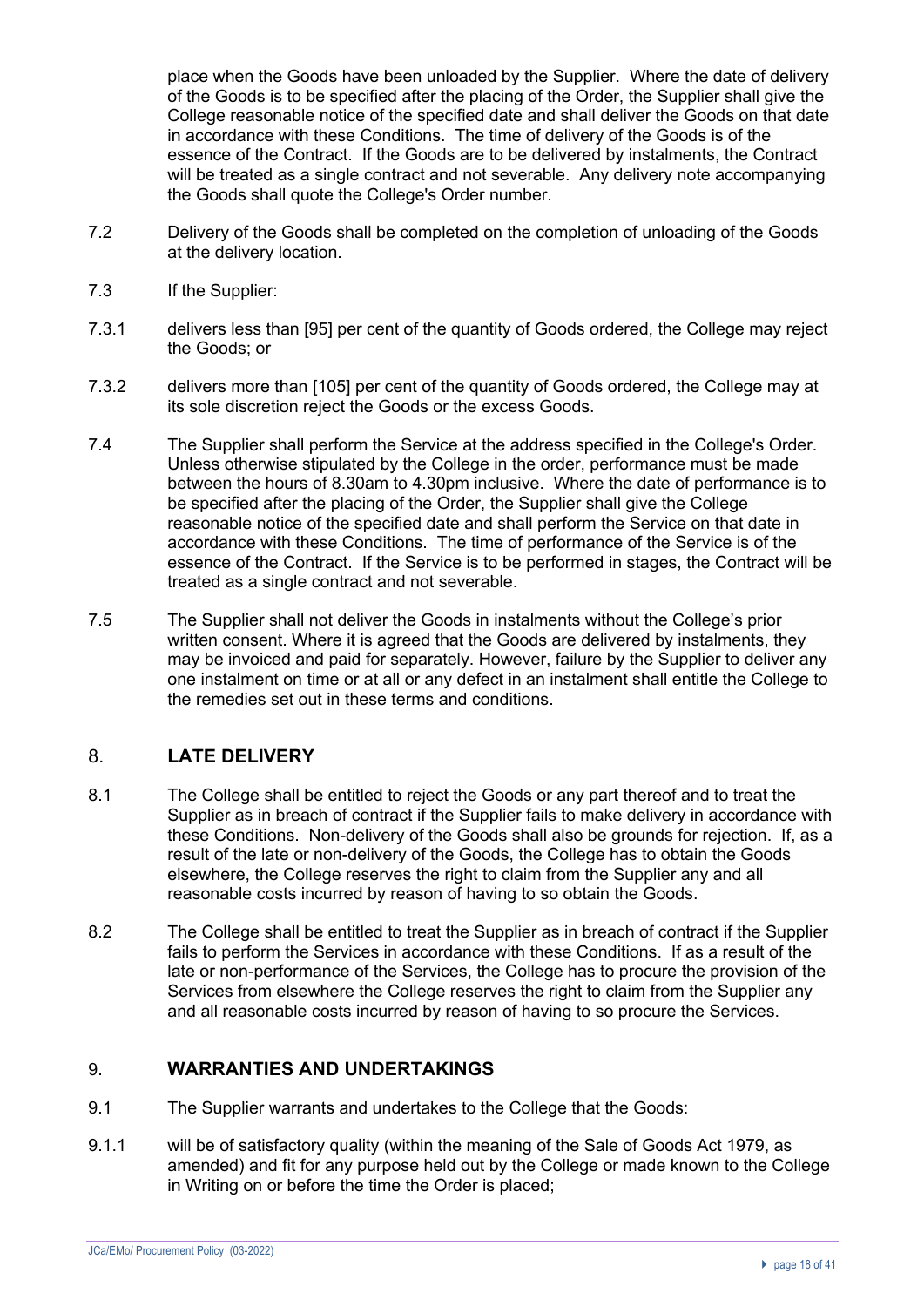- 9.1.2 shall conform to all the British and International Standards relevant for such goods current at the time of delivery;
- 9.1.3 will be free from defects in design, material and workmanship at the time of delivery;
- 9.1.4 where they are manufactured products, be free from defects in design, material and workmanship and remain so for 15 months after delivery;
- 9.1.5 do not infringe any patent, registered design, copyright trademark, intellectual property right, or any other right of any third party;
- 9.1.6 will correspond with any relevant specification or sample; and
- 9.1.7 will comply with all statutory requirements and regulations relating to the manufacture, labelling, packaging, storage, handling and delivery of the Goods.
- 9.2 The Supplier warrants and undertakes that the Services shall be performed with reasonable care and skill, by properly qualified personnel and that the Supplier will take all reasonable measures in the management of Health and Safety and comply with all relevant Health and Safety legislation and all other applicable statutory requirements.

### 10. **INSPECTION**

10.1 The right is reserved to the College and those authorised by the College to inspect and test the Goods and the Supplier shall provide the College with all facilities reasonably required for inspection and testing. Any such inspection or testing shall not relieve the Supplier of its obligations hereunder nor imply acceptance of the Goods by the College.

## 11. **REJECTION**

- 11.1 If any Goods delivered do not conform to the Contract, the College shall be entitled (but not bound) to return the Goods to the Supplier at the Supplier's risk and expense and either to treat the Contract as discharged and require repayment within seven days of any part of the price which has been paid or require the Supplier to replace the Goods in accordance with the Contract within seven days as the College may require. The College shall not be obliged to return to the Supplier any packaging or packing materials for the Goods, whether or not any Goods are accepted by the College. The College also reserves the right to claim the cost incurred by the College in making good defects in the Goods in addition to any other right the College has arising therefrom.
- 11.2 The College shall not be deemed to have accepted the Goods until it has had seven days to inspect them following delivery. The College shall also have the right to reject the Goods as though they had not been accepted for seven days after any latent defect in the Goods has become apparent.
- 11.3 If any Service is not performed in accordance with the Contract, the College shall be entitled (but not bound) to treat the Contract as discharged and to require repayment within 7 days of any part of the price which has been paid or require the Supplier to reperform the Service in accordance with the Contract within 7 days. The College also reserves the right to claim the cost incurred by the College in making good any failure of defect in the performance of the Service in addition to any other right the College has arising therefrom.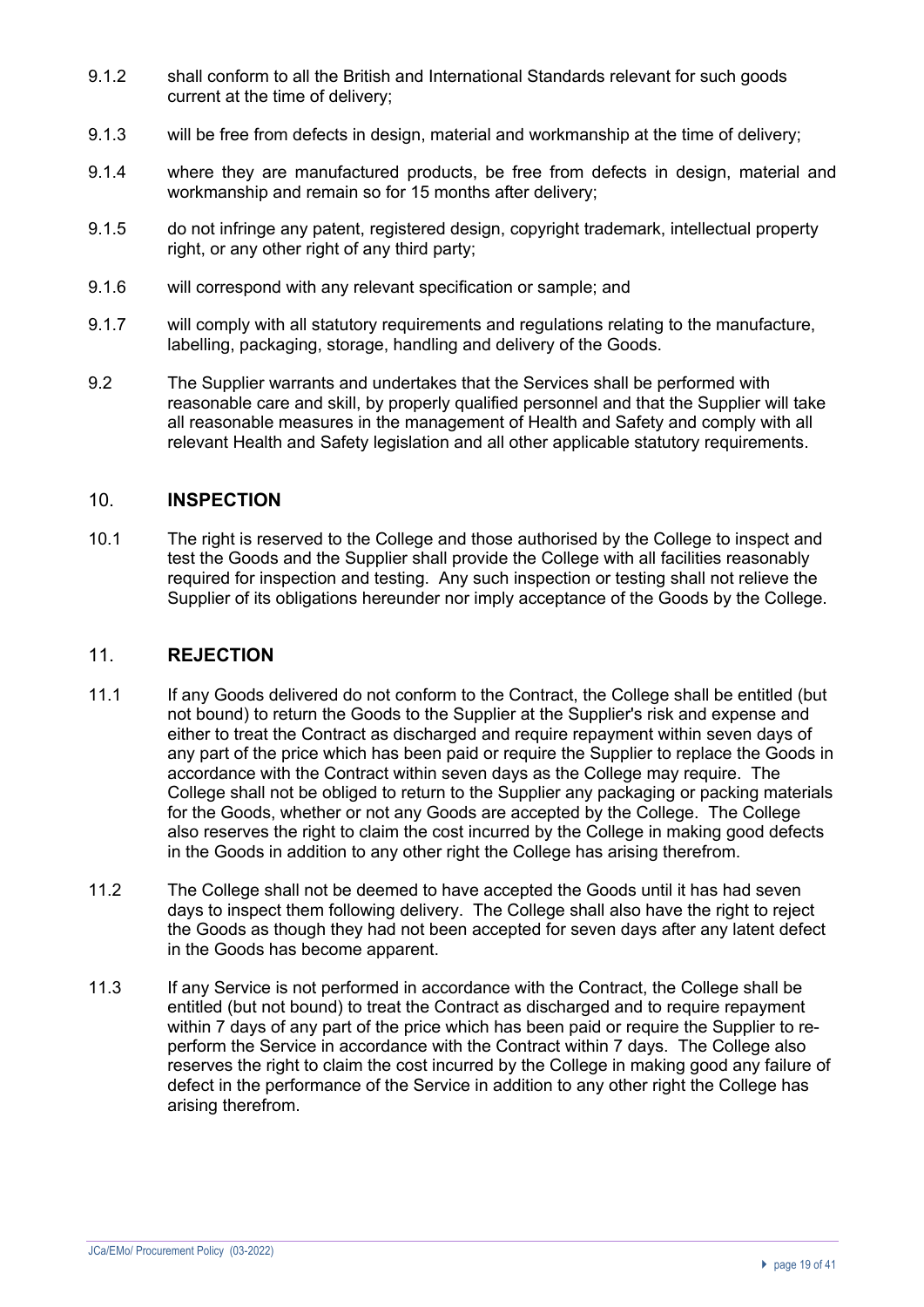# 12. **DEFECTIVE GOODS AND/OR SERVICE**

- 12.1 The Supplier will within 7 days replace any Goods proving in any way defective at any time within 15 months from the date of delivery or 12 months from the date of supply to the end user, whichever is the later, at the sole cost of the Supplier.
- 12.2 Without prejudice to any other right or remedy of the College the Supplier will, at the College's option, within 7 days of notification by the College remedy any defect in or failure to perform the Service at the sole cost of the Supplier.
- 12.3 The conditions, warranties and remedies provided for in these Conditions shall be in addition to those implied by or available at law and shall exist notwithstanding the College's acceptance of all or any part of the Goods or Service.

# 13. **INSURANCE**

- 13.1 The Supplier shall effect and maintain during the term of the Contract and for a period of six years thereafter a reputable insurance company a comprehensive policy or policies of insurance providing full cover in respect of any default for which it may become liable to indemnify the College under this Contract.
- 13.2 Where appropriate, the Supplier will hold:
- 13.2.1 professional indemnity insurance in the sum of [£1 million] at least in respect of any one incident, unless this is otherwise agreed in writing by the College;
- 13.2.2 employer's liability insurance in the sum of £5 million (or amount as required by law) at least in respect of any one incident;
- 13.2.3 third party and public liability insurance in the sum of [£5 million] at least in respect of any one incident and in the annual aggregate, unless this is otherwise agreed in writing by the College;
- 13.3 The Supplier shall provide copies of any insurance certificates to the College upon request including, without limitation, professional indemnity, employer's liability and public liability insurance.

# 14. **RECORDS**

- 14.1 The Supplier shall maintain proper books, vouchers, accounts and records in respect of the Goods and/or Service at its place of business and shall make them available for inspection by the College, its employees and agents at reasonable times during the Contract and thereafter for a period of two years from delivery of the Goods or performance of the Service, whichever shall be the later.
- 14.2 The Supplier shall also, when requested, provide oral or written explanations and all other reasonable assistance to representatives of the College, the Secretary of State and any other relevant statutory authority for the purposes of the examination and certification of the College's accounts and for the purpose of any examination of the economy, efficiency and effectiveness with which the College has used its resources.

# 15. **INDEMNITY**

15.1 Without prejudice to the College's other rights and remedies, the Supplier will indemnify the College against all losses, liabilities, actions, demands, claims, costs, damages and expenses of any kind whatsoever and howsoever arising or arisen and whether direct,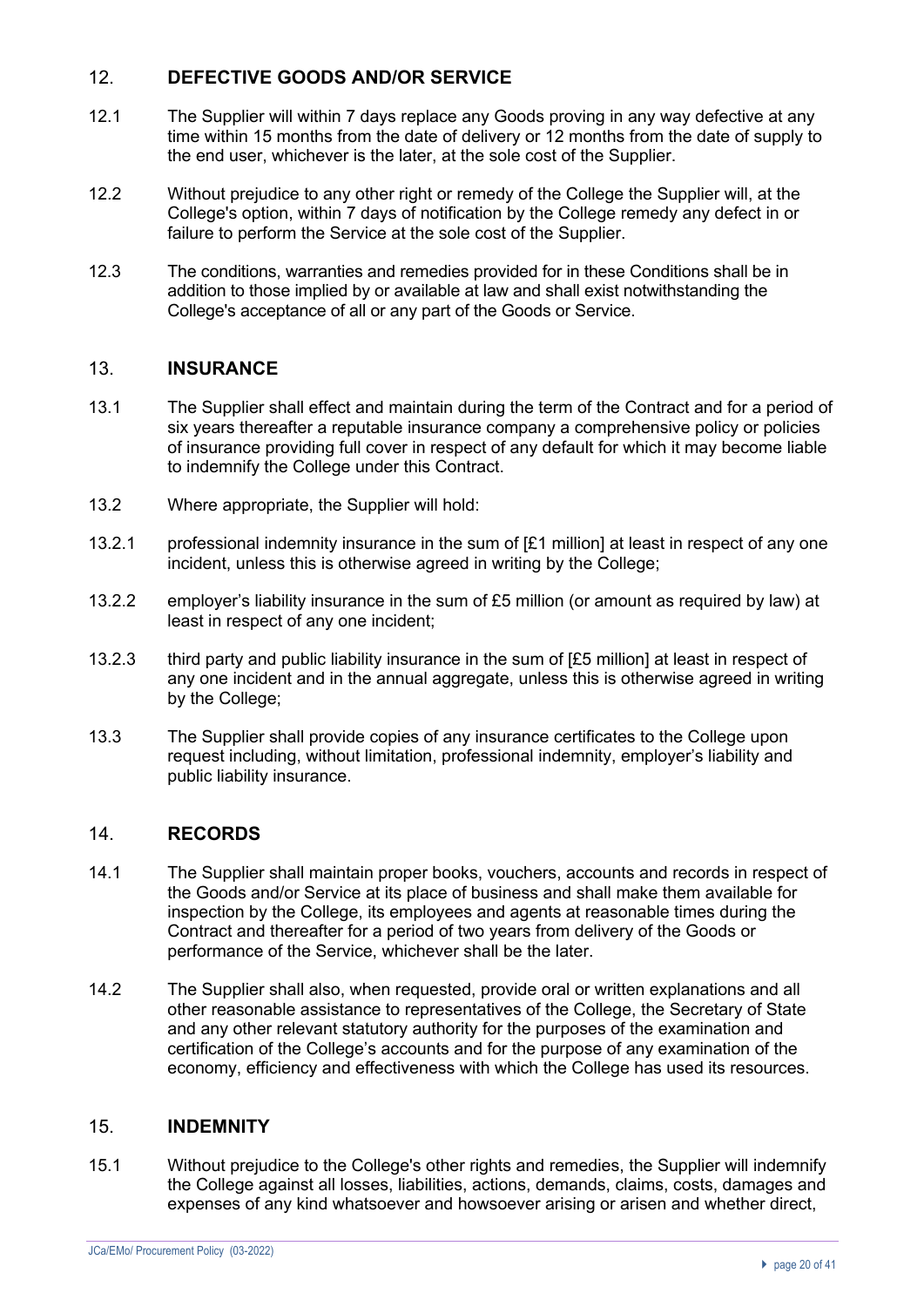consequential or special, including without limitation any injury, loss or damage resulting from or arising out of or incidental to:

- 15.1.1 any negligence of the Supplier or any of its employees or agents;
- 15.1.2 the Supplier's performance of or failure to perform or breach of any of its obligations, whether express or implied, under the Contract;
- 15.1.3 any defect in any Goods or any claim under Part 1 of the Consumer Protection Act, 1987;
- 15.1.4 the Supplier's failure to deliver the Goods or perform the Service within the time specified;
- 15.1.5 any claim that the Goods and/or their sale and/or use infringes any intellectual property rights (including without limitation copyright, patent, trade mark, registered designs, or in respect of passing off) of any third party.
- 15.2 This clause 15 shall survive termination of the Contract.

### 16. **TAX**

- 16.1 The Supplier must not breach any tax or social security obligations and must enter into a binding agreement to pay any late contributions due, including where applicable, any interest or any fines. The Buyer cannot terminate the Contract where the Supplier has not paid a minor tax or social security contribution.
- 16.2 Where the Supplier or any Supplier Staff are liable to be taxed or to pay National Insurance contributions in the UK relating to payment received under the Contract, the Supplier must both:
- 16.2.1 comply with the Income Tax (Earnings and Pensions) Act 2003 and all other statutes and regulations relating to income tax, the Social Security Contributions and Benefits Act 1992 (including IR35) and National Insurance contributions;
- 16.2.2 indemnify the Buyer against any Income Tax, National Insurance and social security contributions and any other liability, deduction, contribution, assessment or claim arising from or made during or after the Contract Period in connection with the provision of the Deliverables by the Supplier or any of the Supplier Staff.
- 16.3 If any of the Supplier Staff are Workers who receive payment relating to the Deliverables, then the Supplier must ensure that its contract with the Worker contains the following requirements:
- 16.3.1 the Buyer may, at any time during the term of the Contract, request that the Worker provides information which demonstrates they comply with clause 16.2, or why those requirements do not apply, the Buyer can specify the information the Worker must provide and the deadline for responding;
- 16.3.2 the Worker's contract may be terminated at the Buyer's request if the Worker fails to provide the information requested by the Buyer within the time specified by the Buyer;
- 16.3.3 the Worker's contract may be terminated at the Buyer's request if the Worker provides information which the Buyer considers isn't good enough to demonstrate how it complies with clause 30.2 or confirms that the Worker is not complying with those requirements;
- 16.3.4 the Buyer may supply any information they receive from the Worker to HMRC for revenue collection and management.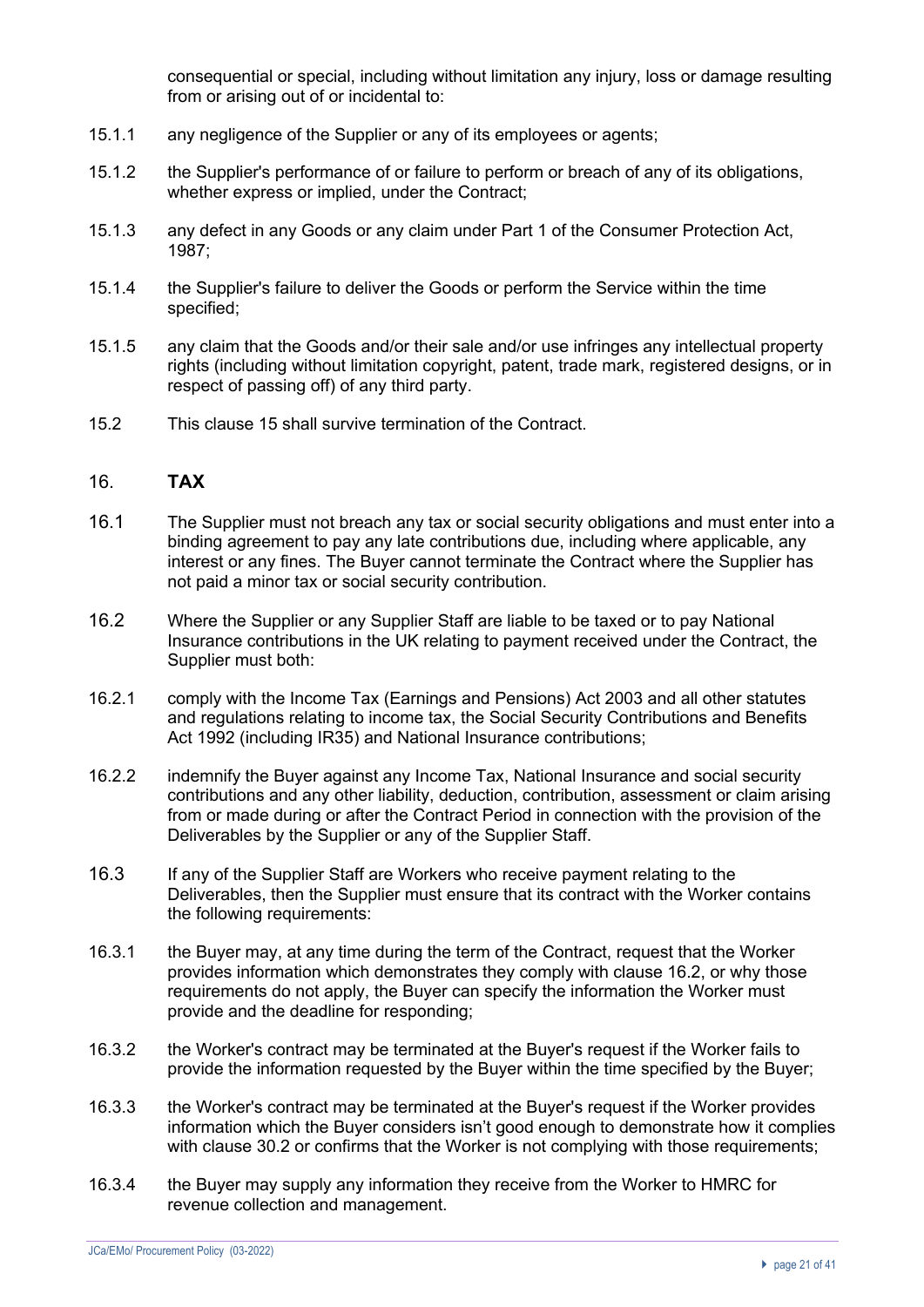## 17. **TERMINATION**

- 17.1 The College shall have the right at any time and for any reason to terminate the Contract in whole or in part by giving the Supplier written notice whereupon the College may return or reject at the Supplier's risk and expense any Goods already delivered and all work on the Contract shall be discontinued. The College shall pay to the Supplier the value of any Goods not so returned or rejected and fair and reasonable compensation for work in progress at the time of termination provided that such compensation shall not include loss of anticipated profits or any consequential loss.
- 17.2 The College shall be entitled (without prejudice to any other rights and remedies available to it under these Conditions or otherwise) forthwith to terminate the Contract, to return or reject at the Supplier's risk and expense any Goods already delivered and to recover any monies paid by the College in respect of any Goods and any additional expenditure incurred by the College in any of the following events:
- 17.2.1 if any Goods are not delivered within the time specified for delivery;
- 17.2.2 if any Service is not performed within the time specified for performance;
- 17.2.3 if the Supplier commits any breach of any contract between the College and Supplier;
- 17.2.4 without prejudice to the generality of the foregoing, if any Goods are defective or otherwise fail to conform to specification or sample or otherwise fail to meet the requirements of the Order or the quality and/or workmanship is not to the College's reasonable satisfaction;
- 17.2.5 if the Supplier commits an act of insolvency which shall be deemed to mean and include any one or more of the following:
	- (a) the making of a voluntary arrangement by the Supplier with its creditors (within the meaning of the Insolvency Act 1986); or
	- (b) the bankruptcy of the Supplier (being an individual or firm); or
	- (c) the Supplier (being a company) becoming subject to an administration order; or
	- (d) the liquidation of the Supplier (otherwise than for the purpose of amalgamation or reconstruction); or
	- (e) an encumbrancer taking possession or a receiver being appointed of any of the property or assets of the Supplier; or
	- (f) the Supplier ceasing or threatening to cease to carry on business; or
	- (g) the College reasonably apprehending that any of the events mentioned above is about to occur in relation to the Supplier and notifies the Supplier accordingly.
- 17.2.6 this Contract has been subject to a substantial modification which would have required a new procurement procedure in accordance with regulation 72(9) of the Public Contracts Regulations 2015;
- 17.2.7 the Supplier has, at the time of contract award, been in one of the situations referred to in regulation 57(1), including as a result of the application of regulation 57(2), and should therefore have been excluded from the procurement procedure; or
- 17.2.8 this Contract should not have been awarded to the Supplier in view of a serious infringement of the Public Contracts Directive.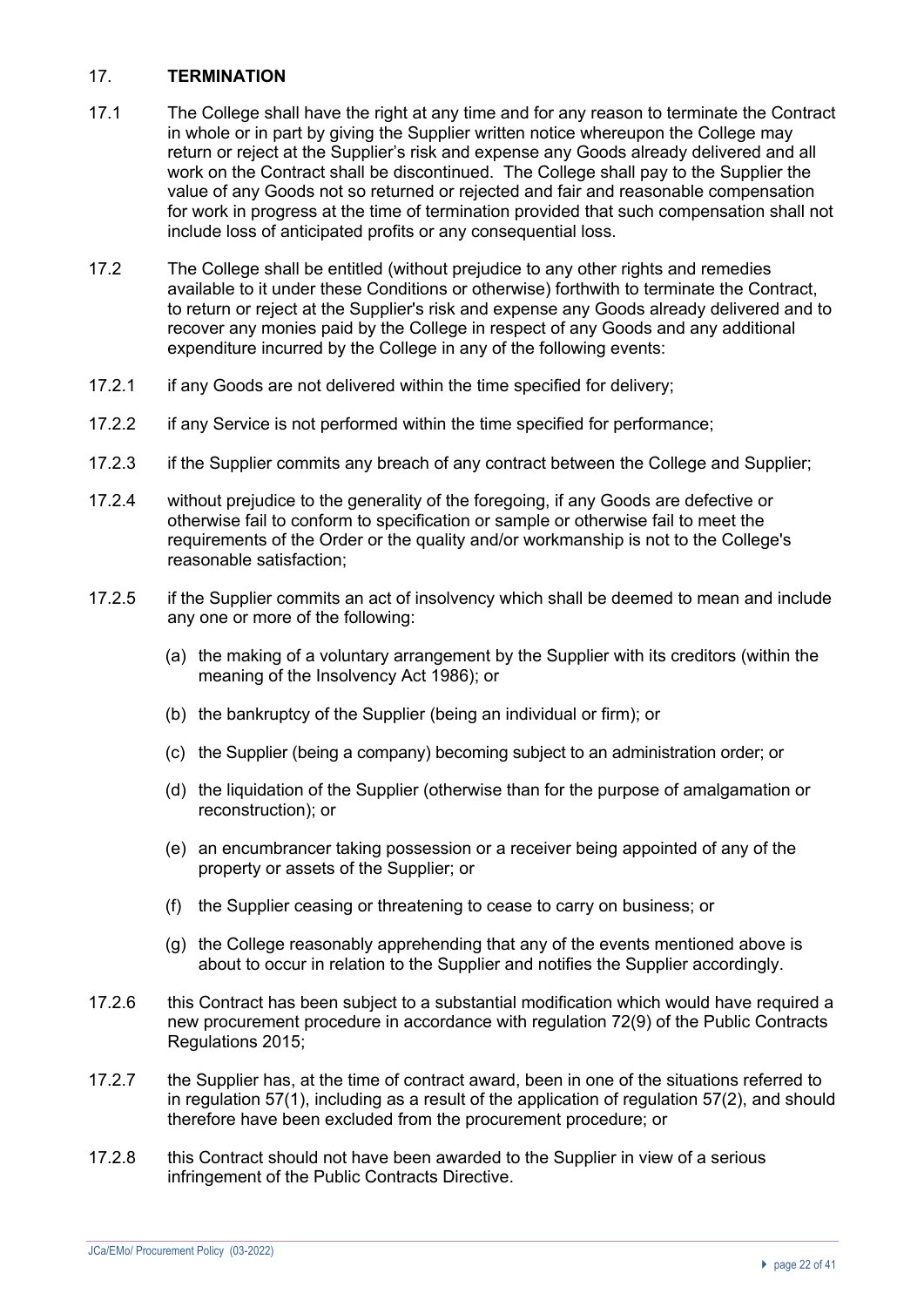- 17.3 if the College becomes aware that the Goods and/or their sale and/or use infringe and/or are alleged to infringe the intellectual property rights (including without limitation copyright, patent, trademark, registered designs or in respect of passing off) of a third party.
- 17.4 The termination of the Contract, however arising, shall be without prejudice to the rights and duties of the College accrued prior to termination. The conditions which expressly or impliedly have effect after termination shall continue to be enforceable notwithstanding termination.
- 17.5 On termination of the Contract however arising the Supplier shall deliver to the College all Deliverables whether or not then complete and return all College Materials to the College. If the Supplier fails to do so, then the College may enter the Supplier's premises and take possession of them until they have been returned or delivered the Supplier shall be solely responsible for their safekeeping and will not use them for any purpose not connected with this Contract.

## 18. **TUPE**

- 18.1 In the event that TUPE applies at the Commencement Date with the effect that any employees of the College (**"College Personnel"**) transfer to the Supplier, the College shall Indemnify the Supplier and keep the Supplier fully and effectively indemnified against any statutory redundancy payments due under the provisions of the Employment Rights Act 1996 (together with any applicable payment in lieu of statutory or contractual notice made to any such College Personnel) to each or any of the College Personnel who so transfers incurred by the Supplier in dismissing any College Personnel by reason of redundancy (as defined by the Employment Rights Act 1996) where the effective date of termination falls within six (6) months of the Commencement Date, provided always that the Supplier shall take all reasonable steps to mitigate the amount of any such payments payable by the College pursuant to this Clause 18.1 including by taking all reasonable steps to secure suitable alternative employment.
- 18.2 In the event of a transfer of the Services or any part thereof to any Replacement Supplier or to the College which is a transfer to which TUPE applies, the Supplier shall indemnify the College and/or any of the College's affiliates and/or the Replacement Supplier and keep the College and/or the College's affiliates and/or the Replacement Supplier fully and effectively indemnified against any losses, damages, penalties, orders, awards, reasonable costs (including legal costs), expenses or other payments incurred as a result of any claim by any of the Supplier's Personnel (or any former Supplier's Personnel) or their representatives against the College and/or against the College's affiliates and/or against any Replacement Supplier arising out of any act, fault or omission (including, but not limited to, any breach of Regulation 13 of TUPE and in relation to the contract of employment and any collective agreement concerning the Supplier's Personnel) of their employer (whether such employer was the Supplier or otherwise) which occurred prior to any such transfer.
- 18.3 The Supplier shall ensure that full payment is made to all Supplier's Personnel in respect of wages, salary, accrued holiday pay, bonus or any other payments and provision of benefits in kind accrued by the Supplier's Personnel up to the transfer date and shall keep the College and/or any of the College affiliates and/or the Replacement Supplier fully and effectively indemnified against any losses, damages, penalties, orders, awards, reasonable costs (including legal costs), expenses or other payments incurred as a result of any claim by any of the Supplier's Personnel or former Supplier's Personnel or their representatives against the College and/or any of the College's affiliates and/or against any Replacement Supplier arising from any failure by the Supplier to ensure that all such payments are made (including, but not limited to, any claim for accrued but untaken holiday entitlement and unpaid national insurance or income tax).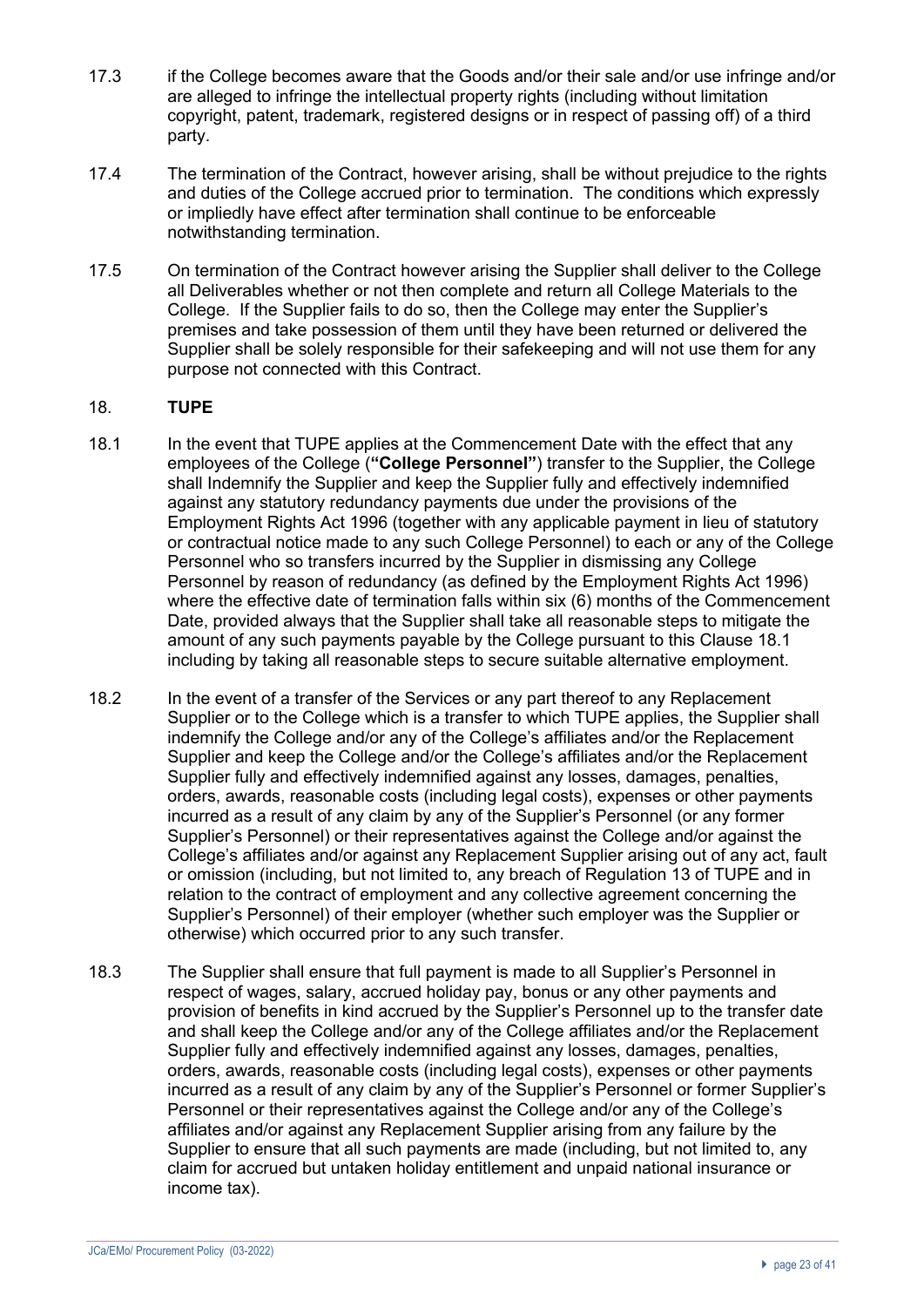- 18.4 In the event of a transfer of the Services or any part thereof to any Replacement Supplier or to the College which is a transfer to which TUPE applies, the Supplier shall Indemnify the College and/or any of the College's affiliates and/or the Replacement Supplier and keep the College and/or the Replacement Supplier fully and effectively indemnified against any statutory redundancy payments due under the provisions of the Employment Rights Act 1996 to each or any of the employees who so transfers and who was not identified as transferring Supplier's Personnel under this clause 18 and any enhanced redundancy payments to which they are entitled under their employment contracts (based on any formula to which they each have a contractual entitlement) as at the transfer date (**"Redundancy Costs"**) incurred by the College or by any of the College's affiliates or by any Replacement Supplier in dismissing any of them by reason of redundancy (as defined by the Employment Rights Act 1996) where the effective date of termination falls within six (6) months of the transfer date, provided always that the College or the College's affiliate or the Replacement Supplier shall take all reasonable steps to mitigate the amount of the Redundancy Costs payable by the Supplier pursuant to this Clause 18.4 including by taking all reasonable steps to secure suitable alternative employment.
- 18.5 In the event of termination of the Services by the College in whole or part under clause 17 and there is no relevant transfer under the Regulations, the College shall indemnify the Supplier for the portion of any Redundancy Costs associated with the portion of affected Supplier's Personnel's employment prior to the transfer date of the employee to the Supplier. The Supplier shall be liable for the portion of any redundancy associated to the period of employment with the Supplier after the transfer date. It is a condition of this indemnity that the Supplier shall at all times act within its legal redundancy obligations and make all reasonable attempts to either redeploy the affected Staff, and/or mitigate any Redundancy Costs.
- 18.6 The Supplier shall promptly and in any event within one (1) month following:
- 18.6.1 the giving or receiving notice of termination of this Agreement or the termination of any part of the Services; or
- 18.6.2 the receipt of a written request from the College (which the College anticipates will not ordinarily be given before commencement of the last nine (9) months of the Term),
- 18.6.3 provide to the College and/or Replacement Supplier full details of the following. The Parties hereby acknowledge and agree that the information so provided shall be Confidential Information save that it may be released to others, provided appropriate non-disclosure agreement is signed, in connection with the tendering or re-tendering of the Services or any part thereof which are the subject of this Agreement at any time prior to the expiry or termination of this Agreement. The information to be provided in accordance with this clause shall be limited to:-
- 18.6.4 all of the information listed in Regulation 11 of TUPE (but to include anonymous identifiers rather than names);
- 18.6.5 how many of the Supplier's Personnel are absent from work together with the reason and anticipated return date;
- 18.6.6 full details of any enhanced redundancy scheme operated for the benefit of the Supplier's Personnel; and
- 18.6.7 full pension details, if any, including identity of pension scheme and employer contribution levels;
- 18.6.8 the average proportion of total working time of each member of Supplier's Personnel named on such list wholly and exclusively dedicated to providing the Services (averaged over the 6 months prior to the date this information is provided).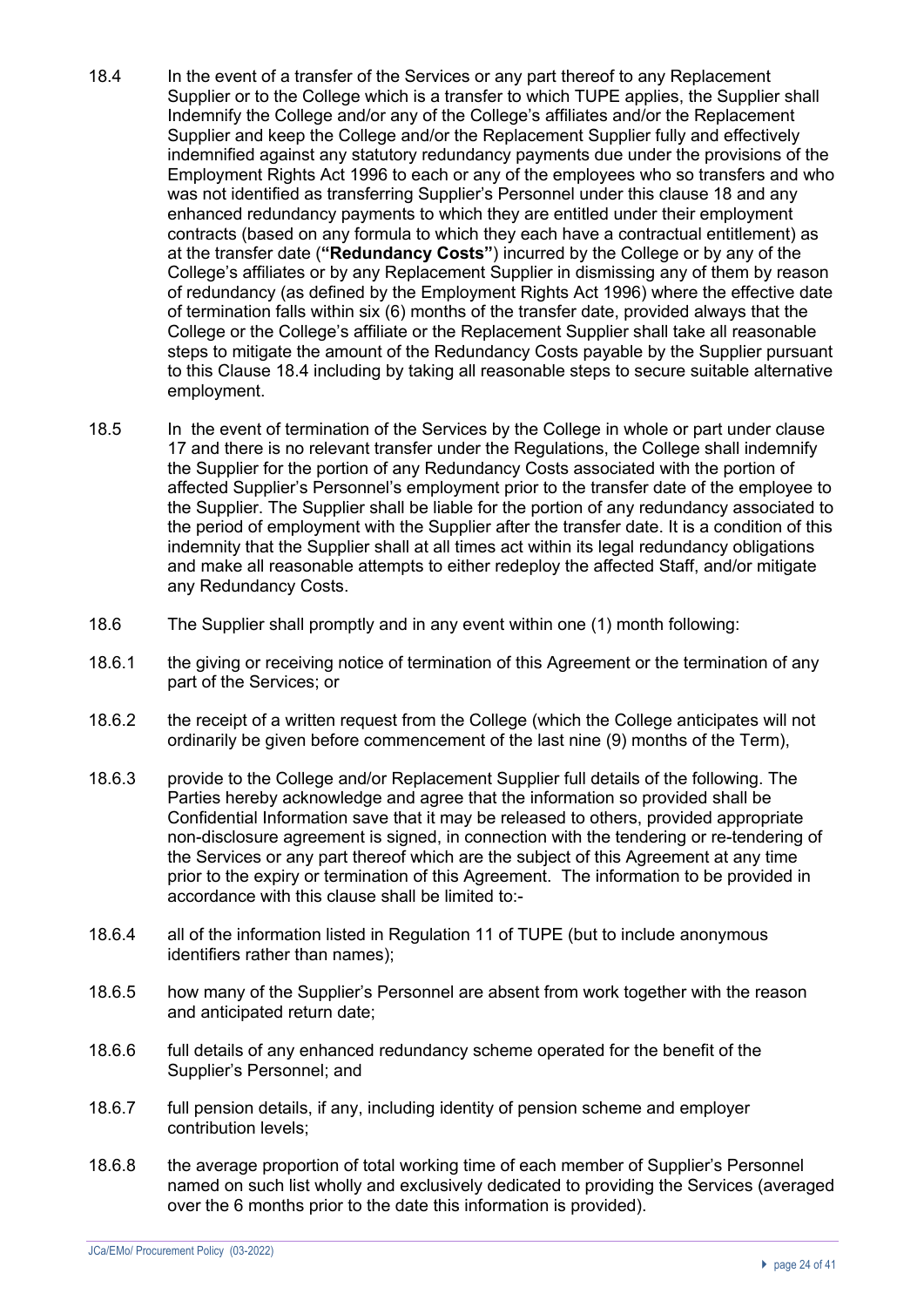- 18.7 The Supplier hereby warrants that all information disclosed pursuant to Clause 18.6 shall be full, true and accurate and up to date and the Supplier shall update such information as soon as reasonably practicably if it becomes aware (or ought reasonably to have become aware) that it has become materially inaccurate or incomplete. The Supplier shall keep the College and/or any of the College's affiliates and/or the Replacement Supplier fully and effectively indemnified from and against any losses, damages, penalties, orders, awards, reasonable costs (including legal costs), expenses or other payments incurred by the College and/or any of the College's affiliates and/or Replacement Supplier arising from any failure by the Supplier to supply the information required under Clause 18.6.
- 18.8 In Clauses 18.2, 18.3, 18.4 and 18.9 the warranties and indemnities given by the Supplier to the Replacement Supplier shall be given to the College for itself and as trustee for the Replacement Supplier but without prejudice to the right of any Replacement Supplier to enforce such indemnities directly pursuant to the Contracts (Rights of Third Parties) Act 1999. For the avoidance of doubt, and notwithstanding any other provisions of this Agreement the provisions of the Contracts (Rights of Third Parties) Act 1999 shall not be excluded for the purposes of Clauses 18.2, 18.3, 18.4 and 18.9.
- 18.9 The Supplier undertakes that either as soon as it receives notice of termination of this Agreement or of the termination of any part of the Services, or in the six (6) months immediately prior to the expiry of the Agreement (whichever occurs earlier) it shall not without the prior written consent of the Supplier (which shall not be unreasonably withheld):-
- 18.9.1 materially vary or allow to be varied the terms and conditions of employment of any of the Supplier's Personnel (including, but not limited to, remuneration, benefits, and other perquisites, notice periods and collective agreements) or recruit or allow to be recruited a replacement for any of the Supplier's Personnel on terms and conditions of employment which differ materially from those of the individual being replaced by such replacement;
- 18.9.2 increase or allow to be increased the number of Supplier's Personnel assigned to the provision of the Services;
- 18.9.3 change or allow to be changed the identity of the Supplier's Personnel assigned to the provision of the Services by transferring or allowing to be transferred any of the Supplier's Personnel to or from the provision of the Services or replacing or allowing to be replaced any of the Supplier's Personnel engaged in the provision of the Services even if this does not increase the overall number of Supplier's Personnel;
- 18.9.4 except where the Supplier is required to do so by law or by force of contract, whereupon the Supplier shall promptly notify the College in writing of the terms of such legal requirement or contractual requirement and shall obtain the written consent of the College (which shall not be unreasonably withheld) to any such variation or proposed increase or change. In the event that the Supplier breaches the provisions of this clause, then the College and/or any of the College's affiliates and/or the Replacement Supplier shall be entitled in their absolute discretion to terminate the employment of any of the Supplier's Personnel who transfer to them and the Supplier shall Indemnify the College and/or any of the College's affiliates and/or the Replacement Supplier and keep the College and/or any of the College's affiliates and/or the Replacement Supplier fully and effectively indemnified against any termination payment and in respect of any other payments whether by way of remuneration or otherwise payable to any such Supplier's Personnel (including but not limited to notice pay, arrears of wages, accrued holiday pay and redundancy pay) and against any claim arising out of such termination.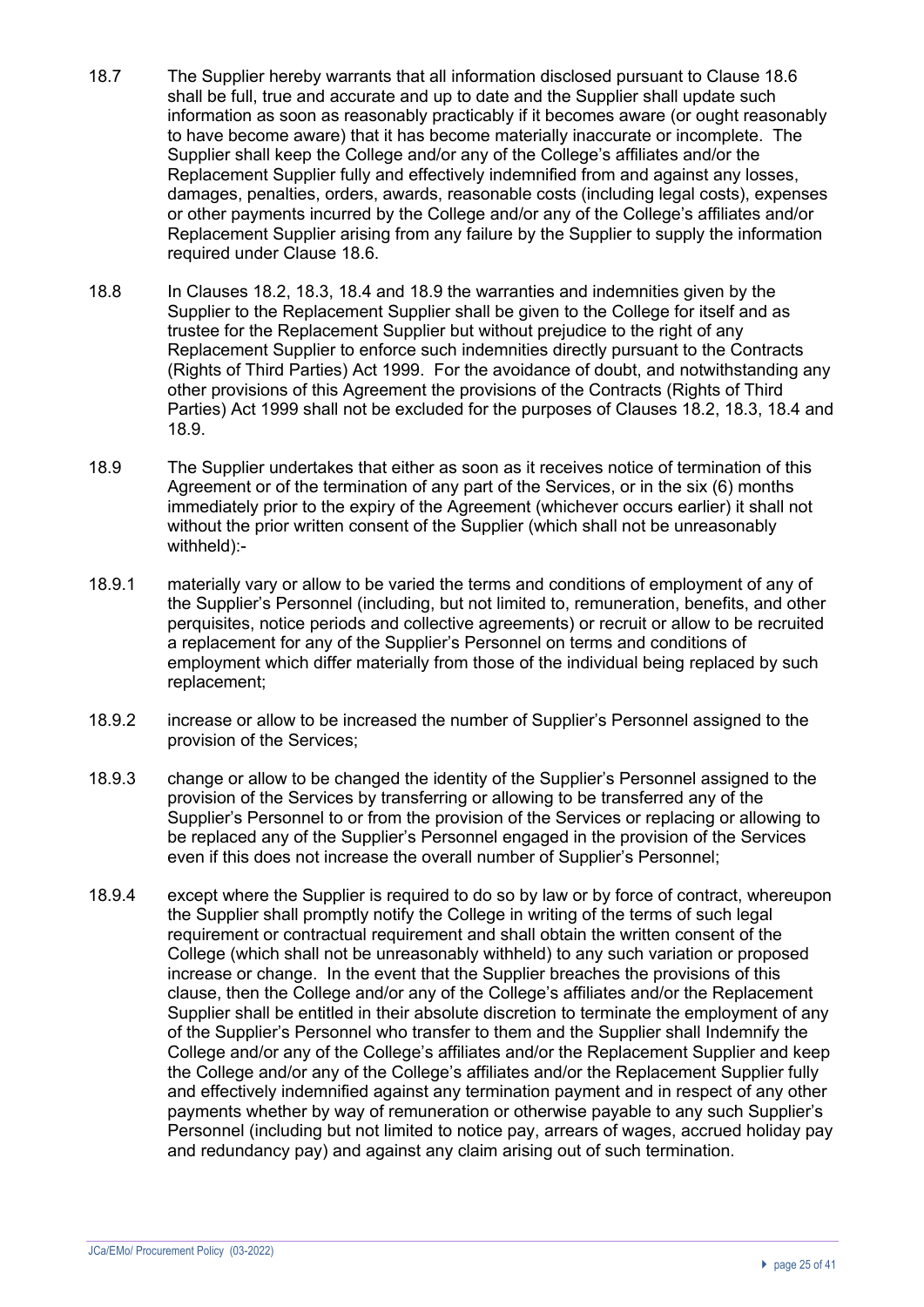## 19. **PROHIBITED ACTIVITIES**

- 19.1 The Supplier shall procure that persons associated with it or other persons who are performing services in connection with this agreement shall:
- 19.1.1 comply with all applicable laws, statutes, regulations, and codes relating to anti-bribery and anti-corruption ('Relevant Requirements'), including but not limited to the Bribery Act 2010;
- 19.1.2 comply with the College's Anti Modern Slavery, Ethics, Anti-bribery and Anti-corruption Policies, in each case as issued and updated by the College from time to time (**'**Relevant Policies');
- 19.1.3 not do, or omit to do, any act that will cause or lead the College to be in breach of any of the Relevant Requirements or Relevant Policies;
- 19.1.4 promptly report to the College any request or demand for any undue financial or other advantage of any kind received by the Supplier in connection with the performance of this agreement;
- 19.1.5 have and shall maintain in place throughout the term of this agreement its own policies and procedures, including but not limited to adequate procedures under the Bribery Act 2010, to ensure compliance with the Relevant Requirements and, the Relevant Policies, and will enforce them where appropriate;
- 19.1.6 if requested, provide the College with any reasonable assistance, at the College's reasonable cost, to enable the College to perform any activity required by any government or statutory body for the purpose of compliance with any of the Relevant Requirements or Relevant Policies;
- 19.1.7 within three months of the date of this agreement, and annually thereafter, certify to the College in writing signed by an officer of the Supplier compliance with this clause 17 by the Supplier and all its Associated Persons or other persons who are performing services in connection with this agreement. The Supplier shall provide such supporting evidence of compliance as the College may reasonably request.
- 19.2 The Supplier shall prepare and deliver to the College, no later than 31 December each year, an annual slavery and human trafficking report setting out the steps the Supplier has taken to ensure that slavery and human trafficking is not taking place in any of its supply chains or in any part of its business.
- 19.3 The Supplier shall not enter into any contract with any political or religious organisation if the effect of that contract would be to promote a particular political or religious point of view.
- 19.4 The Supplier shall not hold itself out as acting on behalf of the College without the College's permission.
- 19.5 The Supplier shall ensure that any of its Associated Persons who is performing services in connection with this agreement does so only on the basis of a written contract which imposes on and secures from such person terms equivalent to those imposed on the Supplier in this clause 17 ('Relevant Terms'). The Supplier shall in any circumstances be responsible for the observance and performance by such persons of the Relevant Terms, and shall in any circumstances be directly liable to the Customer for any breach by such persons of any of the Relevant Terms howsoever arising.
- 19.6 Breach of this clause 17 shall be deemed a material breach of this agreement.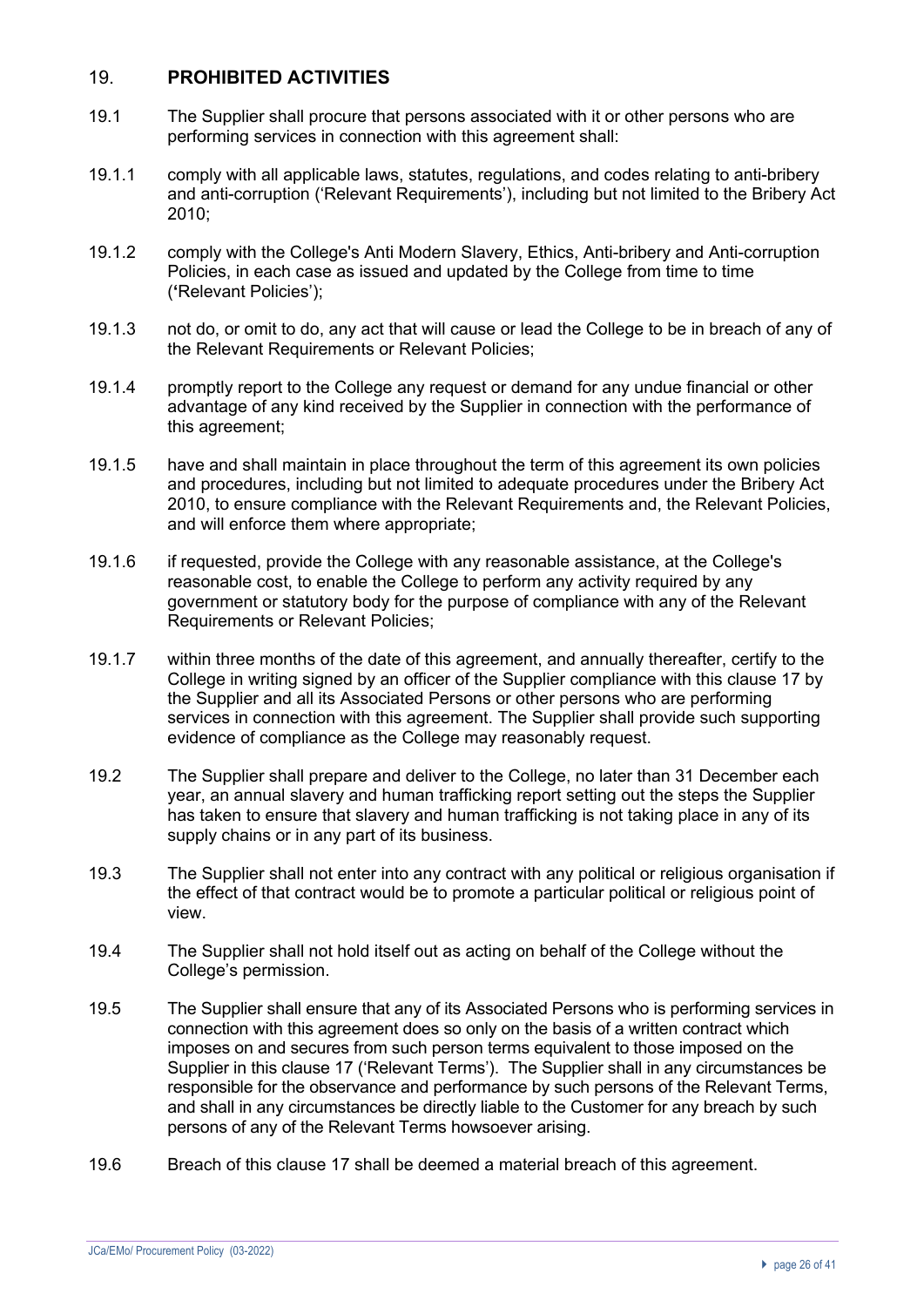- 19.7 For the purpose of this clause 17, whether a person is associated with another person shall be determined in accordance with section 8 of that Act. For the purposes of this clause 17 a person associated with the Supplier includes but is not limited to any subcontractor of the Supplier.
- 19.8 Halesowen College is committed to countering bribery and has zero tolerance of bribery. Integrity and College values are made clear as fundamental and nonnegotiable. Halesowen College prohibits bribery and will not tolerate its staff, students or third parties in their relationship with the College being involved in bribery, whether by offering, promising, soliciting, demanding, giving or accepting bribes or behaving corruptly in the expectation of a bribe or an advantage.

# 20. **DATA PROTECTION**

20.1 In this clause, the following definitions shall apply:

Contact Data means the information listed as such in the table at clause 19.7.

Controller, Processor, Data Subject, Personal Data, Personal Data Breach, processing and appropriate technical and organisational measures: as defined in the Data Protection Legislation.

Shared Personal Data: the personal data to be shared between the parties listed as such in the table at clause 19.7.

Data Protection Legislation: all applicable data protection and privacy legislation in force from time to time in the UK including the General Data Protection Regulation ((EU) 2016/679); the Data Protection Act 2018; the Privacy and Electronic Communications Directive 2002/58/EC (as updated by Directive 2009/136/EC) and the Privacy and Electronic Communications Regulations 2003 (SI 2003/2426) as amended, and any other legislation relating to personal data and all other legislation and regulatory requirements in force from time to time which apply to a party relating to the use of Personal Data (including, without limitation, the privacy of electronic communications); and the guidance and codes of practice issued by the relevant data protection or supervisory authority and applicable to a party.

20.2 Each of the Parties shall comply with all applicable requirements of the Data Protection Legislation. This clause is in addition to, and does not relieve, remove or replace, a Party's obligations or rights under the Data Protection Legislation.

Contact Data

20.3 The Parties each acknowledge and agree that they may need to process Contact Data (in their respective capacities as controllers) in order to (as appropriate):

administer this Agreement;

compile, dispatch and manage payments relating to this Agreement;

manage the Agreement and resolve any disputes relating to it;

respond and/or raise general queries relating to this Agreement; and

comply with their respective regulatory obligations.

20.4 Each Party shall act as a Controller in respect of the Processing of the Personal Data on its own behalf and each Party shall be a Controller of the Personal Data acting individually and in common, as a Controller of: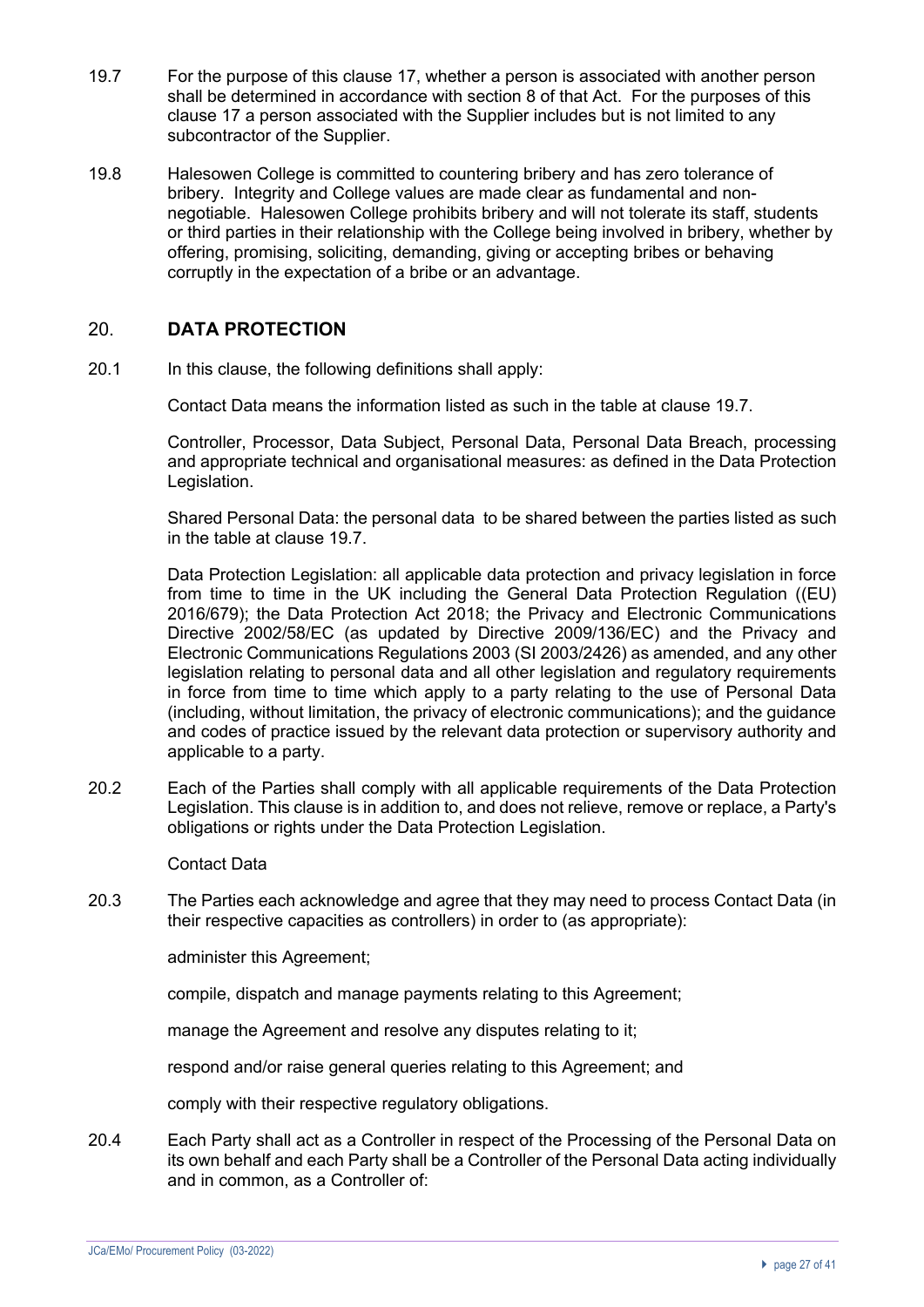its own Contact Data for internal business and administration purposes; and

the other Party's Contact Data in order to administer the Agreement.

- 20.5 Each Party shall process such Contact Data for the purposes set out in clause 20.3 above in accordance with their respective privacy policies.
- 20.6 The Parties acknowledge that they may be required to share Contact Data with other relevant parties, within or outside of the country of origin, in order to carry out the activities listed in clause 20.3, and in doing so each Party will ensure that the sharing and use of this Contact Data complies with applicable Data Protection Laws.
- 20.7 The subject matter and nature of the Processing under this Agreement are set out below:

| <b>DUIGHOIL OF GIG PLOCCSSING.</b> LOF GIG TOILIN |                                                         |                  |                                                                                                                                             |
|---------------------------------------------------|---------------------------------------------------------|------------------|---------------------------------------------------------------------------------------------------------------------------------------------|
| Category/ies of data<br>subjects                  | Type of personal data                                   | <b>Yes</b><br>No | <b>Permissible Use and Territory</b>                                                                                                        |
| Contact Data - Special<br>category data           | Information concerning<br>special<br>categories of data | <b>No</b>        | N/A                                                                                                                                         |
| Contact Data – personal<br>data                   | <b>Names</b><br>Email address                           | <b>Yes</b>       | UK mainland only Use of the personal data<br>by the Supplier is solely for the purposes of<br>providing the functions and activities of the |
|                                                   | Telephone number                                        |                  | Supplier or for regulatory purposes.                                                                                                        |
|                                                   | Name of Business<br>Occupation / Role                   |                  |                                                                                                                                             |
|                                                   |                                                         |                  |                                                                                                                                             |

- 20.8 Without prejudice to the generality of clause 20.2, if the College acting as a Controller, appoint the Supplier as a Processor, the Supplier shall, in relation to any Personal Data processed in connection with the performance by the Supplier of its obligations under this Agreement:
- 20.9 Where the Supplier is Processing Personal Data as a Data Processor for the College the Supplier shall:-

process the Personal Data only in accordance with instructions from the College as set out in this Agreement or as otherwise notified by the College unless the Supplier is required by Data Protection Legislation to otherwise process that Personal Data. Where the Supplier is relying on Data Protection Legislation as the basis for processing Personal Data, the Supplier shall promptly notify the Controller of this before performing the processing required by the Data Protection Legislation unless those Data Protection Legislation prohibit the Supplier from so notifying the Controller;

ensure that all Supplier's Personnel who have access to and/or process Personal Data are obliged to keep the Personal Data confidential;

implement appropriate technical and organisational measures to protect the Personal Data against unauthorised or unlawful Processing and against accidental loss, destruction, damage, alteration or disclosure Personal Data, appropriate to the harm that might result from the unauthorised or unlawful processing or accidental loss, destruction or damage and the nature of the data to be protected, having regard to the state of technological development and the cost of implementing any measures (those measures may include, where appropriate, pseudonymising and encrypting Personal Data, ensuring confidentiality, integrity, availability and resilience of its systems and services, ensuring that availability of and access to Personal Data can be restored in a timely manner after an incident, and regularly assessing and evaluating the effectiveness of the technical and organisational measures adopted by it);

**Duration of the processing:** For the Term.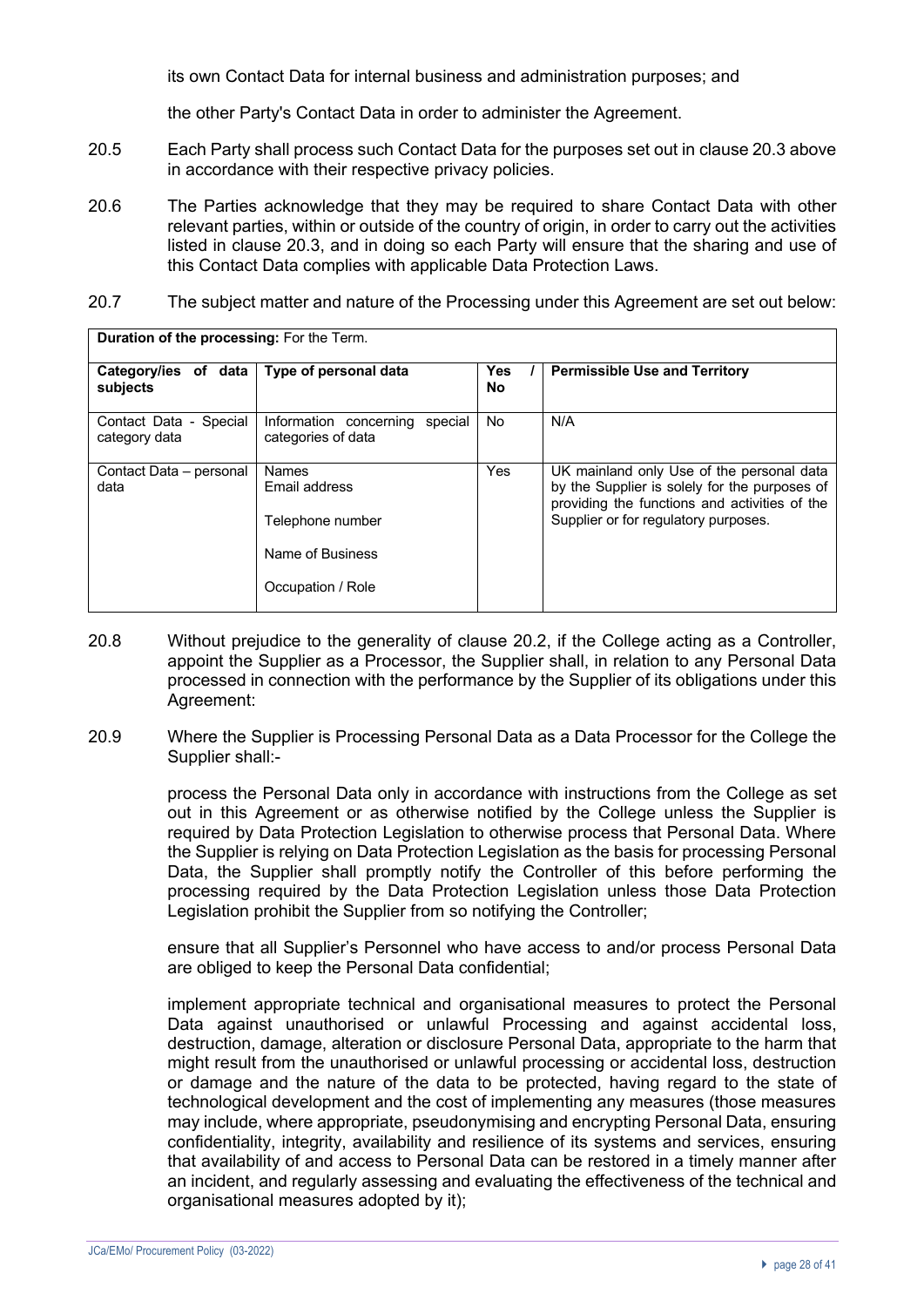not cause or permit the Personal Data to be transferred outside the European Economic Area without the prior written consent of the College;

assist the Controller, at the Controller's cost, in responding to any request from a Data Subject and in ensuring compliance with its obligations under the Data Protection Legislation with respect to security, breach notifications, impact assessments and consultations with supervisory authorities or regulators;

notify the Controller without undue delay on becoming aware of a Personal Data Breach;

at the written direction of the Controller, delete or return Personal Data and copies thereof to the Controller on termination of the agreement unless required by Applicable Law to store the Personal Data; and

maintain complete and accurate records and information to demonstrate its compliance with this clause and allow for audits by the Controller or the Controller's designated auditor and immediately inform the Controller if, in the opinion of the Supplier, an instruction infringes the Data Protection Legislation.

20.10 The Supplier confirms that it has entered or (as the case may be) will enter with any thirdparty processor into a written agreement substantially on that third party's standard terms of business or incorporating terms which are substantially similar to those set out in this clause and in either case which the Supplier undertakes reflect and will continue to reflect the requirements of the Data Protection Legislation. As between the Controller and the Supplier, the Supplier shall remain fully liable for all acts or omissions of any third-party processor appointed by it pursuant to this clause 45.10.

> The Supplier shall indemnify the College against all claims, expenses, Loss or damage suffered or incurred by the College arising out of or in connection with the breach of the Data Protection Legislation by the College, its employees or agents (a **"DP Claim"**), provided that the College gives the Supplier prompt notice of such DP Claim, full information about the circumstances giving rise to it, reasonable assistance in dealing with the DP Claim and sole authority to manage, defend and/or settle it.

20.11 The provisions of this Clause shall apply during the Term and six (6) Years after its expiry or termination.

### 21. **FREEDOM OF INFORMATION**

- 21.1 Freedom of Information
- 21.1.1 The Supplier acknowledges and agrees that The College is subject to legal duties under FOIA which may require the College to disclose on request information relating to this Contract or otherwise relating to the Supplier.
- 21.1.2 The Supplier acknowledges and agrees that the College is required by law to consider each and every request made under FOIA for information.
- 21.1.3 The Supplier acknowledges and agrees that all decisions made by the College pursuant to a request under FOIA is solely a matter for and at the discretion of the College.
- 21.1.4 Notwithstanding anything in this Contract to the contrary (including without limitation any obligations of confidentiality), the College shall be entitled to disclose information in whatever form pursuant to a request made under FOIA, save that in relation to any information that is Exempt Information the College shall use reasonable endeavours (but shall not be obliged) to consult the Supplier and shall not:
	- (a) confirm or deny that information is held by the College; or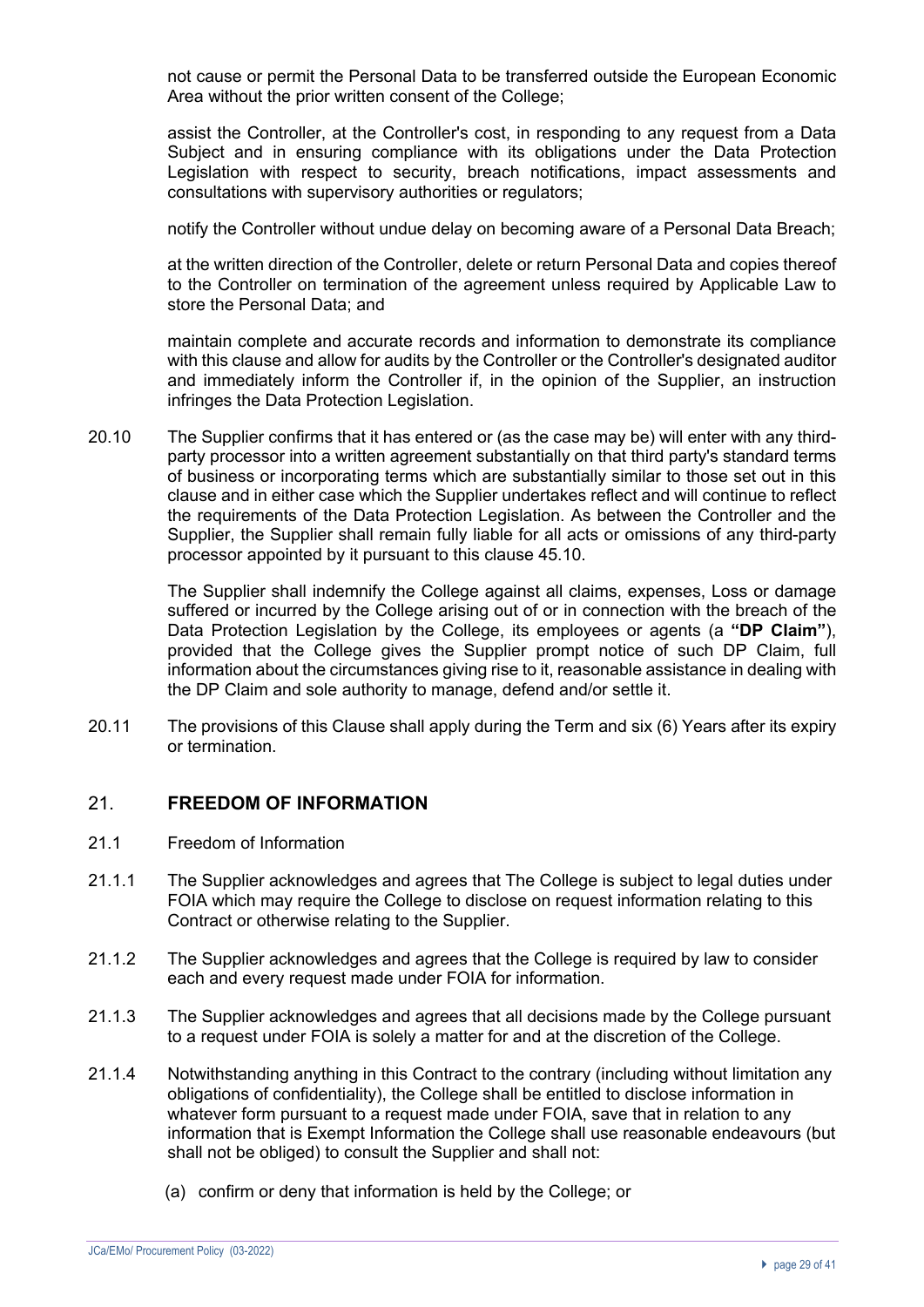(b) disclose information requested

to the extent that in the College's opinion the information is eligible in the circumstances for an exemption and therefore the College may lawfully refrain from doing either of the things described in parts (a) and (b) of this Clause.

- 21.1.5 In relation to information relating to the Supplier or the Contract which the Supplier requests should be exempt under the FOIA the Supplier shall indemnify the College for any and all costs (including legal fees) incurred by the College in:
	- (a) assessing the application of any exemption under FOIA; and/or
	- (b) responding to any FOIA notice; and/or
	- (c) lodging any appeal against a decision of the Information Commissioner in relation to disclosure

where such costs are incurred pursuant to efforts by the College to withhold Exempt Information.

- 21.2 The College shall in no event be liable for any loss, damage, harm or detriment, howsoever caused, arising from or in connection with the disclosure under FOIA of any Exempt Information or other information whether relating to this Contract or otherwise relating to the Supplier.
- 21.3 The Supplier shall assist the College as reasonably necessary to enable the College to comply with its obligations under FOIA.

### 22. **CONFIDENTIALITY**

- 22.1 The Supplier shall treat as confidential all documents and information provided by the College during or in connection with the performance of this Contract which contain Confidential Information. Such documents and information shall not be used by the Supplier except for the purposes for which they were made available and shall not be disclosed by the Supplier to any other person without the prior written consent of the College. The Supplier shall use all reasonable endeavours to ensure that its employees and its sub-contractors are under a similar obligation of confidentiality in respect of the relevant documents and information.
- 22.2 The obligations in this clause 22 shall not apply to information which:
- 22.2.1 is or has become part of the public domain other than as a result of a breach of the obligations of confidentiality under this Contract;
- 22.2.2 is disclosed to sub-contractors contracted to deliver all or part of the Services; or
- 22.2.3 is required to be disclosed by applicable law, regulation, judicial order or other governmental authority.
- 22.3 The College reserves the right to share information about the Supplier's performance under this Contract with the Department for Education and Skills and any other government department or government agency or other public body.
- 22.4 The Supplier shall not make any announcement about this Agreement without the prior written consent of the other party, such consent not to be unreasonably withheld.
- 22.5 The provisions of this clause 22 will apply for the duration of the Contract and after its termination.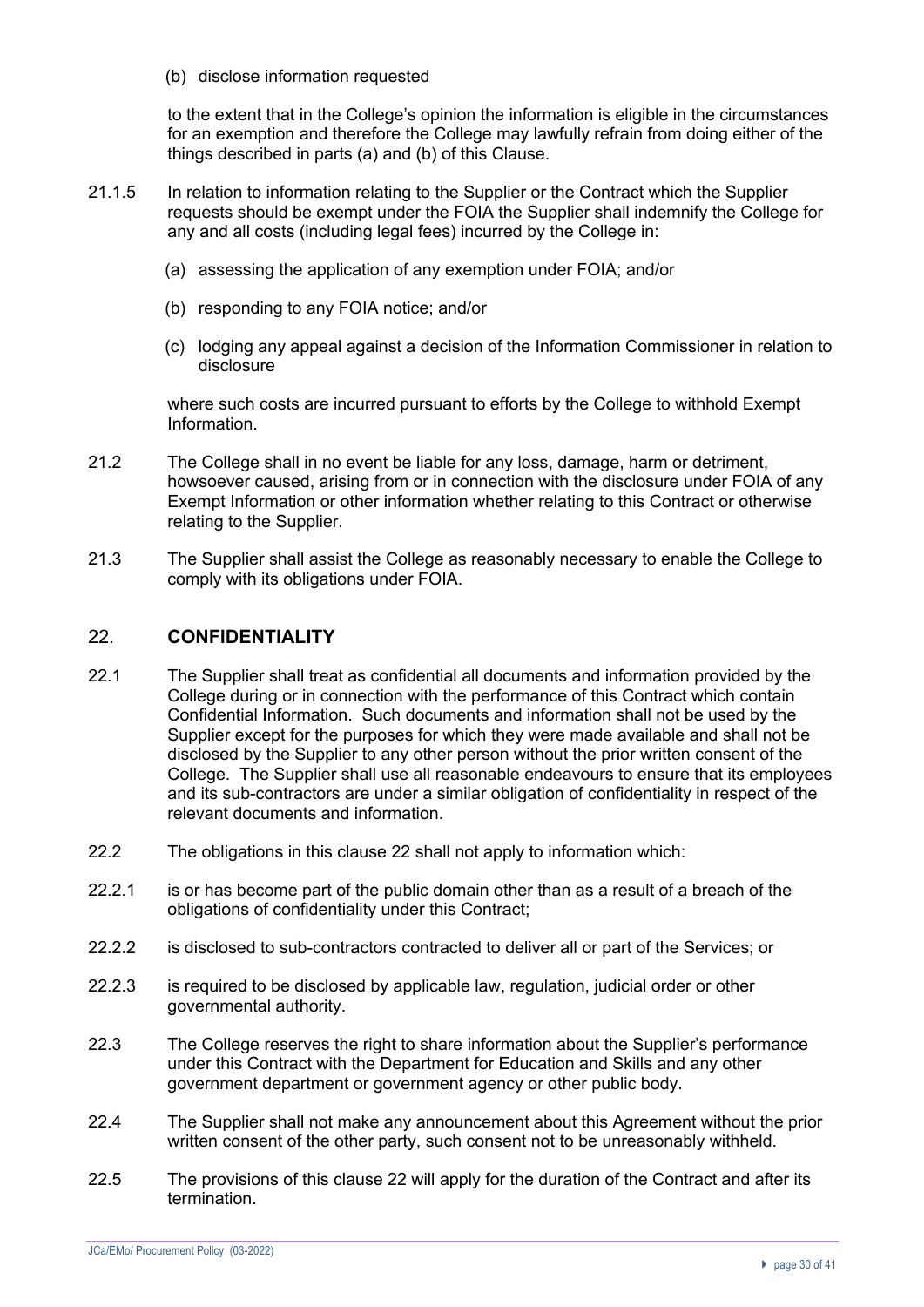# 23. **AUDIT**

- 23.1 The Supplier shall keep and maintain until six years after the Contract has been completed, or as long a period as may be agreed between the parties, full and accurate records of the Contract including:
- 23.1.1 the Goods and Services provided under it;
- 23.1.2 all expenditure reimbursed by the College;
- 23.1.3 all payments made by the College.
- 23.2 The Supplier shall on request afford the College or its representatives such right to audit and access to those records as may be required in connection with this Contract.

## 24. **FORCE MAJEURE**

Neither party shall have any liability whatsoever for any failure to perform or for any delay in performance of any of its obligations under the Contract arising wholly or in part by reason of any factor beyond its direct control including (but without limitation) shortage of raw materials, components or services, Acts of God, war, national emergency, laws or regulation of any country, industrial dispute, civil commotion, fire, tempest or flood. If the performance is substantially prevented for a continuous period of six months by virtue of any of the aforesaid events, then either party may terminate this Contract by written notice to the other.

# 25. **DISPUTES AND SET-OFF**

- 25.1 Any liability of the College under the Contract shall be subject to and conditional upon the due performance and observance by the Supplier of all its obligations under these Conditions, and, subject to these Conditions, the Supplier shall not be entitled to withhold or delay supplying the Goods or performing the Service or exercise any right of set-off whatsoever and howsoever arising or arisen which might otherwise be available to it.
- 25.2 The College may without notice set off any sums from time to time owed to the Supplier towards the satisfaction of all and any liabilities of the Supplier to the College whether the liability is present or future, liquidated or unliquidated, and whether or not liability arises under this Contract.

## 26. **GENERAL**

- 26.1 Subject to clause 26.2, the Supplier shall not be entitled to assign the whole or any part of its rights and/or obligations under the Contract and may not transfer, mortgage charge, sub-contract or declare a trust over or deal in any other manner with all or any of its rights or obligations under the Contract without the prior written consent of the College.
- 26.2 The Supplier may assign to a third party the right to receive payment of the price or any part thereof due to Supplier under the Agreement.
- 26.3 Where the College has consented to the placing of sub-contracts, the Supplier shall not be relieved of any obligation or duty attributable to it under the Contract or these Conditions and shall send copies of the sub-contract to the College if requested to do so.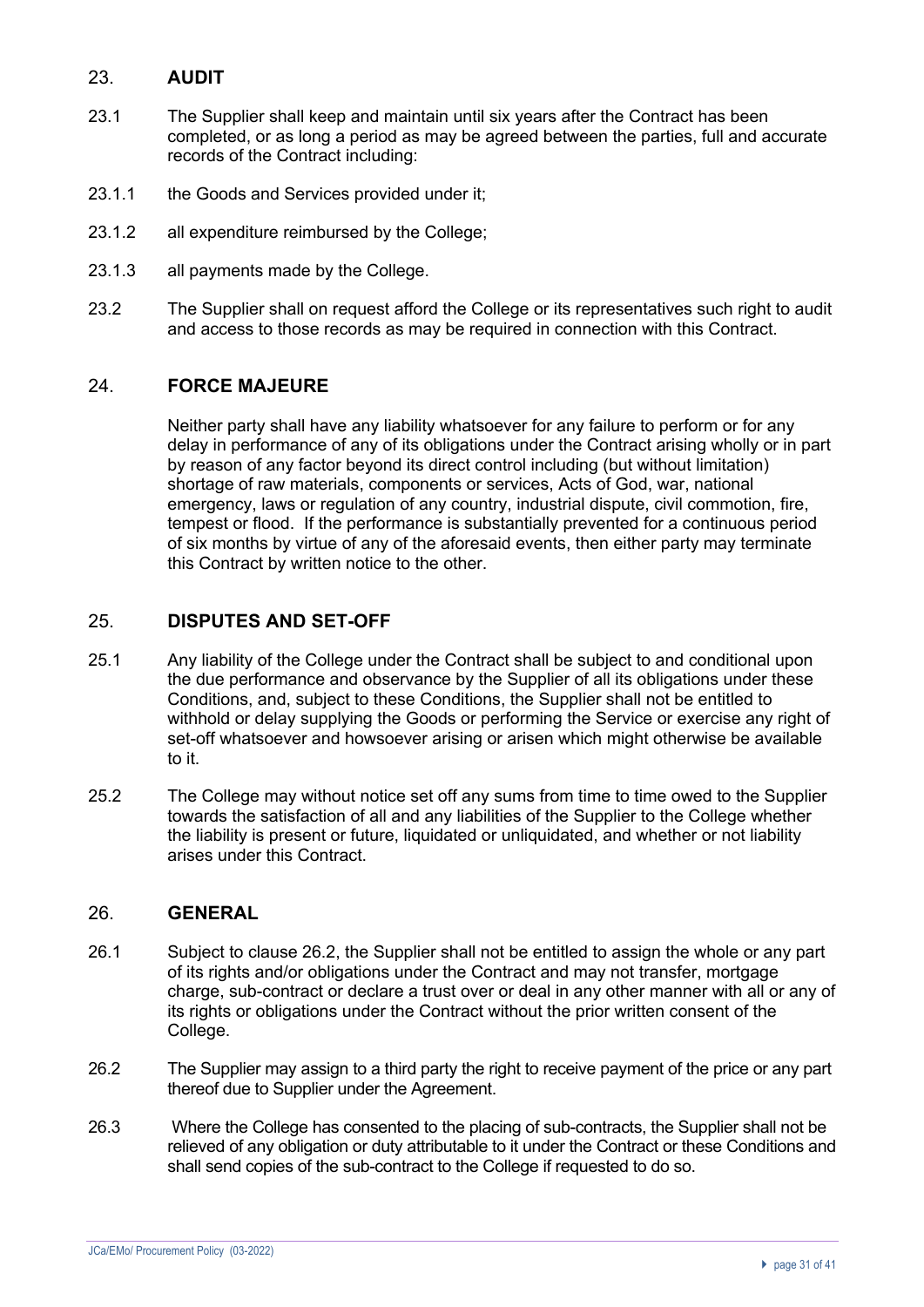- 26.4 If the Supplier proposes to enter into any sub-contract in connection with this Contract, the Supplier shall provide to the College the following information about the proposed sub-contractor:
- 26.4.1 its name, registered office and company registration number, contact details and legal representatives;
- 26.4.2 a copy of the proposed sub-contract; and
- 26.4.3 any further information reasonably requested by the College.
- 26.5 Any notice required or permitted to be given by either party to the other under these Conditions shall be in Writing addressed to that other party at its registered office or principal place of business or such other address as may at the relevant time have been notified pursuant on this provision to the party giving the notice. A notice shall be deemed to have been received, in the case of a facsimile, upon transmission and, in the case of a letter, forty-eight hours after posting. In proving service by letter, it shall be sufficient to show that the envelope containing the notice was properly addressed and stamped and duly posted.
- 26.6 No waiver by the College of any breach of the Contract by the Supplier shall be considered as a waiver of any subsequent breach of the same or any other provision.
- 26.7 If any provision of these Conditions is held by any competent authority to be invalid or unenforceable in whole or in part the validity of the other provisions of these Conditions and the remainder of the provision in question shall not be affected thereby unless such provision goes to the root of the Contract.
- 26.8 The Conditions and all documents referred to herein shall constitute the entire agreement in relation to the sale of the Goods and no modification or waiver thereof shall be valid unless made in Writing expressly for the purpose and signed by an authorised officer of the College and of the Supplier.
- 26.9 A waiver of any right or remedy under the Contract or law is effective if given in writing and shall not be deemed a waiver at any subsequent breach or default.
- 26.10 Each party irrevocably agrees that the courts of England and Wales shall have exclusive jurisdiction to settle any dispute or claim arising out of or in connection with this agreement or its subject matter or formation (including non-contractual disputes or claims).
- 26.11 The Contract shall be governed by the laws of England and the Supplier agrees to submit to the non-exclusive jurisdiction of the English courts.
- 26.12 Except as otherwise provided in these Conditions, the parties to the Contract do not intend that any term of the Contract shall be enforceable by virtue of the Contracts (Rights of Third Parties) Act 1999 by any person that is not a party to it.
- 26.13 The College when procuring goods and services takes account of equality and diversity requirements for users.

Every order notifies the supplier that the order is bound by these conditions and directs the supplier to the College's website where the terms and conditions of trade can be found. A paper copy is also available from finance.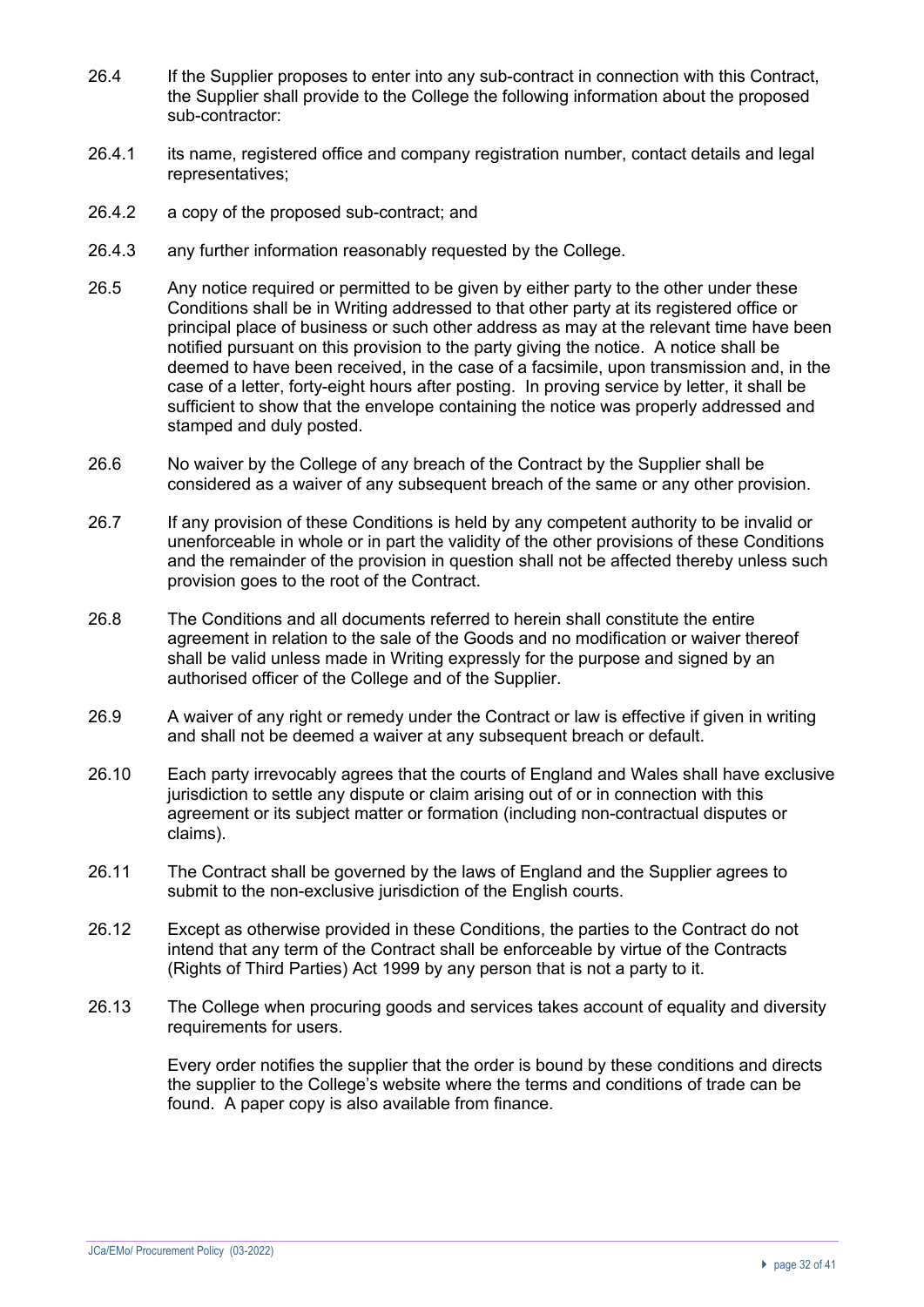# **Sustainable Procurement**

Sustainable procurement is a process whereby the College should meet its needs for goods and services, works and utilities in a way that achieves value for money on a whole life basis in terms of generating benefits not only to the College but to society and the economy whilst minimising damage to the environment.

Practically it involves the consideration of environmental and associated factors when making purchasing decisions, looking at what products are made of, where they come from and who has made them. More fundamentally it is questioning whether the purchase needs to be made at all.

Hence the College should always look for opportunities to reduce the negative environmental and social impacts of its purchasing choices.

## **Consideration for Sustainable Purchasing**

- Use of non-renewable materials
- **Manufacture and production methods**
- Re-use, recycling and disposal options
- **Delivery options**
- $\blacksquare$  Reduction of landfill and carbon dioxide emissions
- Suppliers approach to social and economic issues
- Reduction in energy/CO2 emissions

Budget holders should always consider sustainability and indeed a positive environmental or social impact may justify that lowest price does not equate to best value.

Budget holders should always consider:

- whether goods/services are required
- what the goods are made from
- how goods are transported
- $\blacksquare$  who the supplier is
- **n** methods of manufacturer

Procurement from companies who promote environmental issues should be encouraged and budget holders may specify environmental conditions.

Products with an Eco label – awarded to goods and services which meet strict criteria to minimise the impact of consumer products on the environment – are desirable providing they are fit for purpose. Many environmental labels operate on a national basis and care should be taken to ensure that any environmental requirement is described on a non-discriminatory basis or permit the tenderer to demonstrate compliance of an equivalent standard by other means.

All tenders must include environmental/sustainable factors as appropriate and the tenderers response to this must be scored as part of the overall evaluation.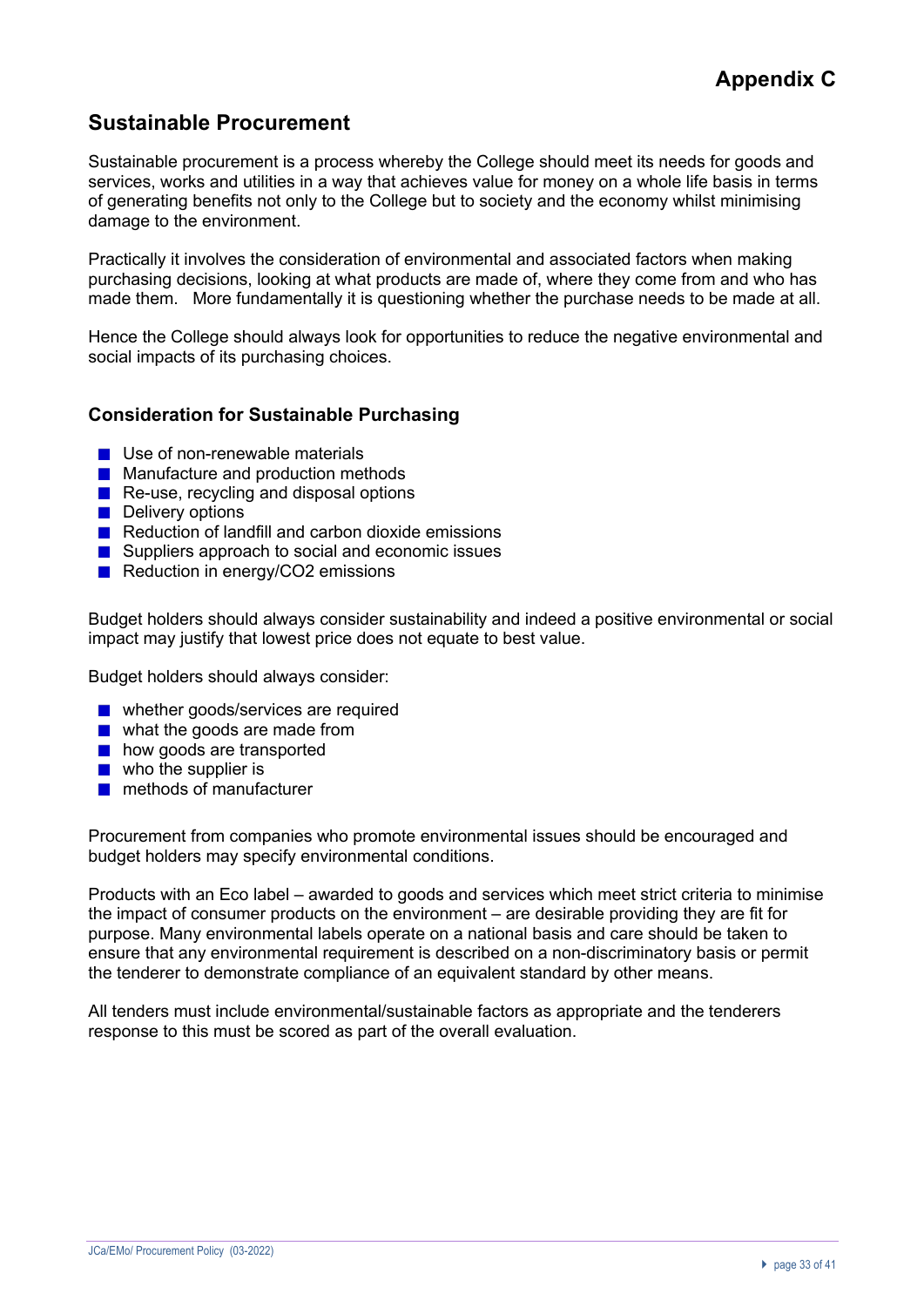# **Protocol for joining a Purchasing Consortium**

# **Background**

Halesowen College is committed to purchasing goods and services using a value for money approach<sup>2</sup>. One way to achieve value for money is the procurement of goods and services through purchasing consortia.

A purchasing consortium is a group of two or more independent organisations that join together either formally, informally or through an independent third party for the purposes of combining their individual requirements for purchased goods and services to obtain better, value-added pricing, service and technology from external suppliers than could be obtained if each contracting authority purchased goods and services alone.

# **Protocol**

In order to join and use a purchasing consortium the following conditions must be applied and adhered to:

- $\blacksquare$  The consortium must have a head office within England & Wales.
- **The College must not knowingly trade via consortia that support businesses and industries** that have objectives that are not compatible with the College's strategic objectives and values e.g. equality and diversity, and environmental strategies
- $\blacksquare$  The consortium must be active within the public sector, preferably with an FE member base (consortia operating in the private sector will not automatically be discounted, however unless the organization which procured the framework agreement is itself a body governed by the PCR 2015, the College will not be able to enter into a contract with that body unless it has itself undertaken a procurement exercise which complies with the PCR 2015).
- **Notable 10 When using any consortium, the College's approach to value for money remains fundamental.**
- $\blacksquare$  There must be no obligation to use the consortium.

# **Procedures**

There are two ways in which the College can join and use purchasing consortia.

Some consortia use a 'no obligation' approach, or require the College to sign up as an associate member in order to achieve the benefits of membership. Individual College users can then sign up and purchase goods or services as necessary. The use of this type of consortia must be approved in advance of any purchase or show of intent to purchase by either the College Accountant or the Vice Principal/Chief Operating Officer.

Other consortia require the College to sign up to them as a legally binding member of a company limited by either by share or guarantee. In these circumstances a case must be put to and considered by the College Executive and then approved by the College Corporation prior to the consortium being used.

<sup>&</sup>lt;sup>2</sup> Value for money in a college environment means procuring goods and services to the required standard in a way which is economical, efficient and effective.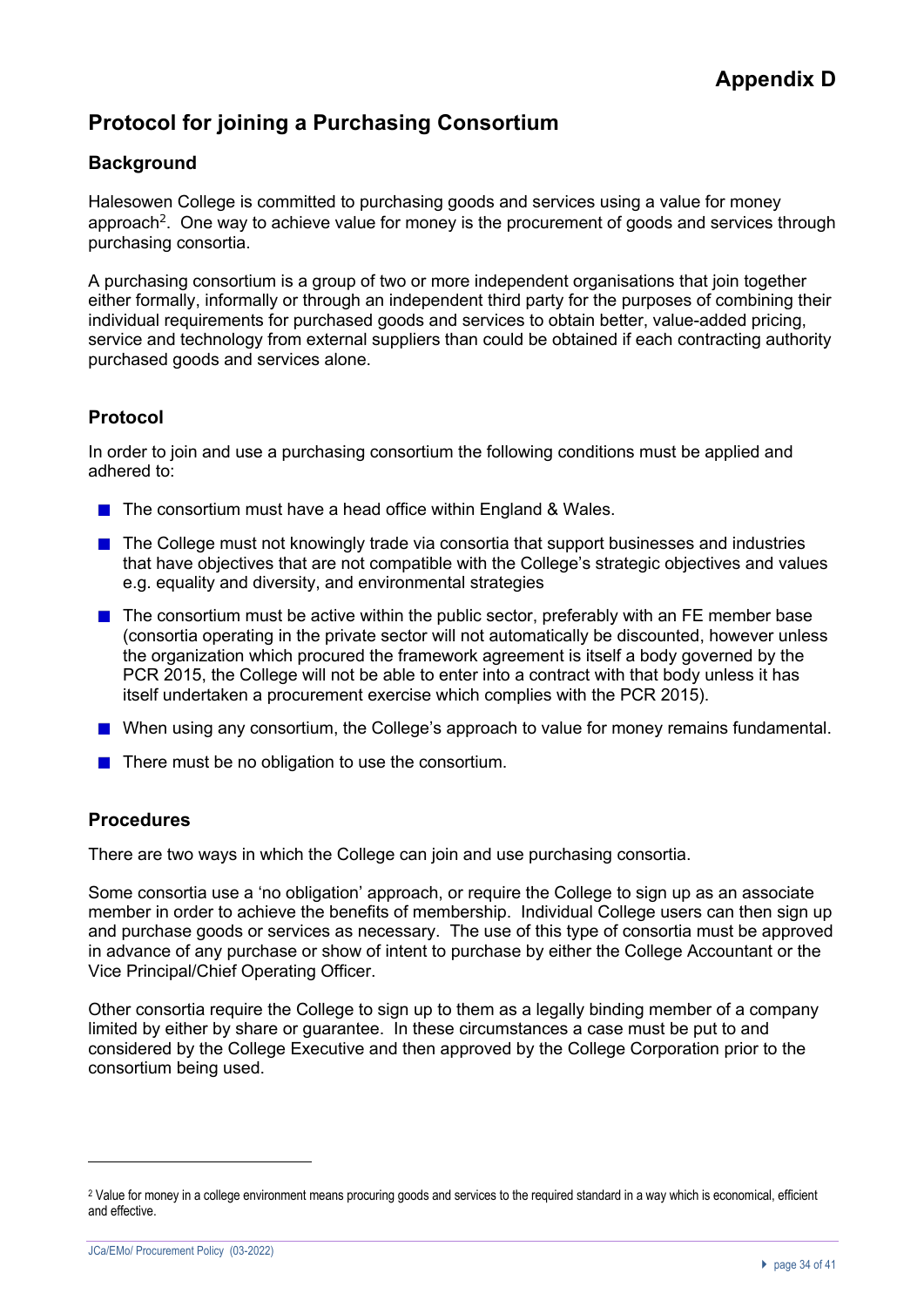# **Related Policies and the College Framework**

The College already has a robust framework in place to ensure that recourses are used effectively, and that budget holders take responsibility for securing best value for goods and services purchased.

- **Financial Regulations clearly state responsibilities, principles and procedures and outline the** scheme of delegation.
- Standing Orders Relating to Contracts state the requirements to obtain tenders and estimates.
- **Procurement policy states the principles of value for money and the responsibility of budget** holders.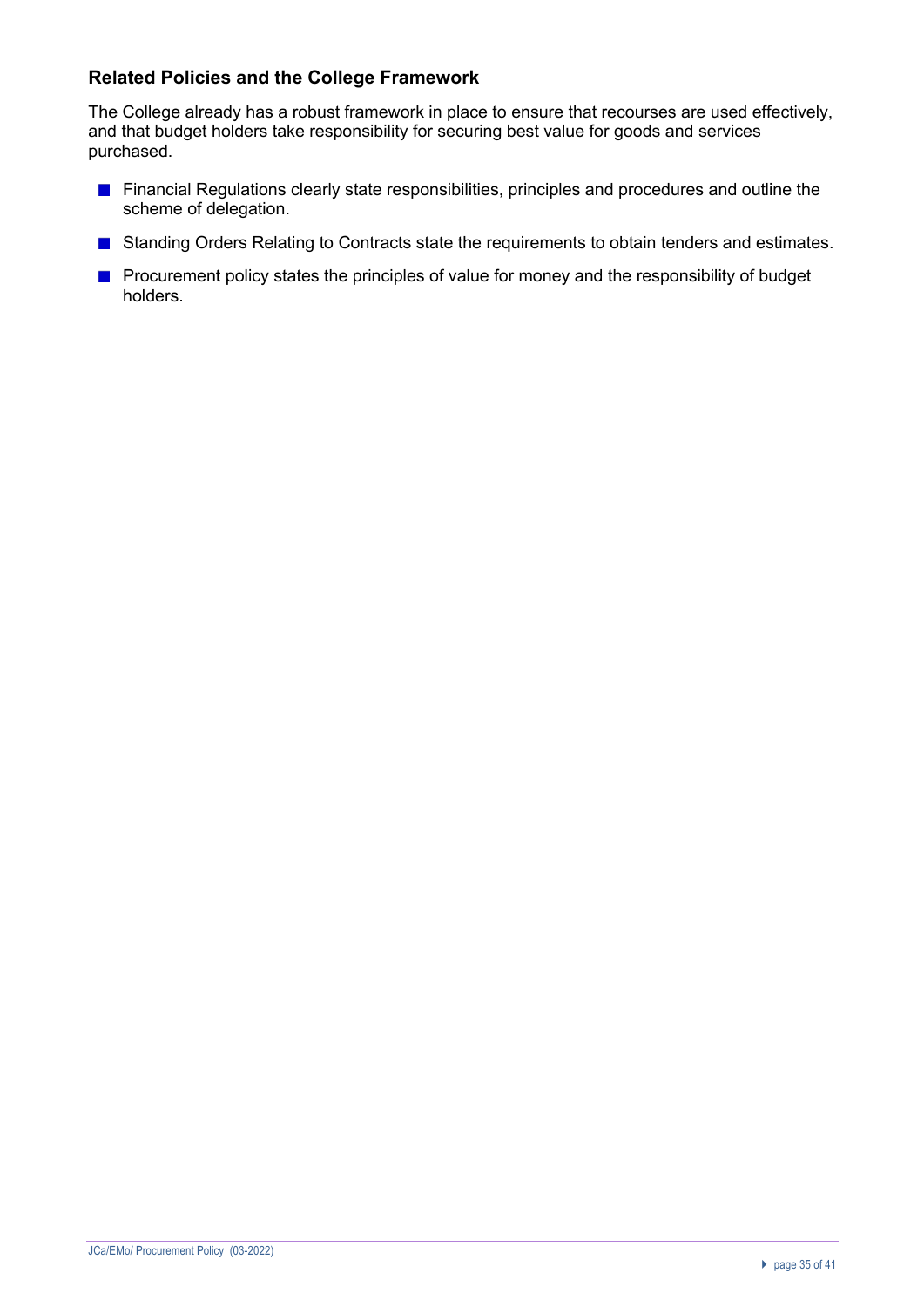# **Compliance with Standing Orders/Value for Money Monitoring**

# **Quotation Form**

Please use this form to ensure that value for money is achieved and that Standing Orders Relating to Contracts are observed.

These records may be subject to audit inspection.

| Item(s)          |           |         |                            |
|------------------|-----------|---------|----------------------------|
|                  | Value     | Company | Has quote been<br>obtained |
| Company 1        | $\pounds$ |         |                            |
| <b>Company 2</b> | £         |         |                            |
| Company 3        | £         |         |                            |

Should you obtain written quotations please attach to this form.

Please observe the College Procurement and Value for Money Policies.

I confirm that the above are bonafide quotations from legitimate suppliers

| $\overline{\phantom{0}}$<br>. .<br>_ | __ |
|--------------------------------------|----|
|                                      |    |

#### *Finance use only*

| Quotations verified $\Box$ | Signed:     |
|----------------------------|-------------|
|                            | Print Name: |
|                            |             |

| Date: | Order no: |
|-------|-----------|
|       |           |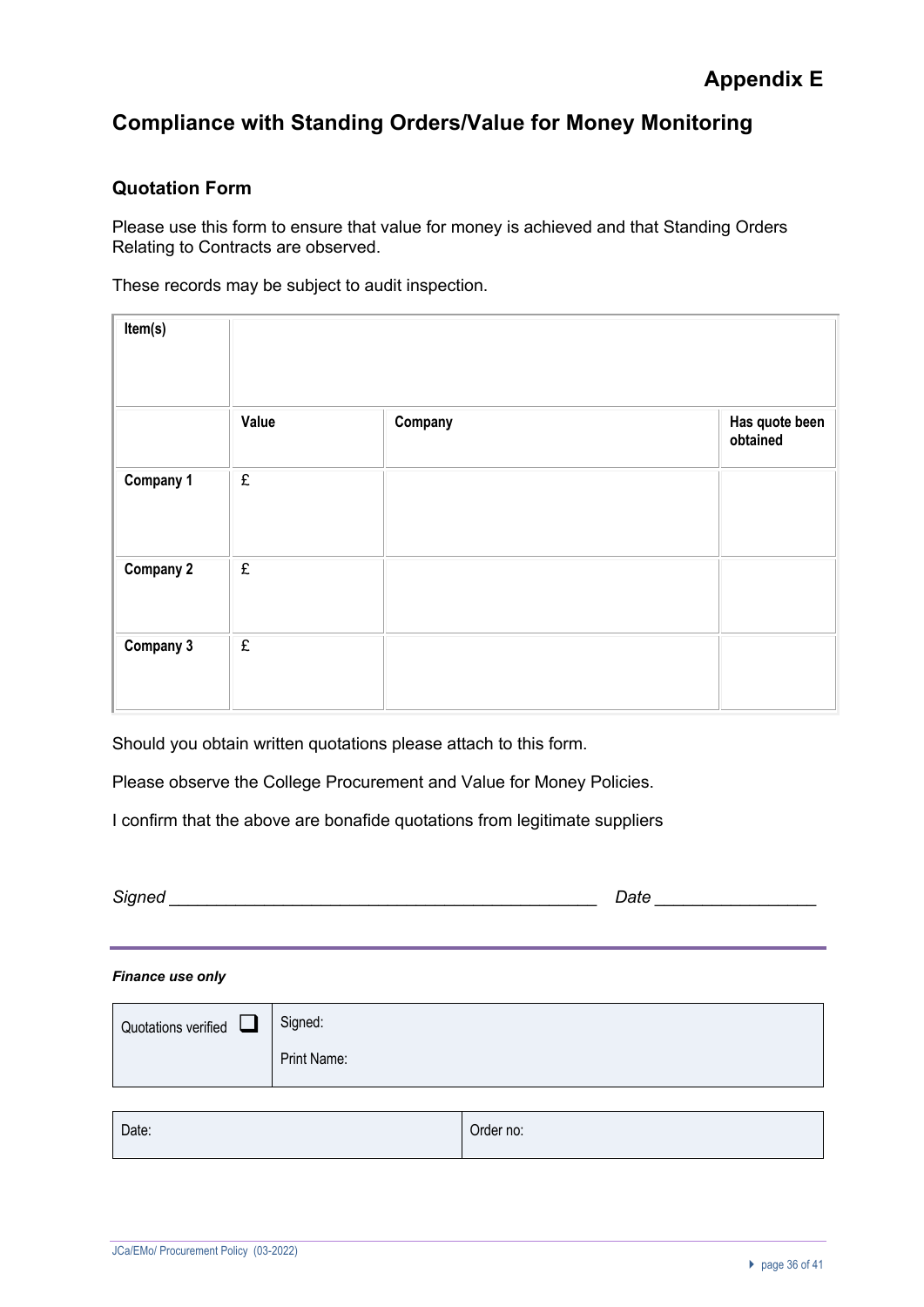# **Protocol for Approving New Suppliers**

# **Background**

Halesowen College is committed to trading with suppliers that are financially secure and whose own objectives are compatible with the College's strategic objectives and values.

With this in mind, the following procedure has been developed for the approval and use of new suppliers.

### **Procedure**

In order to use a supplier that the College has not dealt with before the requisitioner must complete a 'New Supplier Request via eBIS Depending on the estimated annual spend with the proposed supplier, the Commercial and Procurement Manager will carry out the requirements set out in the 'Criteria for Approved Supplier List' (attached). The Commercial and Procurement Manager will contact the supplier to obtain any necessary information and inform the requisitioner within two working days of receipt of the information with the outcome. Should there be a significant delay in the receipt of information from the supplier, the Commercial and Procurement Manager will keep the requisitioner informed.

If the College already trades with a supplier that can supply the required goods/services, then the Commercial and Procurement Manager will establish with the requisitioner the need to use a new supplier. This will be documented.

All new suppliers will be subject to financial checks as appropriate. Specialist software may be used to access supplier information. Should a supplier not be listed on the software (for example they may be a sole trader or an LLP) then it will be necessary for the 'Approved Supplier Application Form' (attached) to be completed. Prior to any order being placed, the Commercial and Procurement Manager will communicate with the supplier in order to capture the business details necessary (dependent on size of the order) in the form, together with:

- A copy of the most recent two years' financial statements.
- Details of two trade references the College may contact (these would not be sought without obtaining the supplier's permission first).

An analysis of the information will be carried out by the Commercial and Procurement Manager who will then pass recommendations on to the College Accountant or Vice Principal/Chief Operating Officer for approval. This process should be done as expeditiously as possible to prevent delays in goods being ordered.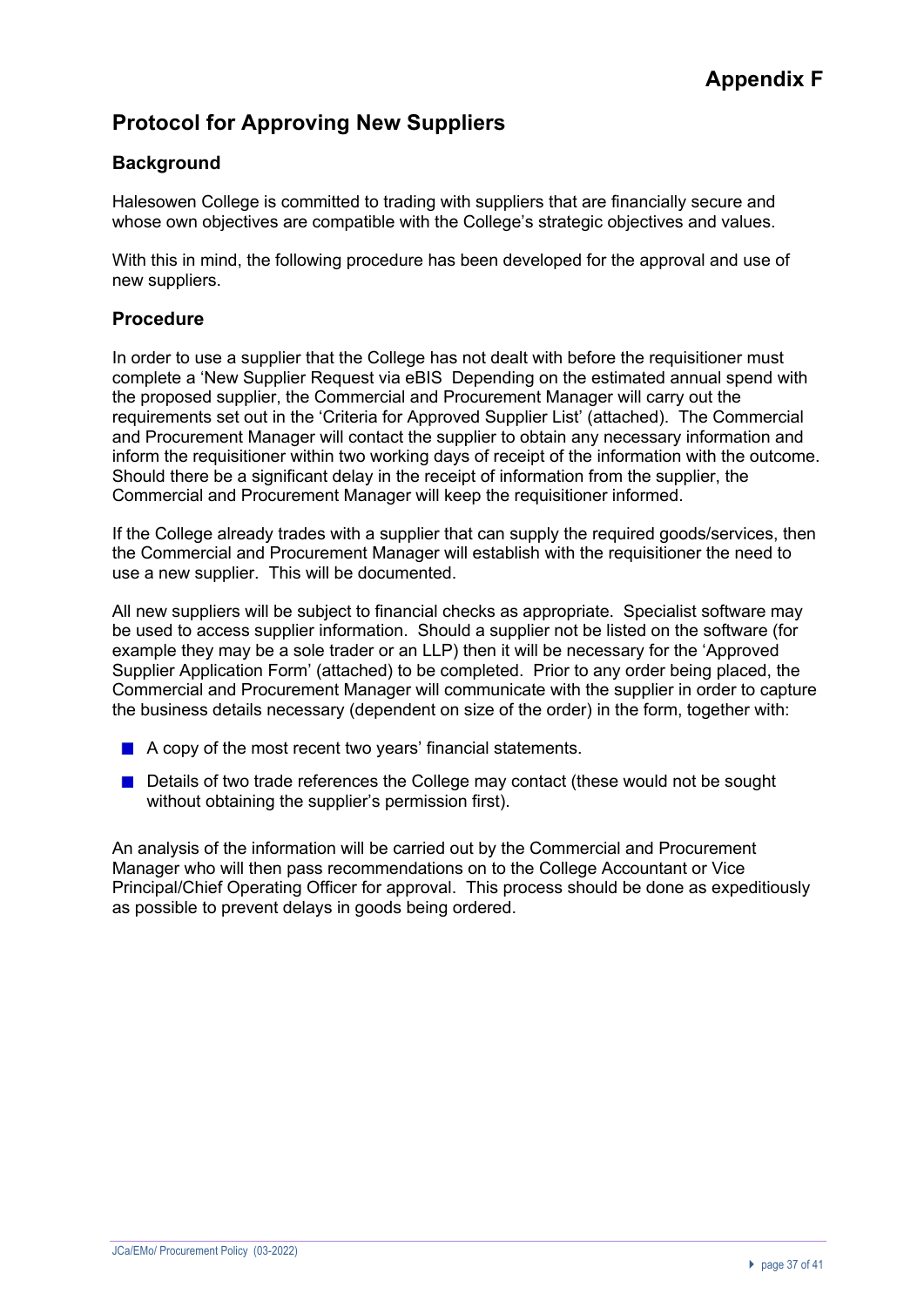# **Criteria for Approved Supplier List**

| <b>Estimated Value of</b><br>Order                             | <b>Threshold</b> | <b>Requirements</b>                                                                                                                                                                                                                                                                                                  |
|----------------------------------------------------------------|------------------|----------------------------------------------------------------------------------------------------------------------------------------------------------------------------------------------------------------------------------------------------------------------------------------------------------------------|
| Up to £500                                                     | Α                | ■ Supplier should have EU trading address else checks in band C<br>required.                                                                                                                                                                                                                                         |
| £500 to £3,000                                                 | B                | As band A plus supplier to be subject to financial checks using<br>specialist software. Scores below 25 points to be referred to the<br>College Accountant. Should the purchase not be a one off and<br>include ongoing warranties/services then if score is below 25<br>points then College Accountant will assess: |
|                                                                |                  | length of time supplier has traded                                                                                                                                                                                                                                                                                   |
|                                                                |                  | profitability profile                                                                                                                                                                                                                                                                                                |
|                                                                |                  | ■ liquidity profile                                                                                                                                                                                                                                                                                                  |
|                                                                |                  |                                                                                                                                                                                                                                                                                                                      |
|                                                                |                  | A minimum score of 6 should be achieved based on the matrix<br>below.                                                                                                                                                                                                                                                |
|                                                                |                  | In exceptional circumstances the Vice Principal/Chief Operating<br>Officer or the College Accountant may waive the requirement for<br>financial information to be collected. Rationale for decisions must be<br>fully documented on a risk based model.                                                              |
| £3,000 to £10,000                                              | C <sub>1</sub>   | As band B plus                                                                                                                                                                                                                                                                                                       |
|                                                                |                  | ■ Trade Reference                                                                                                                                                                                                                                                                                                    |
|                                                                |                  | Anti-bribery strategy <sup>3</sup>                                                                                                                                                                                                                                                                                   |
| £10,000 to £25,000                                             | C <sub>2</sub>   | As band C1 plus                                                                                                                                                                                                                                                                                                      |
|                                                                |                  | Insurance cover regarding goods/services supplied to the College<br>(if appropriate)                                                                                                                                                                                                                                 |
|                                                                |                  | ■ Environmental/Sustainability Policy                                                                                                                                                                                                                                                                                |
|                                                                |                  | ■ Health & Safety Policy                                                                                                                                                                                                                                                                                             |
|                                                                |                  | ■ Equal Opportunity Policy/Statement                                                                                                                                                                                                                                                                                 |
|                                                                |                  | Trade reference (ideally from a FE College or similar)                                                                                                                                                                                                                                                               |
|                                                                |                  | ■ Most recent Audited Accounts (containing at least two years financial<br>information)                                                                                                                                                                                                                              |
| £25,000 to £150,000<br>or PCR 2015 limit<br>whichever is lower | D <sub>1</sub>   | AsC2                                                                                                                                                                                                                                                                                                                 |
| Over £150,000<br>or PCR 2015 limit<br>whichever is lower       | D <sub>2</sub>   | AsC2                                                                                                                                                                                                                                                                                                                 |

<sup>&</sup>lt;sup>3</sup> Note the College's anti-bribery statement is communicated to all suppliers.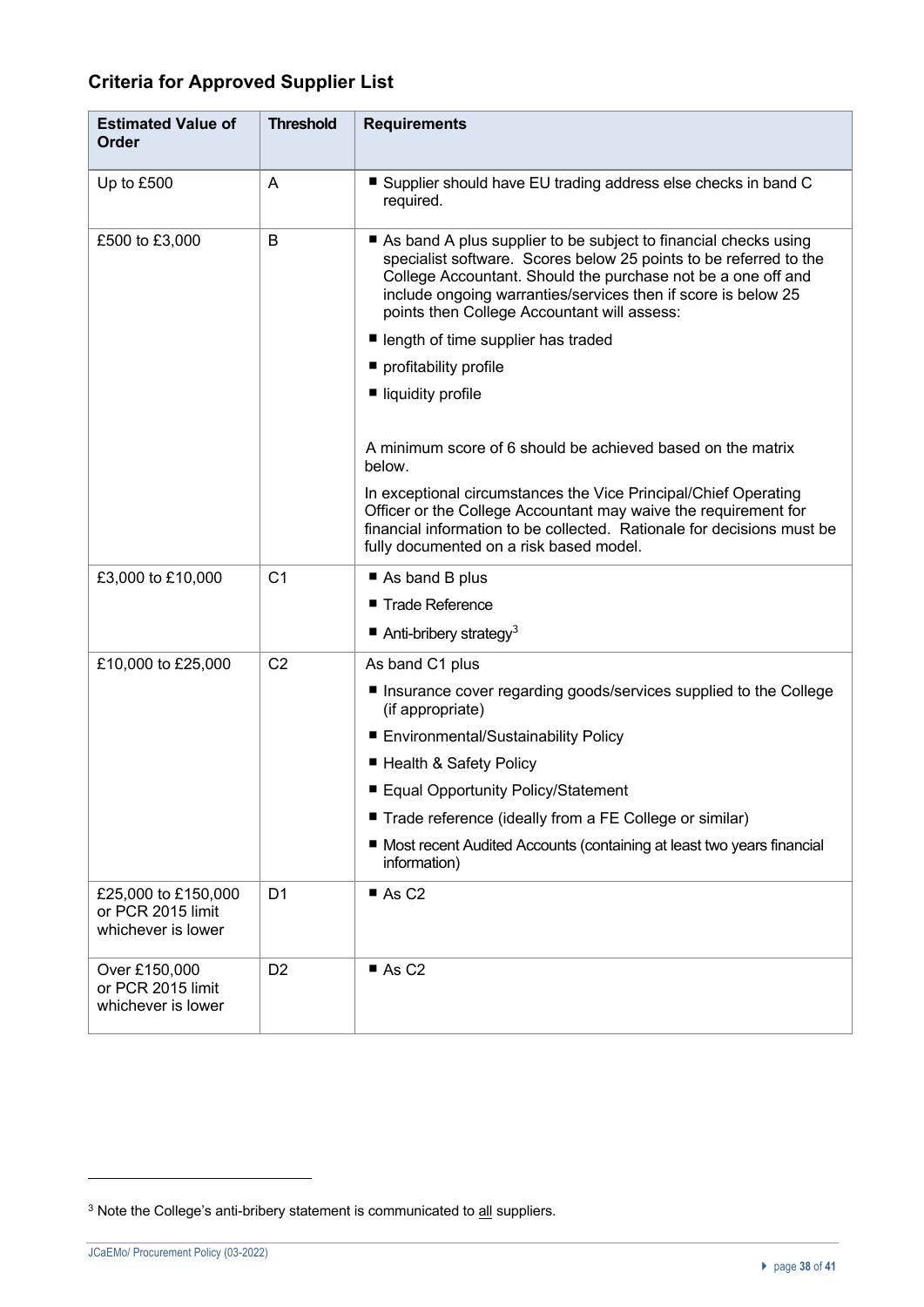- **Band A:** Checks to be carried out on set up only
- **Band B:** Checks to be carried out on set up only unless there is an ongoing service/ warranty relationship then every five years
- **Band C:** Checks to be carried out every three years
- **Band D:** Checks to be carried out at tender (else three years)

**NB:** Please note that if a supplier is only used once during a 24 month period they will be removed from the Approved Supplier List

# **Financial Evaluation Matrix**

| <b>Criteria</b>        | <b>Score</b>                                                                                                                  |
|------------------------|-------------------------------------------------------------------------------------------------------------------------------|
| Length of time trading | $< 1 yr = 0$                                                                                                                  |
|                        | $1 yr - 3 yrs = 1$                                                                                                            |
|                        | $> 3$ yrs = 3                                                                                                                 |
| Profitability          | > 5% surplus as a % of income<br>$=5$<br>> 1 - 4.9% surplus as a % of income<br>$=3$<br>$=1$<br>breakeven<br>deficit<br>$= 0$ |
| Liquidity              | $>3=5$<br>$1 - 2.9 = 3$<br>$0 - 0.9 = 1$<br>$0 = 0$                                                                           |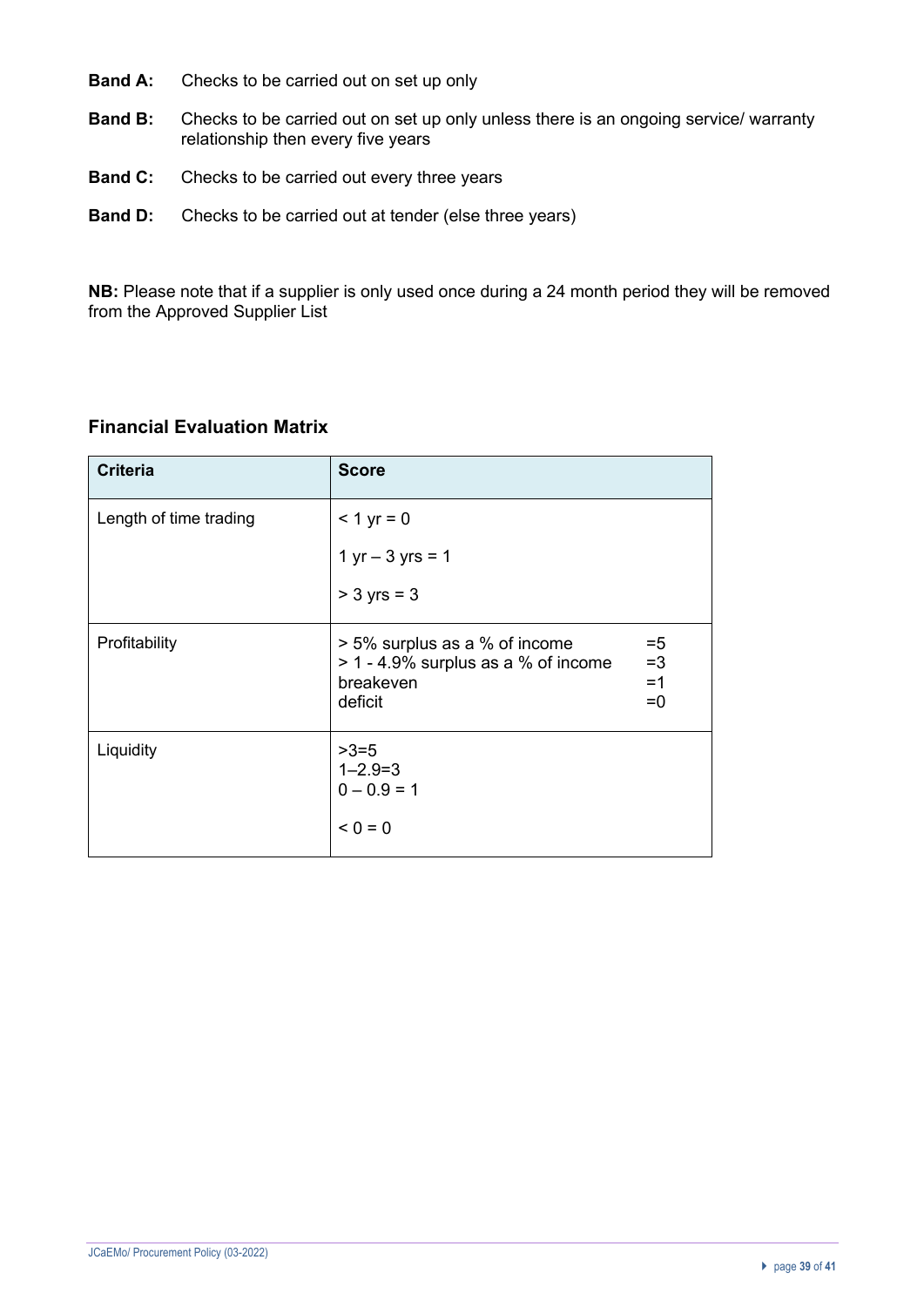# **Approved Supplier Application Form**

## **Business Details**

| <b>Name of Business</b>                                |      |                                            |        |
|--------------------------------------------------------|------|--------------------------------------------|--------|
| <b>Business Address</b>                                |      |                                            |        |
| Postcode                                               |      |                                            |        |
| Telephone:                                             | Fax: | Email:                                     |        |
| Time in Business ________ years ________ months        |      | Time at this Address ________ years ______ | months |
| If less than 2 years please<br>supply previous address |      |                                            |        |
| <b>Previous Postcode</b>                               |      |                                            |        |

# **Proprietor Details**

| <b>Applicant</b>                                                           |                                                                                                                                                                                                                                    |
|----------------------------------------------------------------------------|------------------------------------------------------------------------------------------------------------------------------------------------------------------------------------------------------------------------------------|
| Surname                                                                    | Forenames <b>contained contained a set of the set of the set of the set of the set of the set of the set of the set of the set of the set of the set of the set of the set of the set of the set of the set of the set of the </b> |
| <b>Second Proprietor (if any)</b>                                          |                                                                                                                                                                                                                                    |
|                                                                            |                                                                                                                                                                                                                                    |
| <b>Applicant's Home Address</b><br>(if different from Business<br>Address) |                                                                                                                                                                                                                                    |
| <b>Postcode</b>                                                            |                                                                                                                                                                                                                                    |

# **Other Details**

| Do you have Public Liability Insurance                         | Yes $\Box$<br>No $\square$ |
|----------------------------------------------------------------|----------------------------|
| Company insurance held with                                    |                            |
| Value of Public Liability insurance                            |                            |
| <b>Policy Number</b>                                           |                            |
| Copy of most recent two years financial<br>statements enclosed | Yes $\Box$<br>No $\square$ |